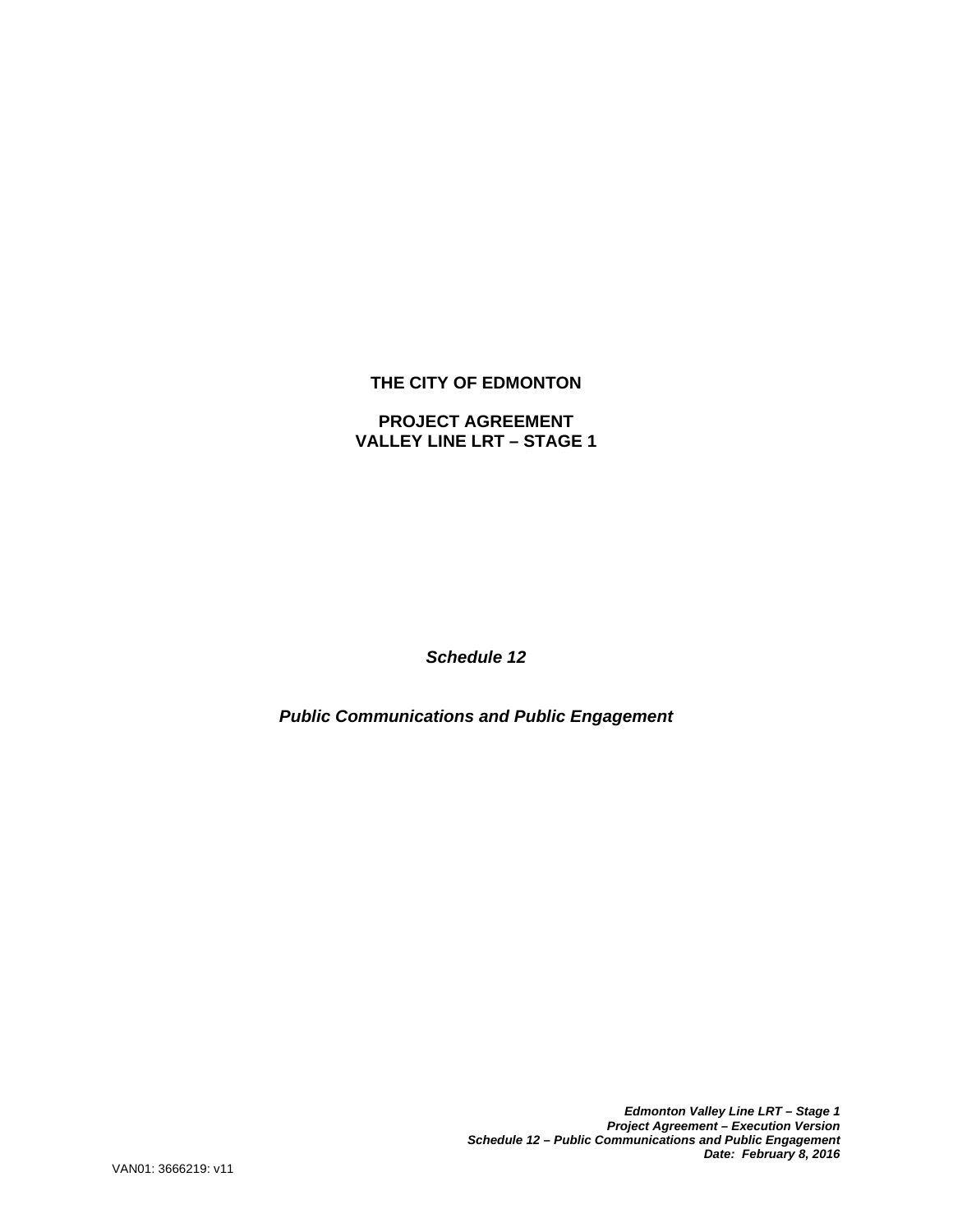# Schedule 12

# **Public Communications and Public Engagement**

# **Table of contents**

| 1.1  |      |  |
|------|------|--|
| 1.2  |      |  |
| 1.3  |      |  |
| 1.4  |      |  |
| 1.5  |      |  |
| 1.6  |      |  |
| 1.7  |      |  |
| 1.8  |      |  |
| 1.9  |      |  |
|      | 1.10 |  |
| 1.11 |      |  |
|      | 1.12 |  |
| 2.   |      |  |
| 2.1  |      |  |
| 2.2  |      |  |
| 2.3  |      |  |
| 2.4  |      |  |
| 2.5  |      |  |
| 2.6  |      |  |
| 2.7  |      |  |
| 2.8  |      |  |
| 2.9  |      |  |
|      | 2.10 |  |
| 2.11 |      |  |
|      | 2.12 |  |
| 3.   |      |  |
| 3.1  |      |  |
| 3.2  |      |  |
| 3.3  |      |  |
| 3.4  |      |  |
| 3.5  |      |  |
| 3.6  |      |  |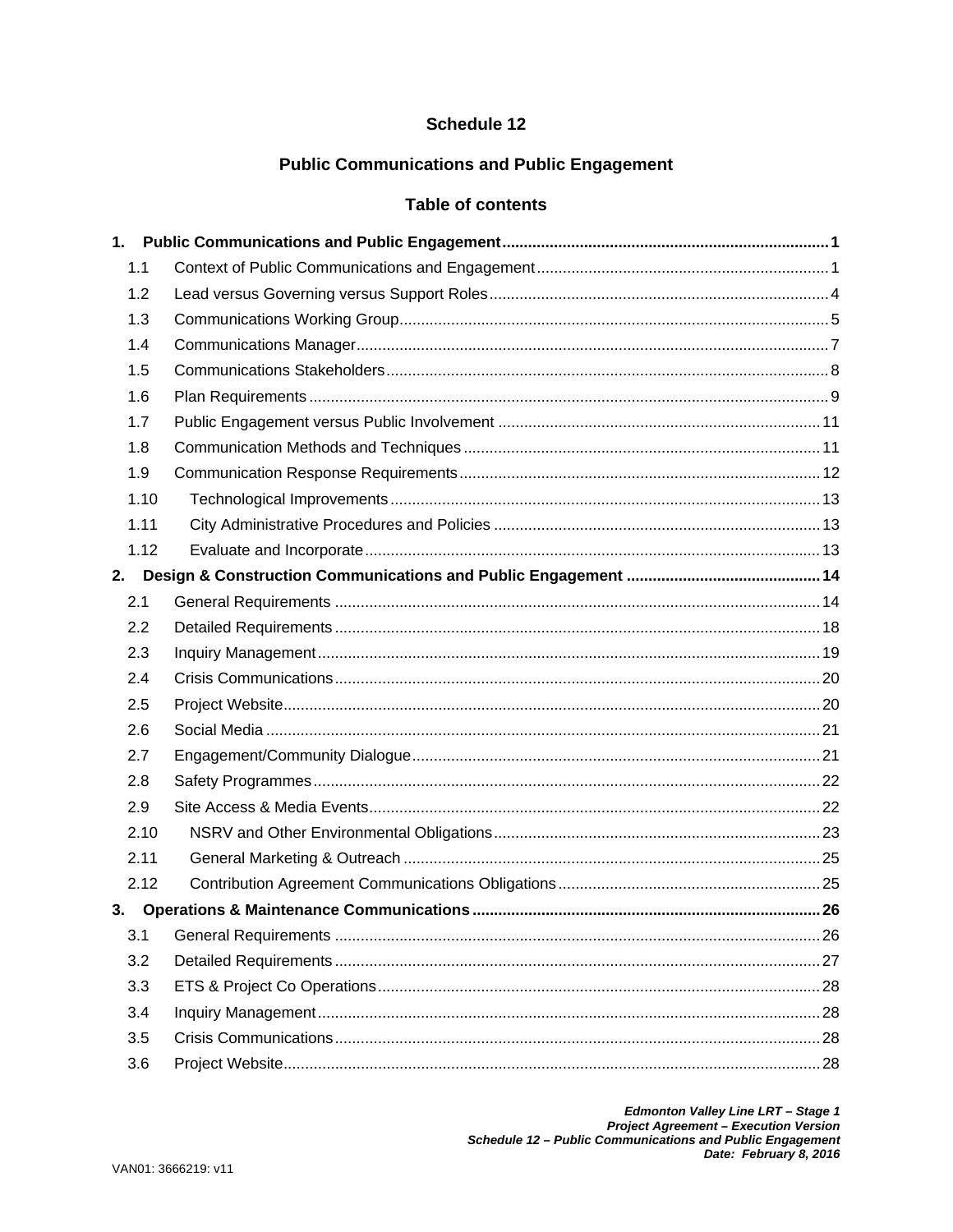| 3.7  |                                                                                          |  |
|------|------------------------------------------------------------------------------------------|--|
| 3.8  |                                                                                          |  |
| 3.9  |                                                                                          |  |
| 3.10 |                                                                                          |  |
| 3.11 | North Saskatchewan River Valley and Ravine System and Other Environmental Obligations 29 |  |
| 3.12 |                                                                                          |  |
| 3.13 |                                                                                          |  |
|      |                                                                                          |  |
| 4.1  |                                                                                          |  |
|      |                                                                                          |  |
| 5.1  |                                                                                          |  |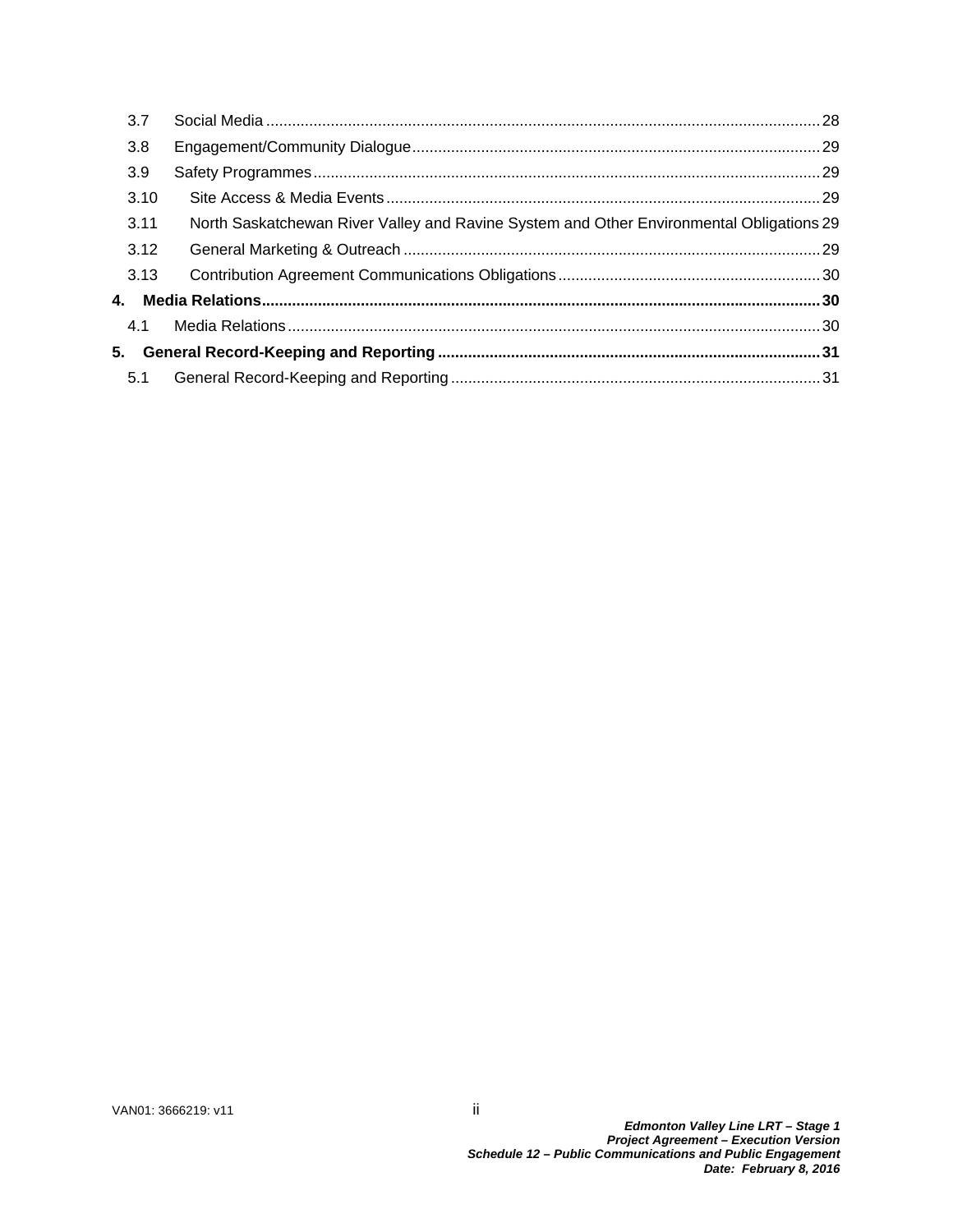## **1. PUBLIC COMMUNICATIONS AND PUBLIC ENGAGEMENT**

#### **1.1 Context of Public Communications and Engagement**

(a) Purpose of Schedule and Section

This Schedule sets out the City's and Project Co's respective obligations regarding public communications and engagement activities during the Construction Period and the Operating Period in respect of the Project, including their roles and responsibilities in the production and execution of an effective public communication and engagement process. For greater clarity the obligations and responsibilities set out in Schedule 12 [*Public Communications and Public Engagement*] apply to all public communication and public engagement activities in relation to the Project.

This Section 1.1 [*Context of Public Communications and Engagement*] provides background in respect of the Project and the role of public communications and engagement therein to facilitate Project Co's understanding of the City's overall goals and objectives for public communications and engagement activities set out in the balance of this Schedule 12 [*Public Communications and Public Engagement*]. The provisions of this Section 1.1 [*Context of Public Communications and Engagement*] will be used by the City in its consideration of the manner in which Project Co undertakes its obligations in this Schedule 12 [*Public Communications and Public Engagement*].

- (b) Nature of Public Communications and Public Engagement
	- (i) public communications and engagement activities are undertaken by the City to ensure transparency in local government decisions, accountable delivery of municipal services, responsiveness to citizen needs and access to important information about civic services. Public communications and engagement activities serve to enhance relationships with the people the City serves; and
	- (ii) Project Co should understand that public communications and engagement activities in this Schedule 12 [*Public Communications and Public Engagement*] will involve not only timely sharing of information about the Project with Communications Stakeholders but also an exchange of information with Communications Stakeholders. This latter type of communications and engagement will involve learning from Communications Stakeholders about conditions or issues that may affect the Project and which require appropriate consideration or action. It will also involve responding to comments and queries and appropriately incorporating input into the delivery of the Project Work. In undertaking many of its obligations in this Schedule 12 [*Public Communications and Public Engagement*] it is expected that Project Co will engage with Communications Stakeholders to provide information regarding its plans so as to ensure effective implementation of the Project Work.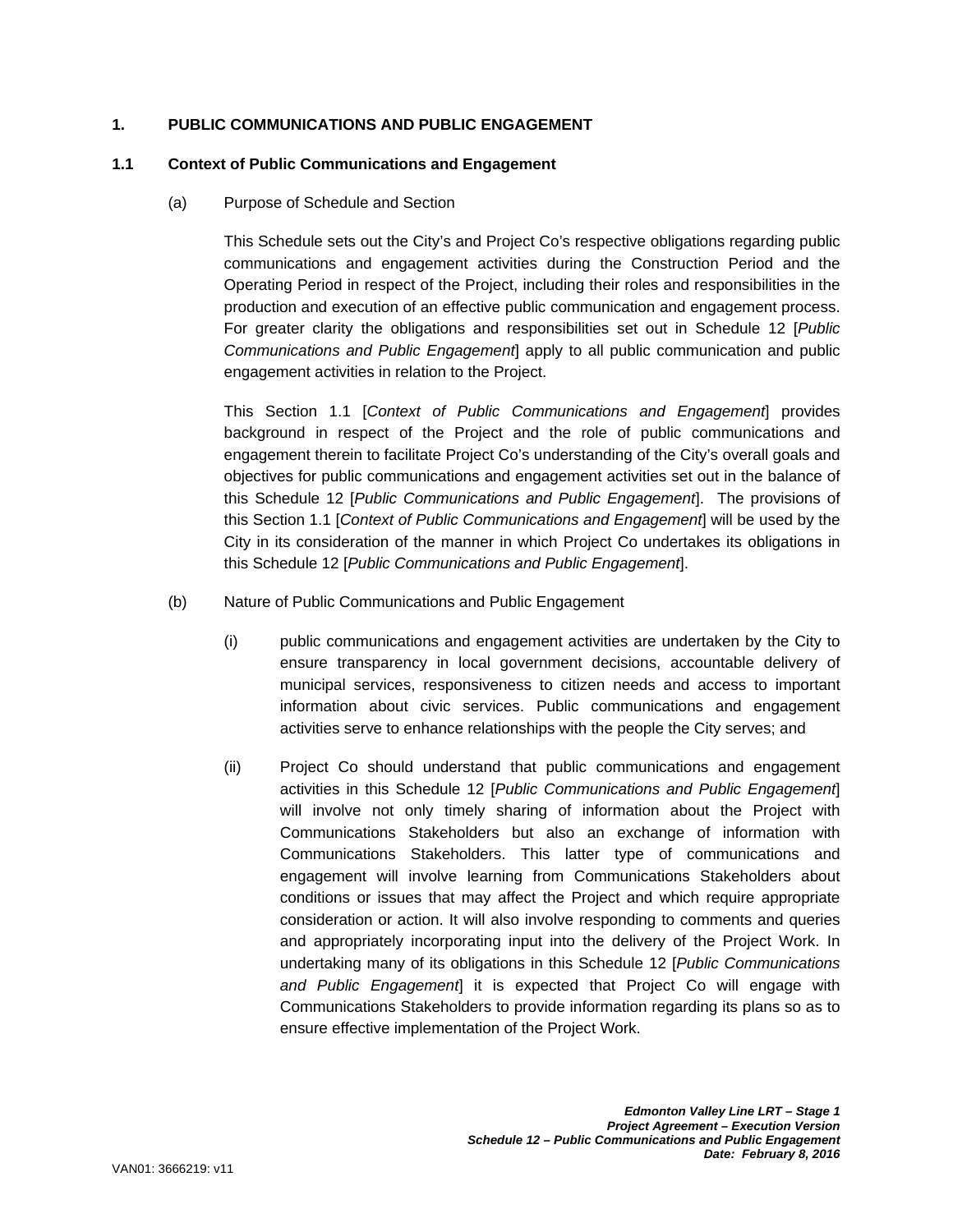## (c) General Requirements

It is intended that the requirements of this Schedule 12 [*Public Communications and Public Engagement*] will ensure:

- (i) communications and engagement activities in respect of the Project occur throughout the Term;
- (ii) Project Co will develop and submit communication and engagement plans as set out in this Schedule 12 [*Public Communications and Public Engagement*]. Those plans will be presented to the City for review and approval, as required in this Schedule 12 [*Public Communications and Public Engagement*]. Once approved, Project Co will be responsible for the day-to-day implementation of the communications and engagement plans and related activities and will report its progress to the City as required in this Schedule 12 [*Public Communications and Public Engagement*], including through the Communications Working Group;
- (iii) Project Co will manage and facilitate the exchange of information with Communications Stakeholders to improve awareness and understanding about the Project;
- (iv) the City and Project Co act in an integrated and co-ordinated manner in respect of their respective communication and engagement activities;
- (v) Project Co will collaborate with the City when communications and engagement topics or issues relate to the City's communications and engagement activities, such as those related to the City's 311 system or the overall ETS Transit Network including transit fare and schedule information, lost and found and security;
- (vi) Project Co is responsible for day-to-day, routine media relations, unless otherwise directed by the City. The City will be responsible for Crisis Communications media relations and Project Co will provide appropriate support;
- (vii) as certain of the public communications and engagement activities undertaken by Project Co during the Construction Period will continue into the Operating Period, Project Co's public communications and engagement plans required by this Schedule 12 [*Public Communications and Public Engagement*] will anticipate this continuation, including how activities will be adjusted to account for the different requirements of the Operating Period, as compared to the Construction Period;

# (d) General Outcomes

It is intended that the outcomes from the public communication and public engagement activities described in this Schedule 12 [*Public Communications and Public Engagement*] will include: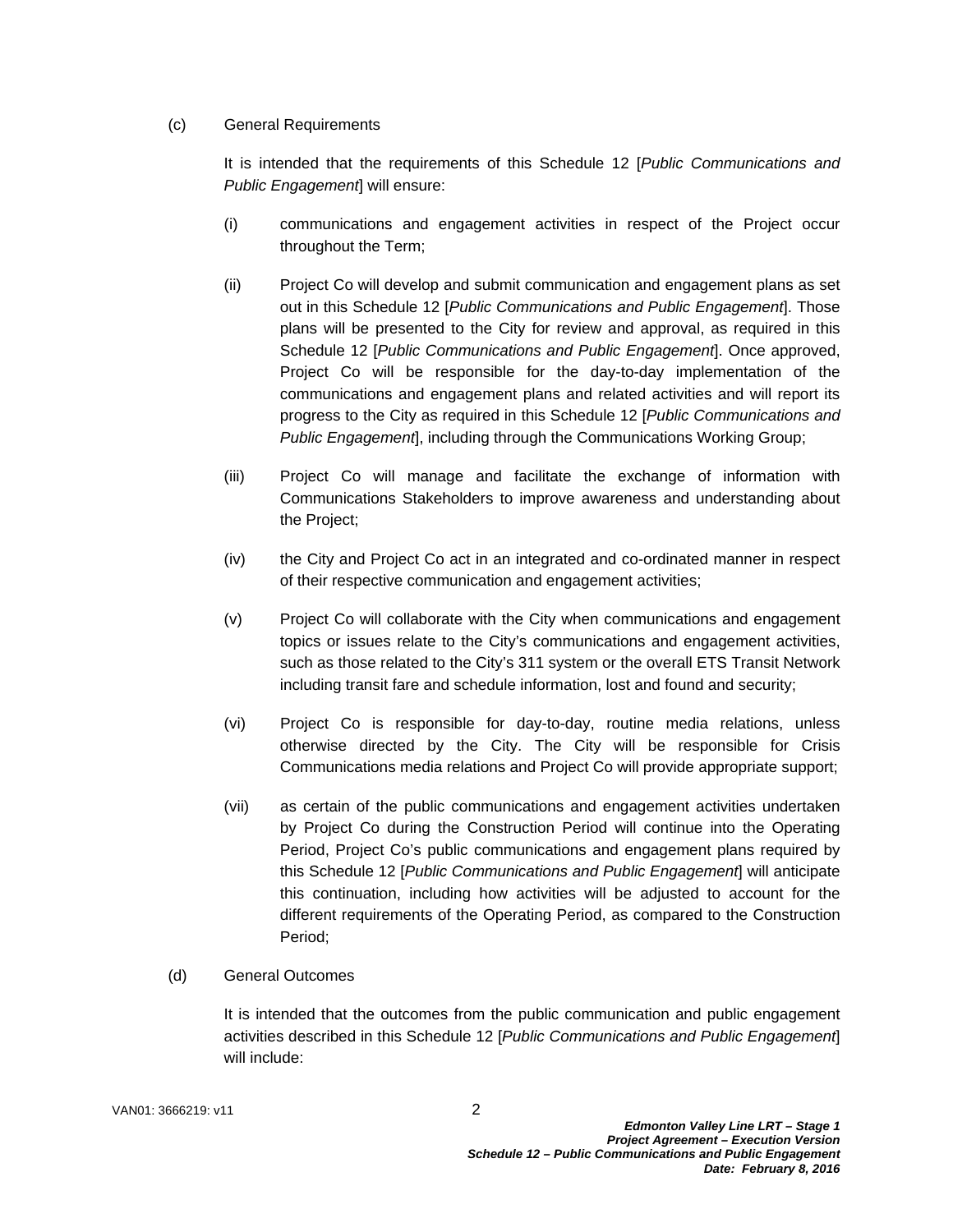- (i) Communications Stakeholders are well informed regarding the value, benefits, localized impacts, progress and operations of the Project;
- (ii) Communications Stakeholders have opportunities to provide ongoing input about issues related to Design, Construction, Operation and Maintenance of the Project, and that feedback is considered and acted upon, as appropriate, in a timely and responsible manner by Project Co;
- (iii) the Project is embraced by Communications Stakeholders as an integral, and integrated, component of the ETS Transit Network;
- (iv) the Project is understood to be as an integral component of the City's long-term strategic plan: (http://www.edmonton.ca/city\_government/ city\_vision\_and\_strategic\_plan/ transforming-edmonton-master-plan.aspx);
- (v) communications are delivered proactively to Communications Stakeholders regarding all Project Work in an open, transparent and effective manner through various communication means and mediums;
- (vi) planned and emerging communications opportunities are used to foster public and other Communications Stakeholders awareness regarding the Design, Construction, Operation and Maintenance of the Project;
- (vii) positive relationships are fostered and maintained with the public and other Communications Stakeholders, including communities and businesses that may be affected by Construction activities;
- (viii) maintaining transit ridership and transit-user satisfaction of the ETS Transit Network are appropriately considered during the Project Work;
- (ix) the public is well-educated on how to safely interact with the Project's low-floor street-running LRVs and associate Infrastructure;
- (x) relevant information is communicated to Communications Stakeholders in a timely manner regarding changes to Operations and/or to the balance of the ETS Transit Network and resulting impact to Communications Stakeholders during the conduct of Project Work;
- (xi) relevant information is communicated to Communications Stakeholders in a timely manner regarding changes to infrastructure for all transportation modes including motorists, cyclists and pedestrians during the Term;
- (xii) relevant information is communicated to Communications Stakeholders in a timely manner regarding restrictions or disturbances caused by Project Work, including but not limited to noise and vibration impacts, 24-hour work, access to or onto private property, air quality disturbance, or other similar issues;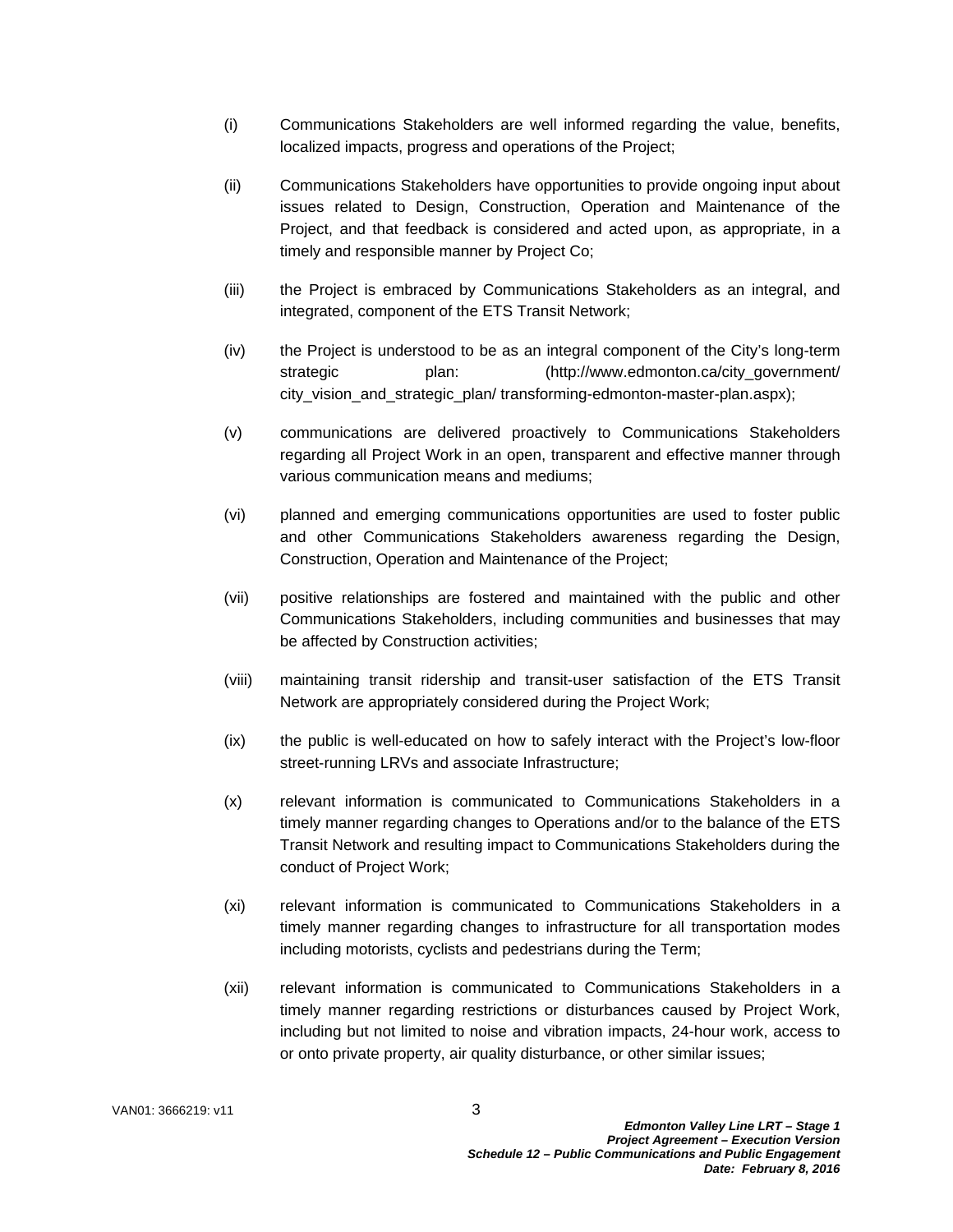- (xiii) all communications and engagement activities that are to be co-ordinated with the City should be consistent with the City's broader ETS Transit Network communication, engagement and outreach efforts by working in close partnership with the City throughout the Term; and
- (xiv) the Design & Construction Communications and Public Involvement Plan and the Operations & Maintenance Communications Plan and their implementation are effectively integrated and cohesive throughout the Term.

#### **1.2 Lead versus Governing versus Support Roles**

In this Schedule 12 [*Public Communications and Public Engagement*] the two primary roles involved in communications and engagement activities are the "lead role" or the "governing role".

- (a) A "lead role" means that a party has responsibility to develop and to implement approved public communications or engagement activities. In this Schedule 12 [*Public Communications and Public Engagement*], either Project Co or the City may have a lead role. Without limitation, it is acknowledged and agreed that the City retains a lead role in respect of the following public communications and engagement activities:
	- (i) the conduct of Crisis Communications;
	- (ii) the conduct of Existing Communication/Engagement Activities, in the circumstances described in Section 2.7 [*Engagement/Community Dialogue*] of this Schedule 12 [*Public Communications and Public Engagement*];
	- (iii) media relations activities, in the circumstances described in Section 4.1 [*Media Relations*] of this Schedule 12 [*Public Communications and Public Engagement*];
	- (iv) in relation to the City's 311 system;
	- (v) in relation to the entire ETS Transit Network including transit fare and schedule information, lost and found and security; and
	- (vi) marketing and branding activities for the ETS Transit Network, subject to Section 2.8 [*Branding*] of Schedule 5 [*D&C Performance Requirements*].
- (b) A "governing role" means that the City has the right to approve a public communications or engagement activity of Project Co. In this Schedule 12 [*Public Communications and Public Engagement*], the City shall have a governing role in respect of all public communications and engagement activities notwithstanding that Project Co may have a lead role thereafter.
- (c) Where the City has a lead role for a public communications or engagement activity, Project Co may nevertheless be required to provide defined support and assistance to the City.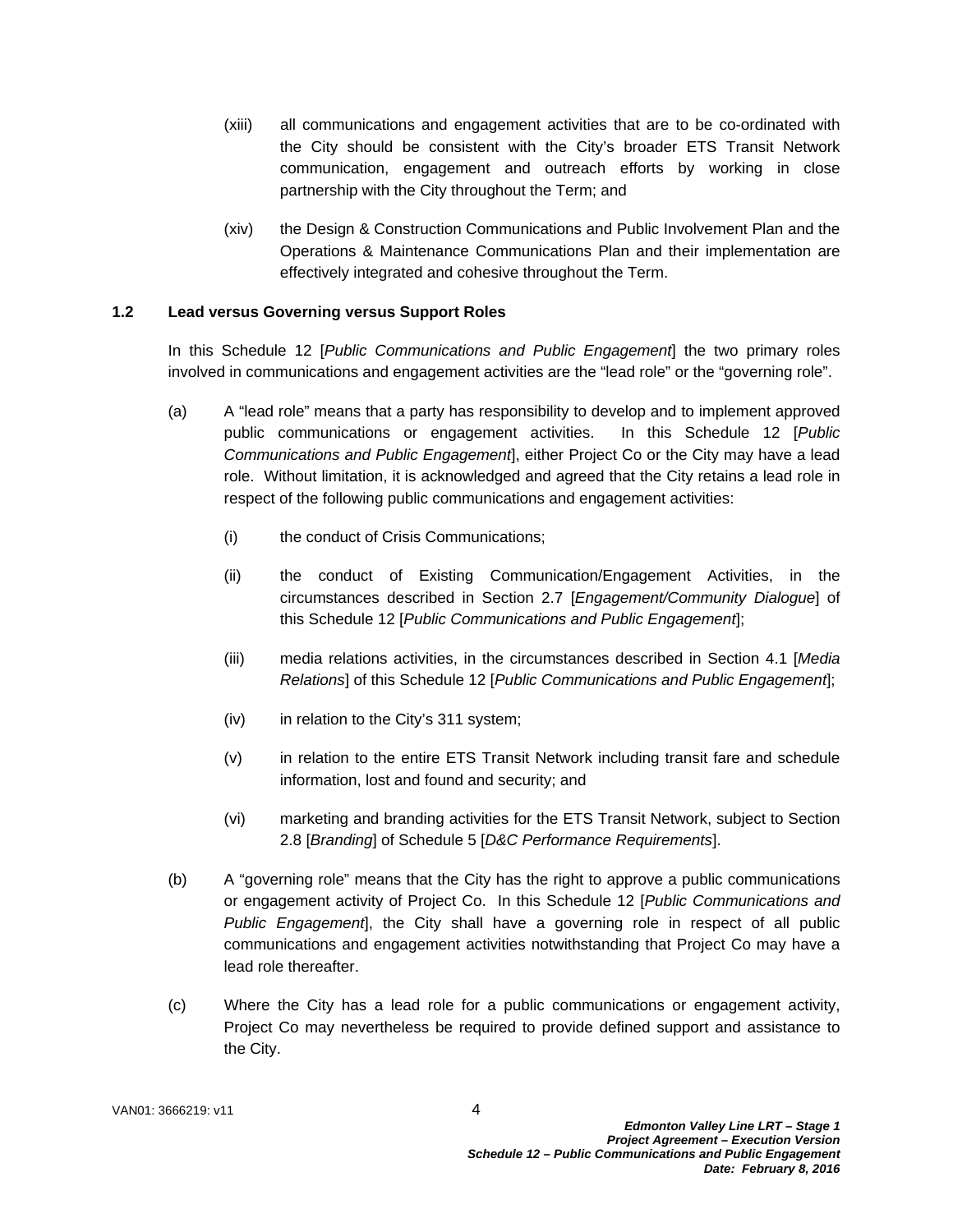## **1.3 Communications Working Group**

- (a) Not less than 10 Business Days after the Effective Date, the City and Project Co will establish, and will maintain throughout the Term, a joint liaison committee (the "**Communications Working Group**") consisting of the City's Representatives, and Project Co's Representatives and such other members as the parties may agree from time to time.
- (b) The purpose of the Communications Working Group is to provide a formal forum for the parties to consult and cooperate in all matters relating to the communications and engagement activities described in this Schedule 12 [*Public Communications and Public Engagement*] during the Term and any member appointed to the Communications Working Group will not have any duties or obligations arising out of such appointment independent of such member's duties or obligations to the party making such appointment.
- (c) The Communications Working Group:
	- (i) will only have authority as expressly delegated to it by the City and Project Co, and both parties will give reasonable consideration to delegating appropriate authority to permit efficient decision making with respect to the Project;
	- (ii) may strike, establish terms of reference for, delegate authority and appoint members having the necessary experience and qualifications to, such subcommittees as the Communications Working Group may determine are necessary from time to time and all such sub-committees will report to the Communications Working Group;
	- (iii) will establish protocols and procedures for undertaking the tasks and responsibilities delegated to it, including a co-operative and consultative process to review all documentation submitted to it in relation to the communications and engagement activities described in this Schedule 12 [*Public Communications and Public Engagement*];
	- (iv) may make recommendations to the parties on all matters relating to the communications and engagement activities described in this Schedule 12 [*Public Communications and Public Engagement*], which the parties may accept or reject in their complete discretion; and
	- (v) will have no authority to agree to any amendments or to give any waivers of this Agreement.
- (d) Subject to the provisions of this Agreement, the members of the Communications Working Group may adopt such procedures and practices for the conduct of the activities of the Communications Working Group as they consider appropriate from time to time and: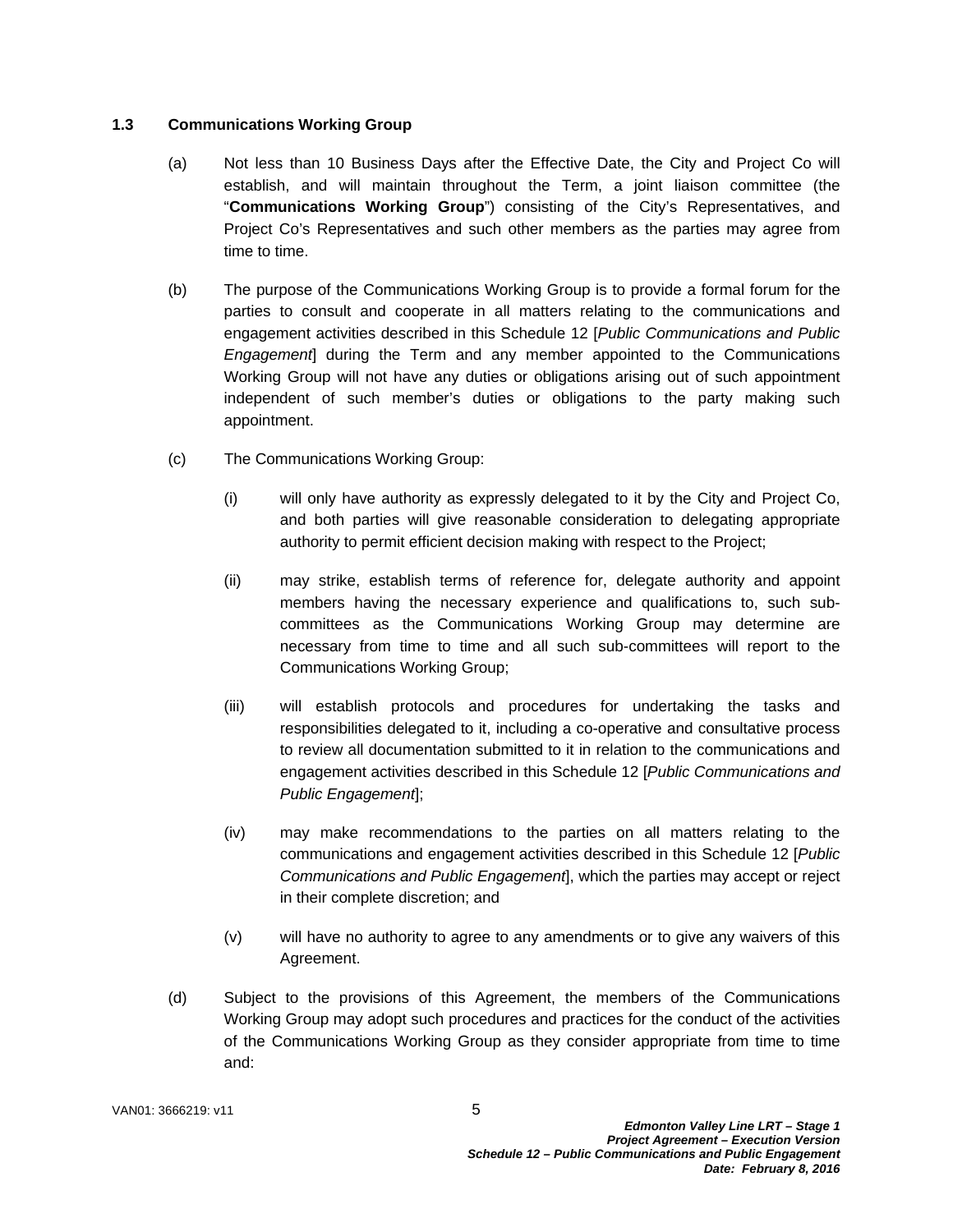- (i) may invite to any meeting of the Communications Working Group such other (non-voting) persons as a member may decide, provided that not less than every fourth meeting shall include the members of the Construction Period Joint Committee and the Operating Period Joint Committee as appropriate to observe and ensure that activities across the different committees are aligned; and
- (ii) receive and review a report from any person agreed by the members of the Communications Working Group.
- (e) The Communications Working Group will meet at least once each 2 weeks during the Construction Period and at least once each 6 weeks during the Operating Period until the end of the Term at a location provided by Project Co at or near the Site (unless otherwise agreed by its members) and from time to time as necessary. If any member of the Communications Working Group requests an additional meeting, the parties will act reasonably in accommodating this request. During high activity periods of the Project Work, the City may require the frequency of Communications Working Group meetings to be increased to ensure that the City and Project Co are effectively aligned on the status of all communications and public engagement activity.
- (f) Not less than 3 Business Days prior to each meeting of the Communications Working Group, Project Co shall deliver the following to the City's Representative:
	- (i) a summary of ongoing and future planned communications and engagement activities that are consistent with the then-applicable Design & Construction Communications and Public Involvement Plan or Operations & Maintenance Communications Plan;
	- (ii) a summary of all planned communications and engagement activities over the next 60 days;
	- (iii) a summary of progress and performance on the implementation of the Design & Construction Communications and Public Involvement Plan or Operations & Maintenance Communications Plan, including relevant information regarding interaction and/or crossover with other City activities for consideration, discussion and comment by the Communications Working Group;
	- (iv) without altering or limiting the City's review and approval rights, drafts of updated Design & Construction Communications and Public Involvement Plan(s) or Operations & Maintenance Communications Plan(s) for consideration, discussion and comment by the Communications Working Group;
	- (v) copies of ongoing evaluation/lessons learned reports as detailed in Section 1.12 [*Evaluate and Incorporate*] of this Schedule 12 [*Public Communications and Public Engagement*] for consideration, discussion and comment by the Communications Working Group; and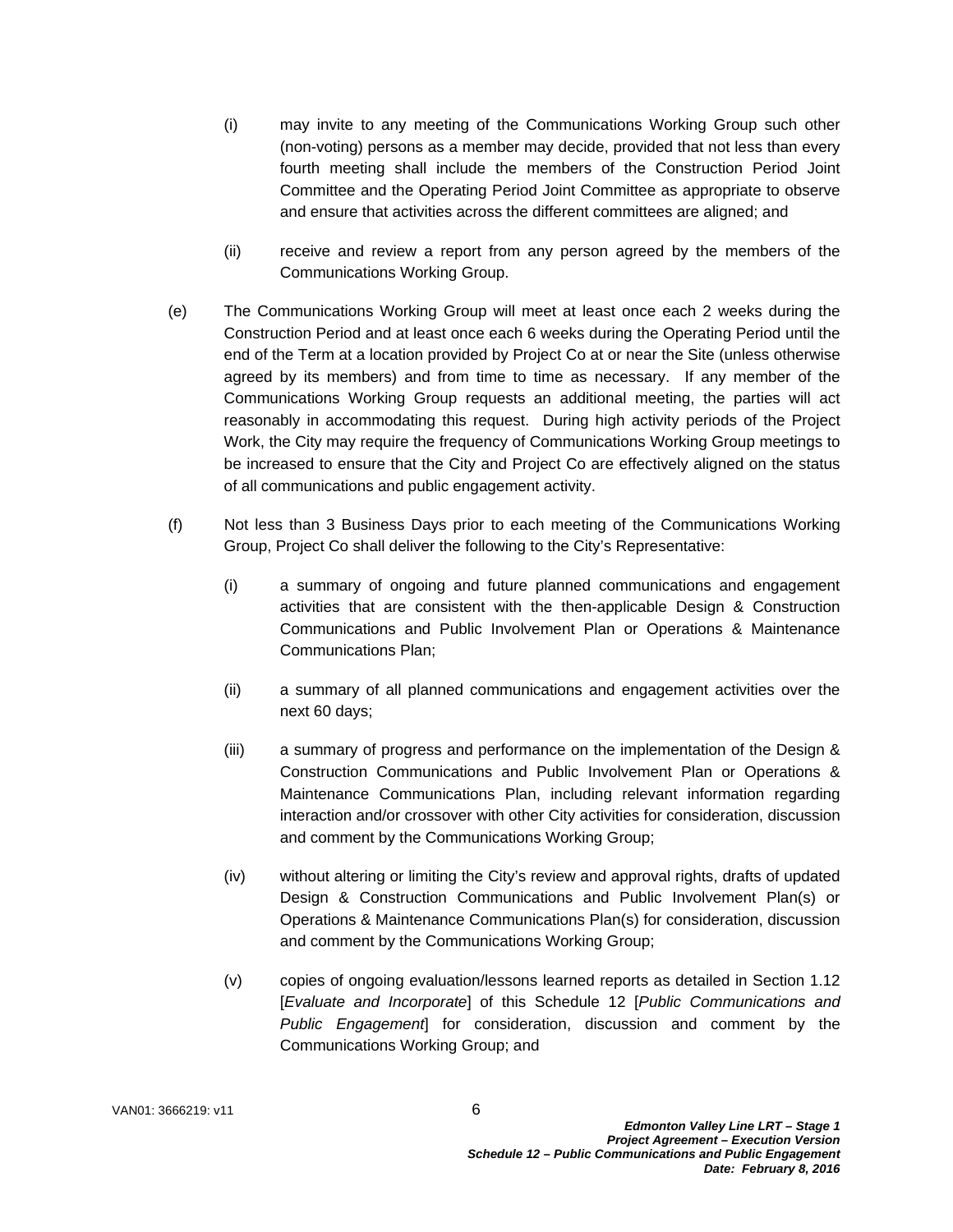- (vi) details of all communications and engagement activities in respect of the System required to be completed by the City (if any).
- (g) Meetings of the Communications Working Group will be convened on not less than 3 Business Days' notice (which will also identify the agenda items to be discussed at the meeting) provided that in an emergency, or as otherwise deemed necessary, a meeting may be called at any time on such notice as may be reasonable in the circumstances. Under these circumstances where a meeting is convened with less than 3 Business Days notice, Project Co. will not be required to deliver the materials listed in Section 1.3 (f) [*Communications Working Group*] of this Schedule 12 [*Public Communications and Public Engagement*]. The Communications Working Group will be chaired by a representative of the City unless the City requires that a representative of Project Co chair the Communications Working Group.
- (h) Project Co shall keep minutes of all recommendations and meetings of the Communications Working Group and circulate such minutes to the City within 5 Business Days of the making of the recommendation or the holding of the meeting.

#### **1.4 Communications Manager**

During the Term, Project Co shall employ a Communications Manager who shall, irrespective of such person's other responsibilities, have defined authority for developing and implementing the Design & Construction Communications and Public Involvement Plan and the Operations & Maintenance Communications Plan. The Communications Manager may be either a full time role or a part time role, provided that such part time position does not impair or compromise the performance of the responsibilities required of the Communications Manager. The Communications Manager shall be a Key Individual subject to the requirements of Schedule 26 [*Representatives and Key Individuals*].

Without limiting the generality of the foregoing, the job specification and responsibilities of the Communications Manager shall include the following:

- (a) a minimum of ten (10) years' experience of corporate communications or public affairs in a corporate, public service, political and/or agency environment;
- (b) extensive experience in developing and implementing strategic communications and marketing plans;
- (c) demonstrated negotiation, problem-solving and priority-setting abilities;
- (d) demonstrated experience in issues and crisis management, and in managing sensitive and complex issues;
- (e) demonstrated experience with technology tools necessary for communications and engagement activities;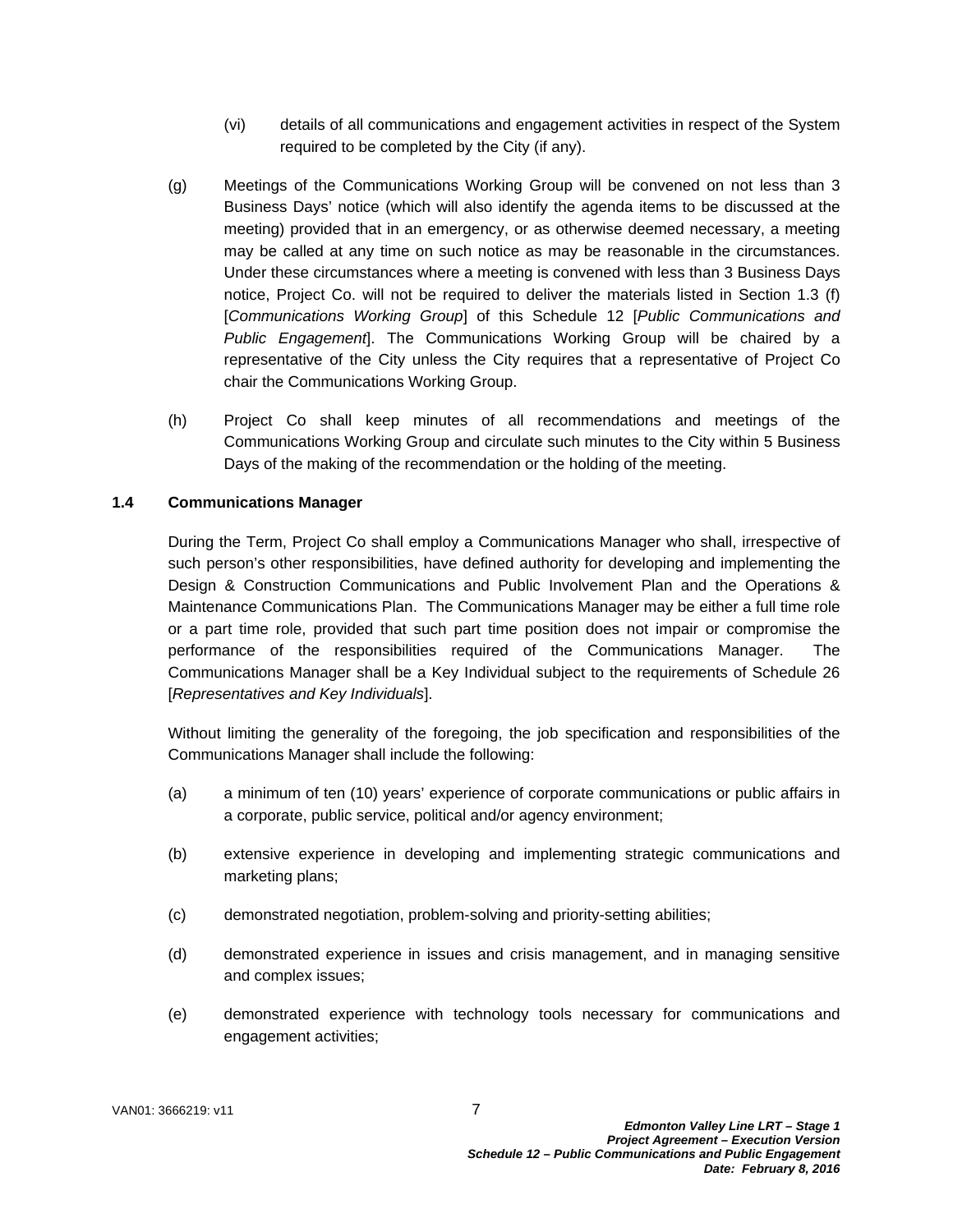- (f) demonstrated experience integrating digital and traditional communications and delivering services to audiences via multiple technologies including social media;
- (g) demonstrated strong media relations skills, along with knowledge of how to communicate public policy issues;
- (h) demonstrated dynamic leadership, decision-making and strategic positioning skills that complement exceptional business expertise;
- (i) Strategic thinker experience with attention to detail, deadlines, process & project management;
- (j) demonstrated management experience in a team environment;
- (k) demonstrated outstanding verbal and written communication skills; and
- (l) demonstrated ability to work in a fast-paced and fluid environment, multi-task and handle pressure situations.

#### **1.5 Communications Stakeholders**

The following persons are "Communications Stakeholders" for the purposes of the Agreement:

- (a) residents of Edmonton;
- (b) Passengers and other transit system users of the ETS Transit Network;
- (c) drivers, pedestrians, bicyclists, and users of active transportation modes;
- (d) landowners, business owners and residents along the LRT Corridor;
- (e) City staff, City Council and advisory boards;
- (f) medical, educational and other public institutions;
- (g) mainstream news media and citizen journalists;
- (h) the Persons listed in Appendix 12B [*Stakeholder Commitments*] to this Schedule 12 [*Public Communications and Public Engagement*];
- (i) the Contribution Agreement Parties;
- (j) Emergency Services;
- (k) other Governmental Authorities;
- (l) accessibility groups; and
- (m) citizen working groups and others as identified by the City at any time.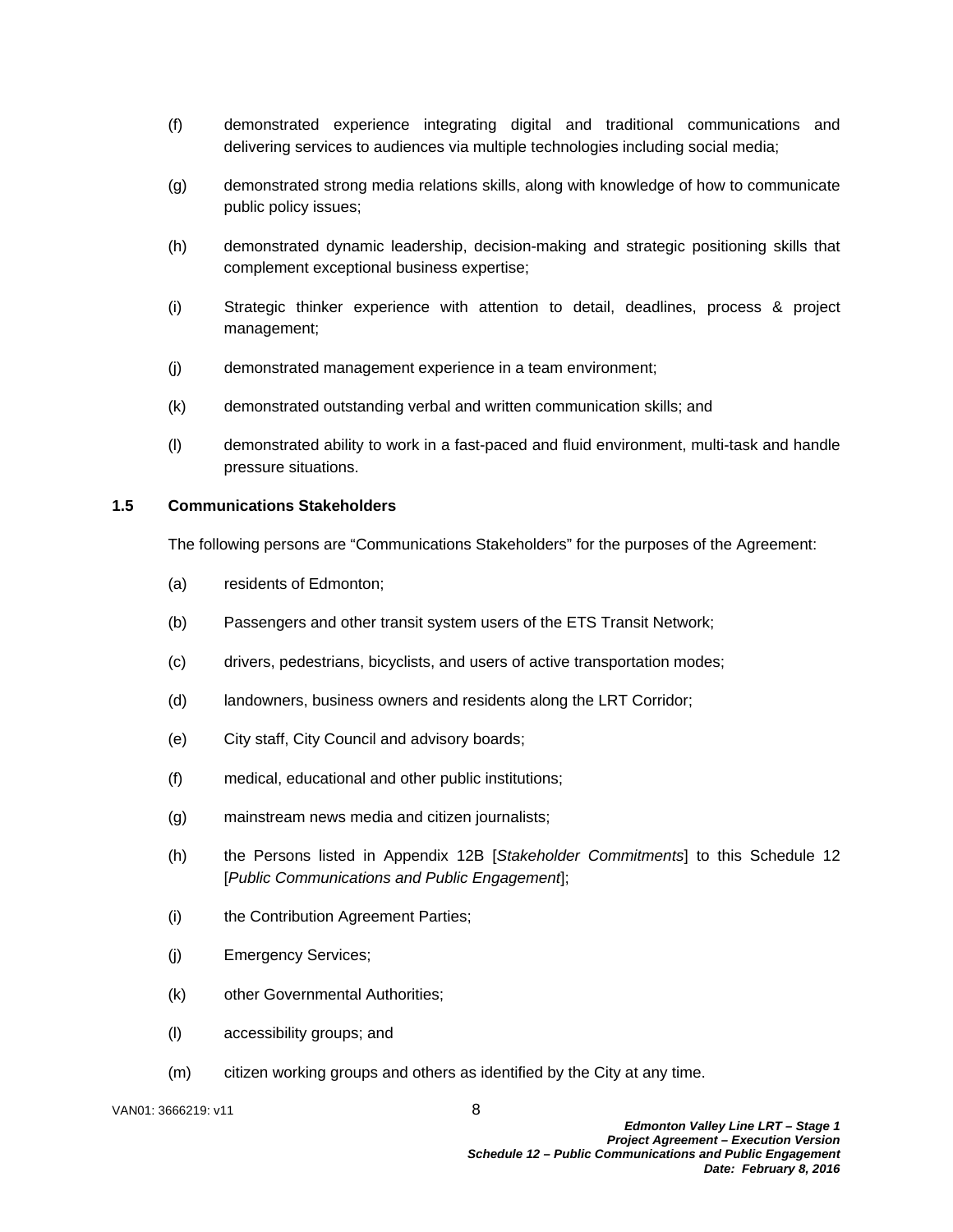## **1.6 Plan Requirements**

- (a) Table 1.6 of this Schedule 12 [*Public Communications and Public Engagement*] sets out the plans which Project Co is required to produce under this Schedule 12 [*Public Communications and Public Engagement*], the due dates for production of those plans and the time period to which those plans shall relate.
- (b) Notwithstanding any review or comment thereon provided at the Communications Working Group, all plans, and subsequent updates thereto, are to be submitted to the City pursuant to Schedule 2 [*Submittal Review Procedure*].
- (c) The first Design & Construction Communications and Public Involvement Plan shall be based upon and have obligations on Project Co that are no less onerous than those included in the Proposal Extracts. Subsequent updates to the Design & Construction Communications and Public Involvement Plan shall be based upon and have obligations on Project Co that are no less onerous than the immediately preceding approved Design & Construction Communications and Public Involvement Plan, unless the City otherwise agrees pursuant to Schedule 2 [*Submittal Review Procedure*].
- (d) The first Operations & Maintenance Communications Plan shall be based upon and have obligations on Project Co that are no less onerous than comparable requirements and activities included in the immediately preceding approved Design & Construction Communications and Public Involvement Plan. Subsequent updates to the Operations & Maintenance Communications Plan shall be based upon and have obligations on Project Co that are no less onerous than the immediately preceding approved Operations & Maintenance Communications Plan, unless the City otherwise agrees pursuant to Schedule 2 [*Submittal Review Procedure*].
- (e) References to the Design & Construction Communications and Public Involvement Plan and the Operations & Maintenance Communications Plan in this Schedule 12 [*Public Communications and Public Engagement*] shall be to the then-approved plan and include all approved updates thereto.
- (f) The Design & Construction Communications and Public Involvement Plan and the Operations & Maintenance Communications Plan must comply with, be based upon and be implemented in accordance with Good Industry Practice.
- (g) Additional requirements for each plan are set out in Section 2 [*Design & Construction Communications and Public Engagement*] and Section 3 [*Operations and Maintenance Communications*] of this Schedule 12 [*Public Communications and Public Engagement*].

| Table 1.6                         |  |                |          |                    |  |
|-----------------------------------|--|----------------|----------|--------------------|--|
| <b>Schedule</b><br><b>Section</b> |  | 12   Plan Name | Due Date | <b>Time Period</b> |  |
|                                   |  |                |          |                    |  |

VAN01: 3666219: v11 9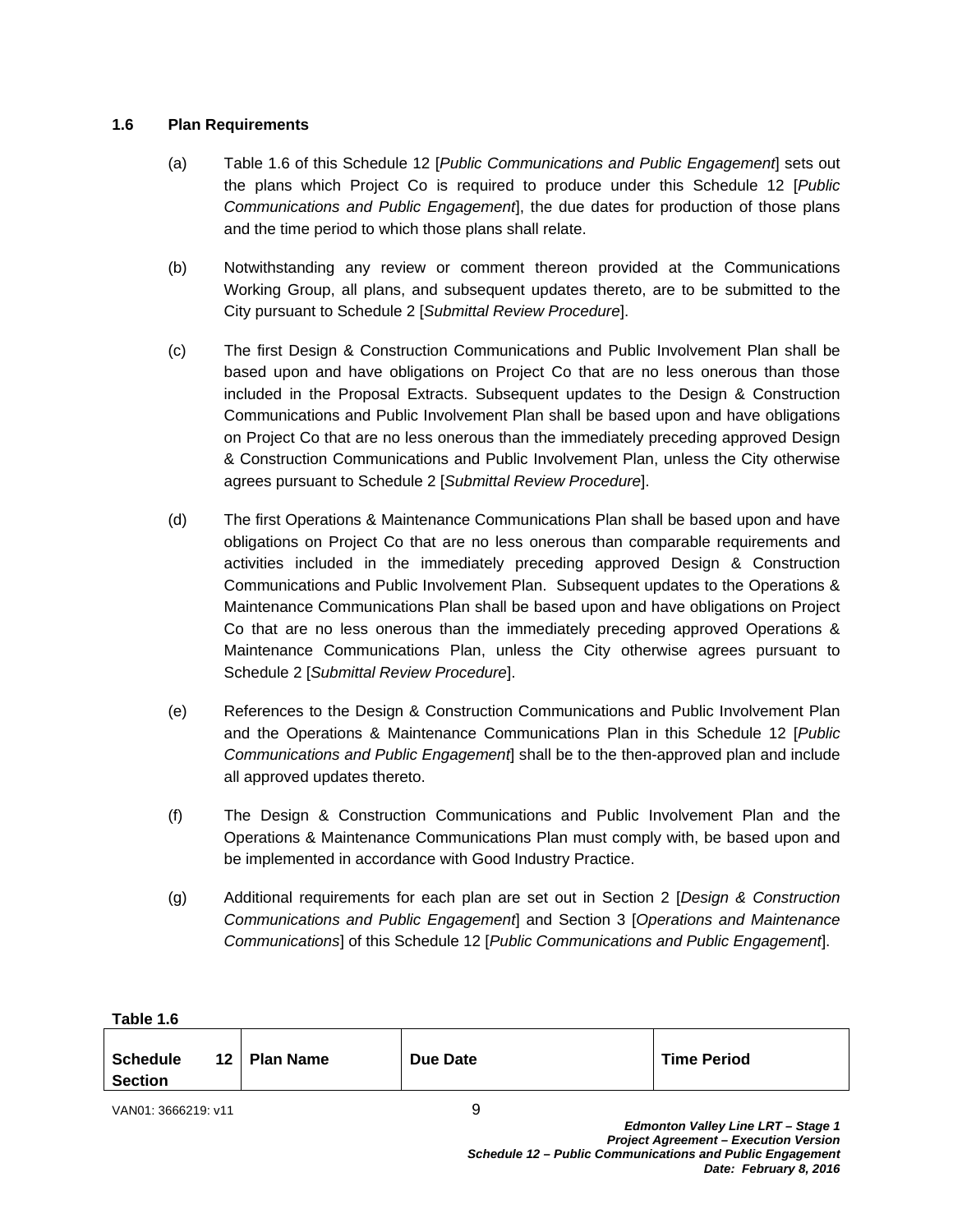| $\overline{2}$ | Design &<br>Construction<br>Communications            | Due Date: No later than 20<br>Business Days after the Effective<br>Date                                                                                                                                                                                                                                                  | <b>Construction Period</b> |  |
|----------------|-------------------------------------------------------|--------------------------------------------------------------------------------------------------------------------------------------------------------------------------------------------------------------------------------------------------------------------------------------------------------------------------|----------------------------|--|
|                | and Public<br><b>Involvement Plan</b>                 | <b>Evaluation of Plan: Evaluation of</b><br>the plan pursuant to Section 1.12<br>[Evaluate and Incorporate] on<br>such dates as are agreed upon<br>by the Communications Working<br>Group, provided that the plan will<br>be evaluated not less than once<br>per calendar year during the<br><b>Construction Period.</b> |                            |  |
|                |                                                       | Update to Plan: Update of the<br>plan on such dates as are agreed<br>upon by the Communications<br>Working Group, provided that the<br>plan will be updated not less than<br>once per calendar year during the<br><b>Construction Period.</b>                                                                            |                            |  |
| 3              | Operations &<br>Maintenance<br>Communications<br>Plan | Due Date: No later than 60<br>Business Days prior to the<br>commencement of the Operating<br>Period.                                                                                                                                                                                                                     | <b>Operating Period</b>    |  |
|                |                                                       | <b>Evaluation of Plan: Evaluation of</b><br>the plan pursuant to Section 1.12<br>[Evaluate and Incorporate] on<br>such dates as are agreed upon<br>by the Communications Working<br>Group, provided that the plan will<br>be evaluated not less than once<br>per calendar year during the<br>Operating Period.           |                            |  |
|                |                                                       | Update to Plan: Update of the<br>plan on such dates as are agreed<br>upon by the Communications<br>Working Group, provided that the<br>plan will be updated not less than<br>once per calendar year during the                                                                                                           |                            |  |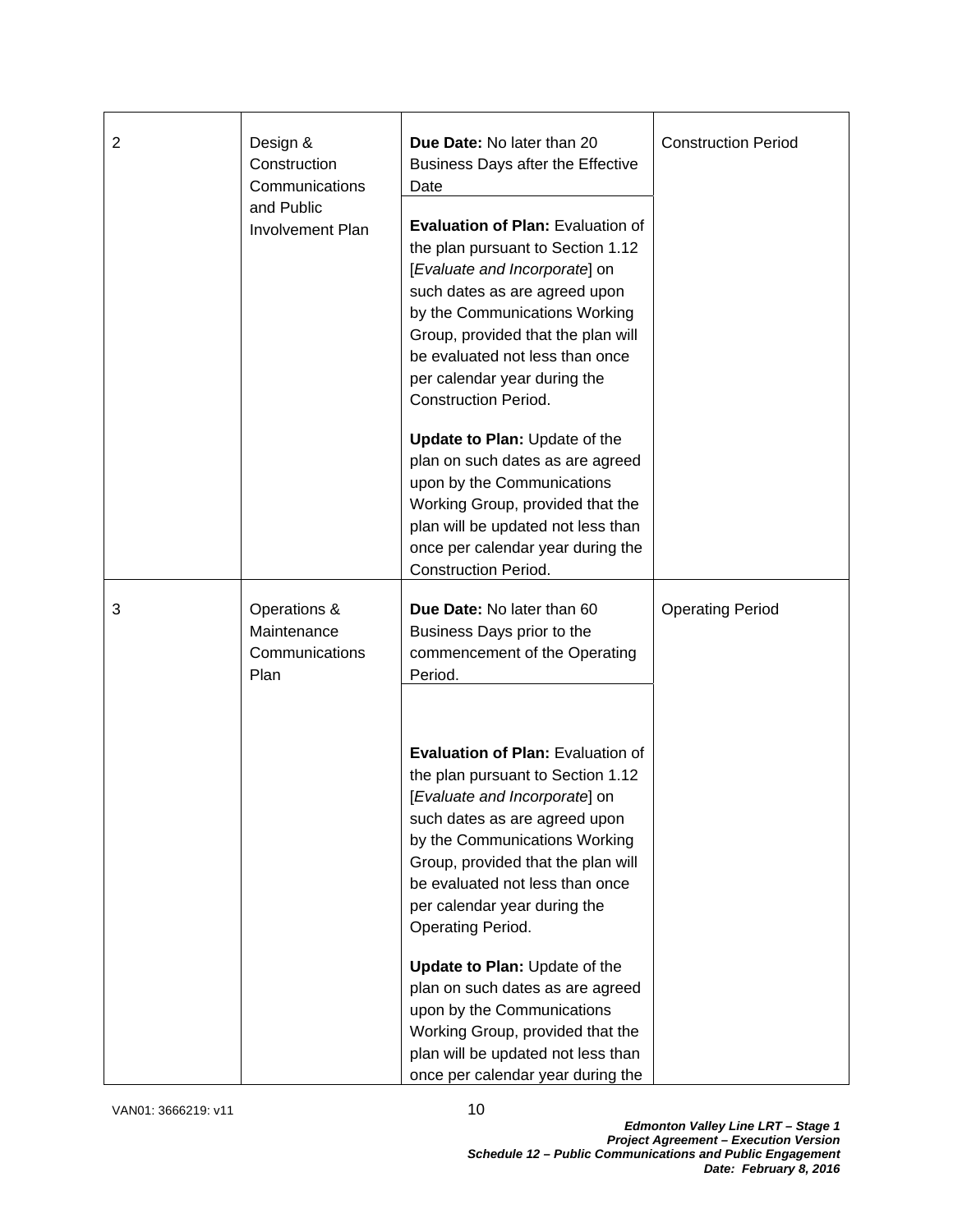| .<br>. .<br>~~<br>''''.<br>. .<br>.<br>. |
|------------------------------------------|
|------------------------------------------|

#### **1.7 Public Engagement versus Public Involvement**

Throughout this Schedule 12 [*Public Communications and Public Engagement*], the term "public engagement" is used to refer to certain Project Co activities in the Schedule aimed at connecting with Communications Stakeholders in a two-way dialog to share information and engage with them about the Project, its Design, Construction, Operation and Maintenance. The aim of these activities is to effectively deliver on the City's policy entitled "Public Involvement" (Policy C513) (http://www.edmonton.ca/city\_government/documents/C513.pdf). While the term "public engagement" is the preferred term in this Schedule 12 [*Public Communications and Public Engagement*], in order to comply with this policy, the Design & Construction Communications and Public Involvement Plan includes the words "public involvement".

#### **1.8 Communication Methods and Techniques**

A variety of communication methods and techniques shall be applied by Project Co as part of each public communication and engagement activity, and these communication methods and techniques shall be expressly described in each of the Design & Construction Communications and Public Involvement Plan and the Operations & Maintenance Communications Plan. The communication methods and techniques employed may include, but are not limited to the following:

- (a) printed and electronic materials;
- (b) web-based and social media tools;
- (c) information telephone lines;
- (d) e-mail and/or text notification;
- (e) direct mail;
- (f) public advertising;
- (g) media releases;
- (h) media interviews;
- (i) community engagement centre(s)/site office(s);
- (j) public meetings and citizen working groups;
- (k) Communications Stakeholder meetings and tours;
- (l) station and or site posters/boards;
- (m) public address systems in facilities (audio or video);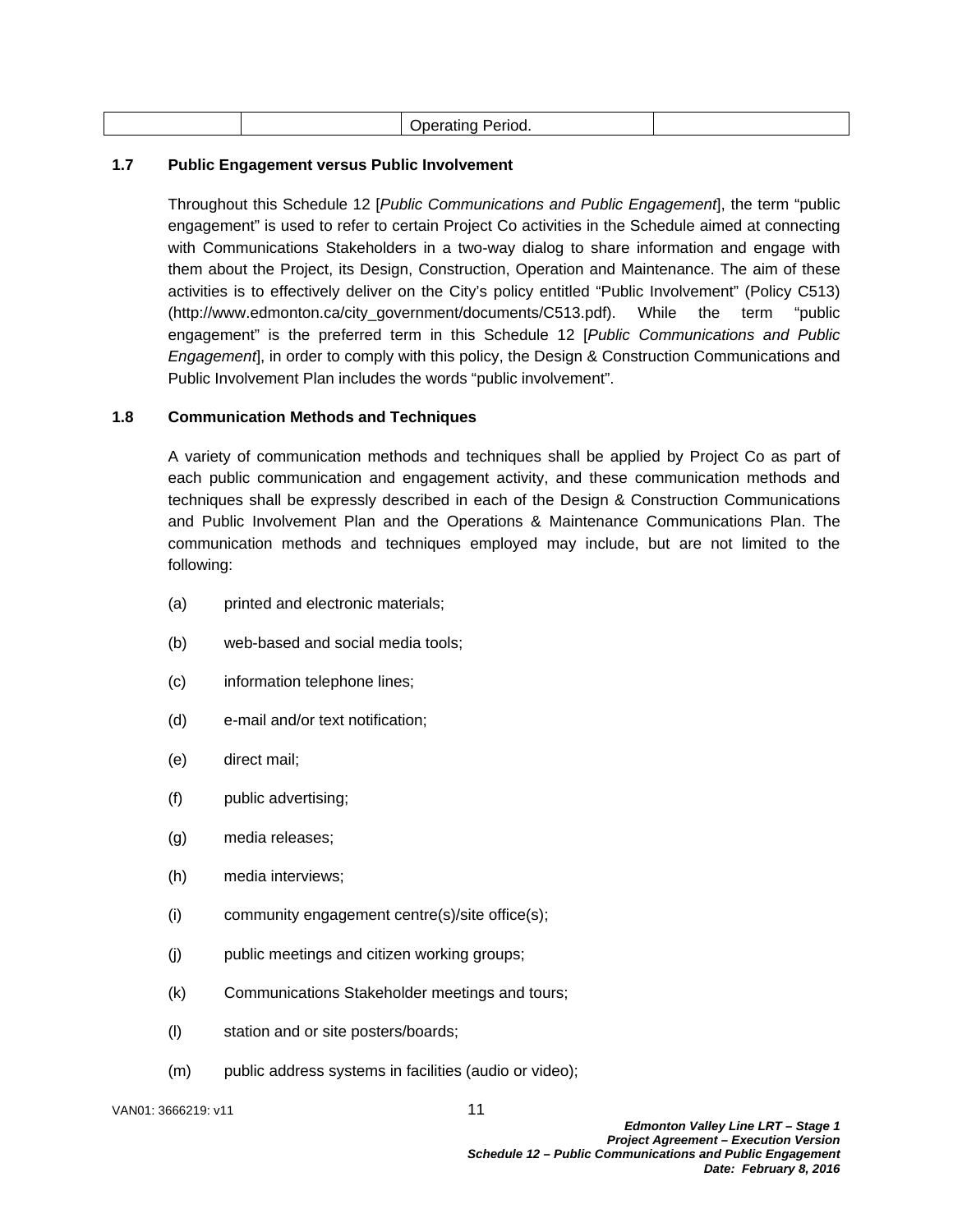- (n) photos/videos;
- (o) any other methods and techniques described in Appendix 12A [*Response Times, Methods and Techniques*] to this Schedule 12 [*Public Communications and Public Engagement*]; and
- (p) others, as appropriate.

#### **1.9 Communication Response Requirements**

- (a) Each of the Design & Construction Communications and Public Involvement Plan and the Operations & Maintenance Communications Plan shall include response times, methods and techniques for each communication method and technique undertaken by Project Co ("**Communication Response Requirements**"), which response times, methods and techniques shall:
	- (i) include parameters for classifying the type, method and source of inquiry;
	- (ii) comply with and integrate the minimum requirements set out in Appendix 12A [*Response Times, Methods and Techniques*] to this Schedule 12 [*Public Communications and Public Engagement*], provided that Project Co may include more onerous requirements in a Design & Construction Communications and Public Involvement Plan and the Operations & Maintenance Communications Plan;
	- (iii) comply with and integrate the communications and engagement commitments made to Communications Stakeholders set out in Appendix 12B [*Stakeholder Commitments*] to this Schedule 12 [*Public Communications and Public Engagement*], provided that Project Co may include more onerous requirements in a Design & Construction Communications and Public Involvement Plan and the Operations & Maintenance Communications Plan;
	- (iv) in the case of the first Design & Construction Communications and Public Involvement Plan, have standards of safety, reliability, durability, performance or service no less onerous than those included in the Proposal Extracts;
	- (v) in the case of the first Operations & Maintenance Communications Plan, have standards of safety, reliability, durability, performance or service no less onerous than those included in the immediately preceding approved Design & Construction Communications and Public Involvement Plan;
	- (vi) in all other cases, have standards of safety, reliability, durability, performance or service no less onerous than those which applied under the immediately preceding approved Design & Construction Communications and Public Involvement Plan or Operations & Maintenance Communications Plan, as applicable; and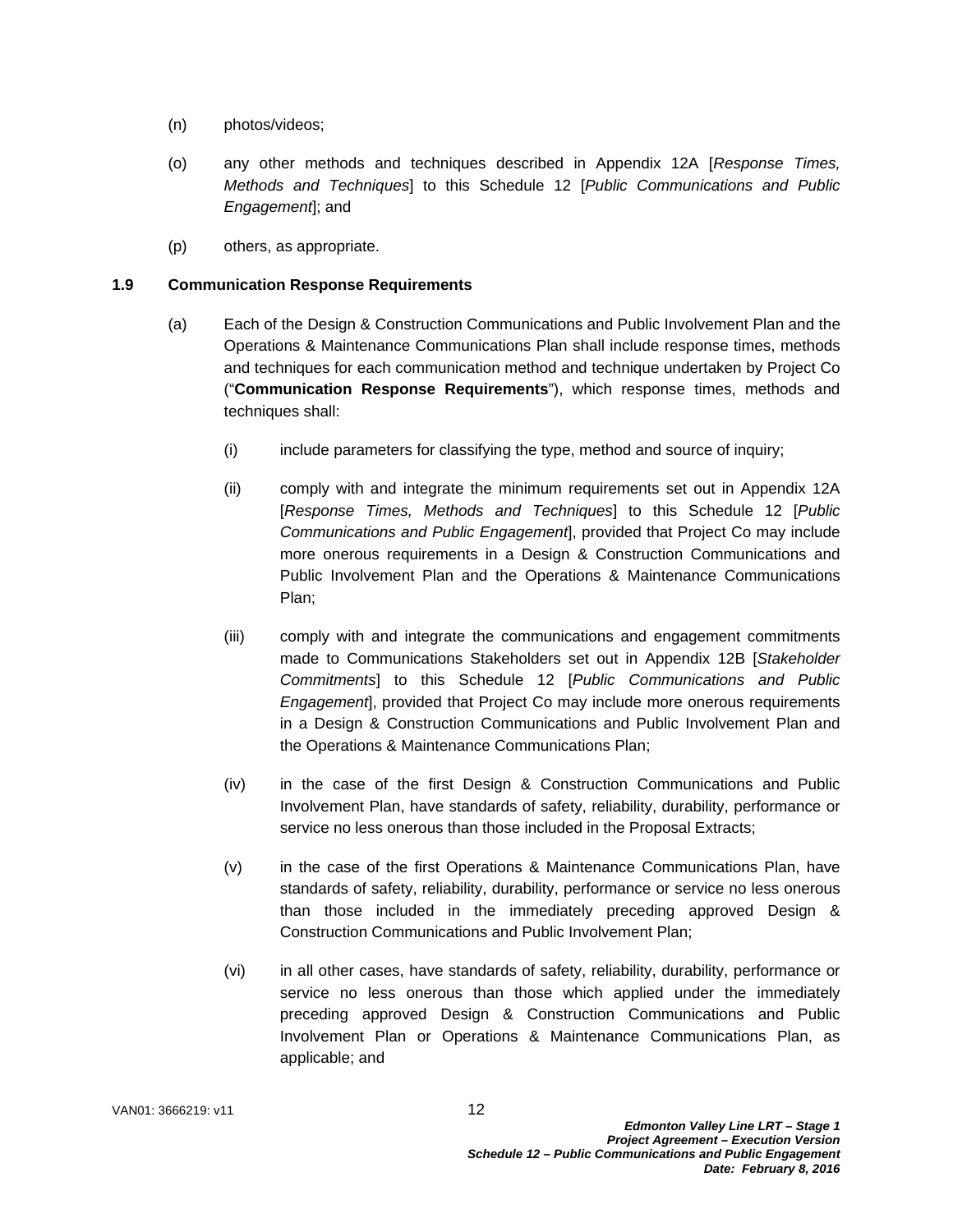(vii) otherwise be based upon and in accordance with Good Industry Practice,

unless the City otherwise agrees pursuant to Schedule 2 [*Submittal Review Procedure*].

(b) The City may periodically, at its discretion, adjust the Communication Response Requirements required for each communication response time, method and technique pursuant to, and in accordance with, the process and timelines outlined in Schedule 13 [*Changes*].

# **1.10 Technological Improvements**

Project Co shall monitor and keep up to-date on all technological developments and improvements which may have a beneficial effect on public communication and engagement or improve Project Co's ability to give effect to the provisions of this Schedule 12 [*Public Communications and Public Engagement*]. If there is any technological development or improvement which, taking into account the financial viability of implementing any such development or improvement as determined by Project Co, can improve Project Co's ability to provide communication and public engagement under this Schedule 12 [*Public Communications and Public Engagement*] and/or improve Project Co's ability to give effect to the provisions hereof, Project Co shall submit the proposed development or improvement under Schedule 2 [*Submittal Review Procedure*]. The City may periodically, at its discretion, request that Project Co investigate and/or incorporate certain technological improvements that the City has determined will have a beneficial effect on communication and public engagement activities pursuant to Schedule 13 [*Changes*].

# **1.11 City Administrative Procedures and Policies**

Project Co acknowledges that the following City policies are included in the definition of "City Policies" for the purposes of Section 13.6 [*Designated Change in Laws, Policies and Permits*] of the Agreement.

- (a) Policy C420 Corporate Communications (http://www.edmonton.ca/for\_residents/C420.pdf)
- (b) Policy C513 Public Involvement (http://www.edmonton.ca/city\_government/documents/C513.pdf)
- (c) Administration Directive A1446 Media Relations Management (http://www.edmonton.ca/city\_government/documents/A1446\_Media\_Relations\_Manage ment\_Dir.pdf)

# **1.12 Evaluate and Incorporate**

(a) Each of the Design & Construction Communications and Public Involvement Plan and the Operations & Maintenance Communications Plan is a living document and as such must be flexible to change in response to events and lessons learned during the Term. As such, Project Co shall: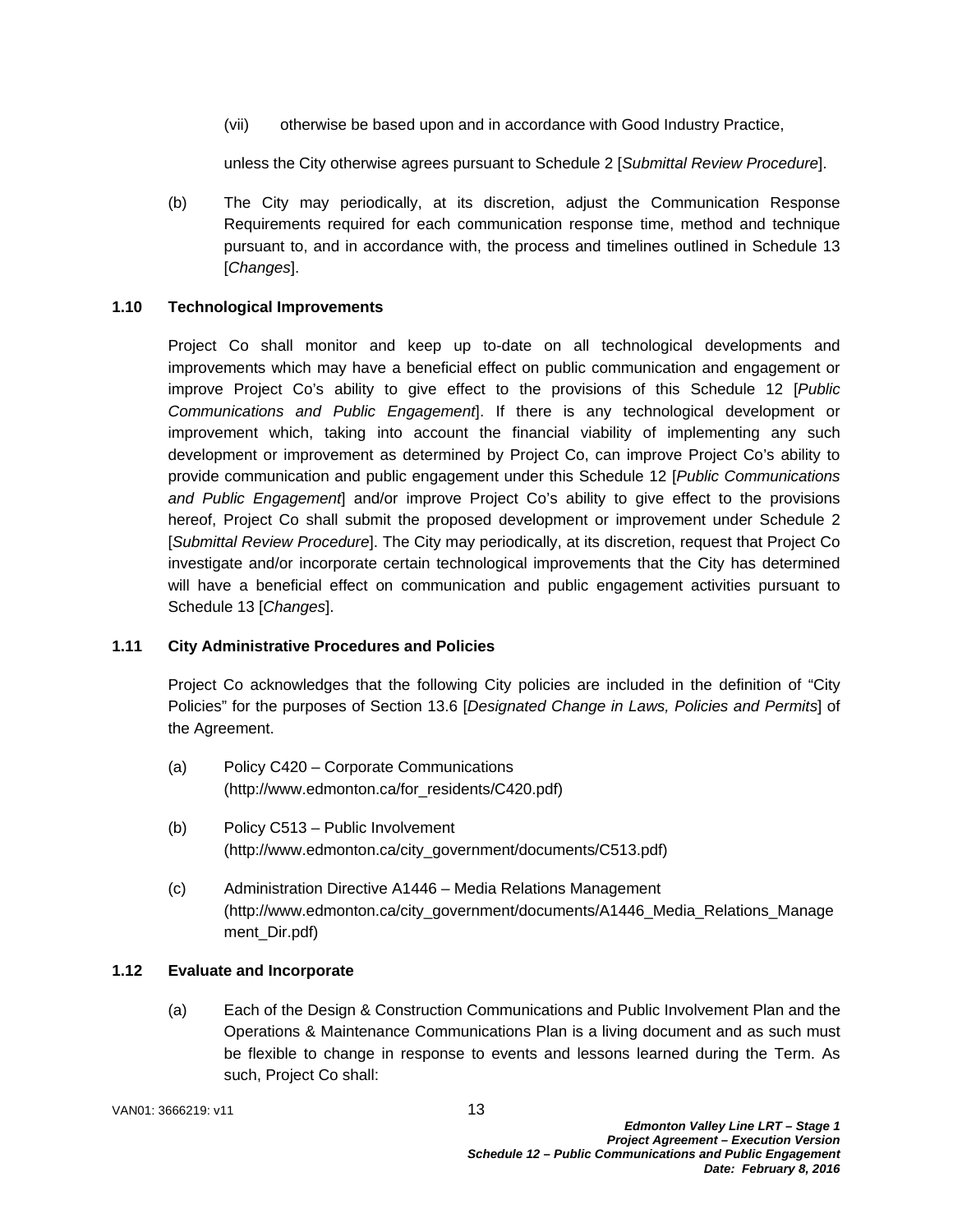- (i) include a methodology for evaluating the implementation and effectiveness of each Design & Construction Communications and Public Involvement Plan and Operations & Maintenance Communications Plan;
- (ii) on an ongoing basis, solicit feedback from Communications Stakeholders on the effectiveness of communications and engagement initiatives;
- (iii) continually evaluate the effectiveness of all public communications and engagement initiatives as well as identify opportunities to improve service, operations and/or mitigate issues;
- (iv) explore opportunities to integrate into its website new technological tools and/or social media platforms on at least a quarterly basis;
- (v) conduct, at least annually, a detailed "lessons learned" study to evaluate and report on communication effectiveness prior to each annual update of the Design & Construction Communications and Public Involvement Plan or Operations & Maintenance Communications Plan, as applicable;
- (vi) solicit public feedback using a variety of methods (such as surveys, focus groups or one-on-one interviews); and
- (vii) include in the Design & Construction Communications and Public Involvement Plan or the Operations & Maintenance Communications Plan, as applicable, a schedule and methodology for implementing the foregoing solicitations, evaluations and studies.
- (b) Results of all feedback solicitation activities listed above shall be analyzed and evaluated by Project Co and brought to the attention of the Communications Working Group with a list of recommended changes to the Design & Construction Communications and Public Involvement Plan or Operations & Maintenance Communications Plan for consideration and discussion. Recommendations that are integrated into an approved Design & Construction Communications and Public Involvement Plan or Operations & Maintenance Communications Plan, as applicable, shall be implemented at Project Co's sole cost, unless it constitutes a Change in accordance with Schedule 13 [*Changes*].

# **2. DESIGN & CONSTRUCTION COMMUNICATIONS AND PUBLIC ENGAGEMENT**

This section outlines the requirements for the Design & Construction Communications and Public Involvement Plan.

#### **2.1 General Requirements**

The Design & Construction Communications and Public Involvement Plan must:

(a) address each relevant requirement of this Agreement and Schedule 12 [*Public Communications and Public Engagement*]*,* including:

VAN01: 3666219: v11 14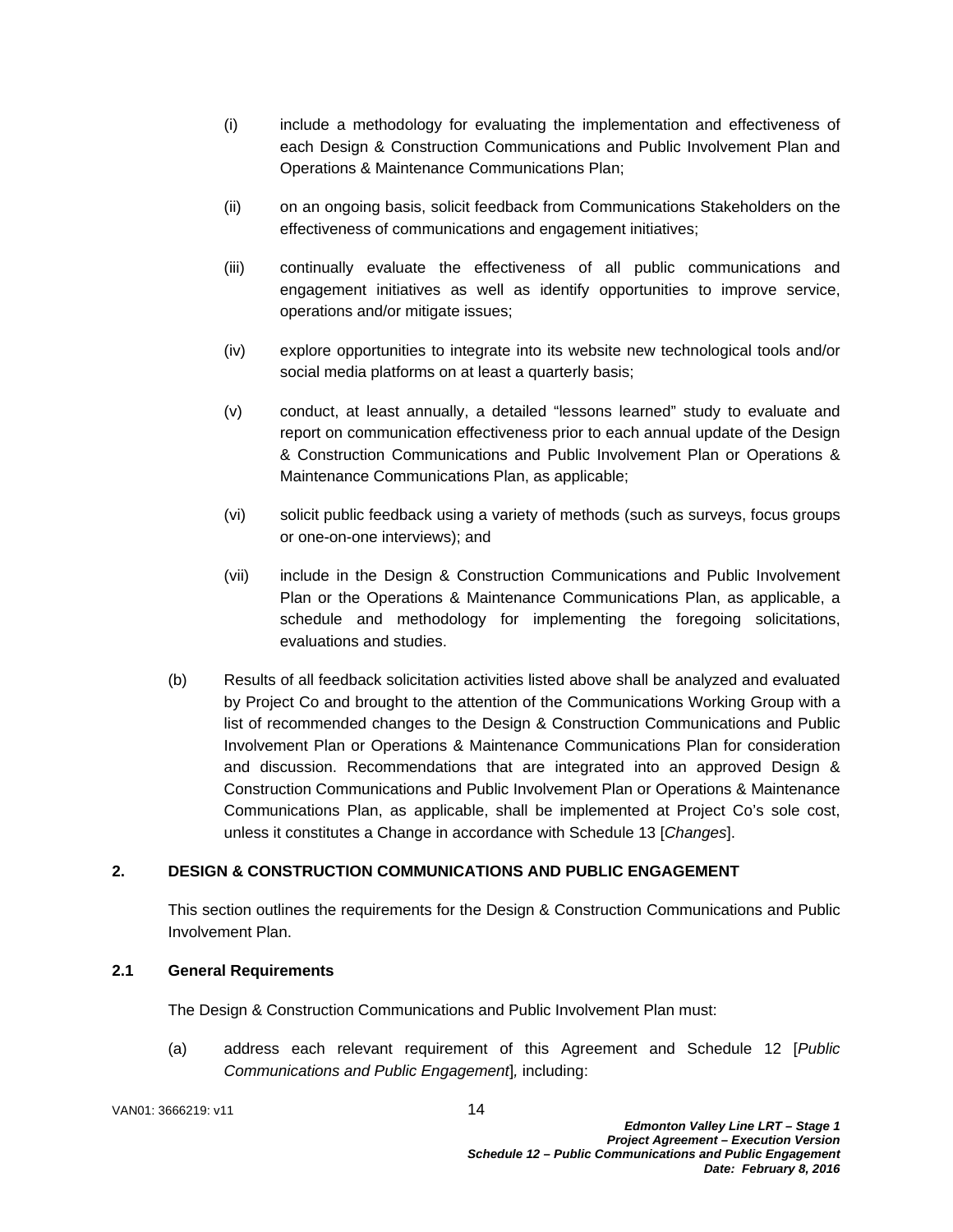- (i) complying with First Nations consultation obligations, if any, pursuant to Section 19.2 [*Public Announcements, Communications and Engagement*] of the Agreement;
- (ii) preparing an outline of the Passenger and Public Safety Outreach Program pursuant to Section 6.4.4 [*Passenger and Public Safety Outreach Program*] of Schedule 7 [*O&M Performance Requirements*] that highlights and briefly describes each section of the Passenger and Public Safety Outreach Program including the proposed approach to implementation. The final Passenger and Public Safety Outreach Program is to be prepared over time as the design is finalized and operations planning is developed such that Project Co may submit the Passenger and Public Safety Outreach Program in accordance with the timelines provided in Section 6.4.4 [*Passenger and Public Safety Outreach Program*] of Schedule 7 [*O&M Performance Requirements*];
- (iii) complying with all communications and public advertising obligations outlined in Schedule 10 [*Environmental Performance Requirements*];
- (iv) ensuring appropriate public communications and engagement occurrences, events, interactions and results are reported to the City and included in the registry maintained pursuant to Section 3.15 [*Claims Reporting and Settlement*] of Schedule 17 [*Insurance Requirements*];
- (v) complying with the communications and engagement commitments made to Communications Stakeholders set out in Appendix 12B [*Stakeholder Commitments*] to this Schedule 12 [*Public Communications and Public Engagement*];
- (vi) incorporating the communication and engagement methods and techniques described in Section 1.8 [*Communications Methods and Techniques*] of this Schedule 12 [*Public Communications and Public Engagement*], as appropriate; and
- (vii) incorporating response requirements in Section 1.9 [*Communication Response Requirements*] of this Schedule 12 [*Public Communications and Public Engagement*], as appropriate;
- (b) describe clearly how, during the Construction Period, Project Co will:
	- (i) communicate with Communications Stakeholders about all matters relating to the Interim Design and Final Design of the Infrastructure, the Gerry Wright OMF, Stops and Stations, and Vehicles including livery and interior design: Construction activities; multi-modal traffic flow and detours/closures; temporary access to Adjoining Lands, support of Crisis Communication; and publiclydistributable incident resolution announcements; and other matters related to the Project Work;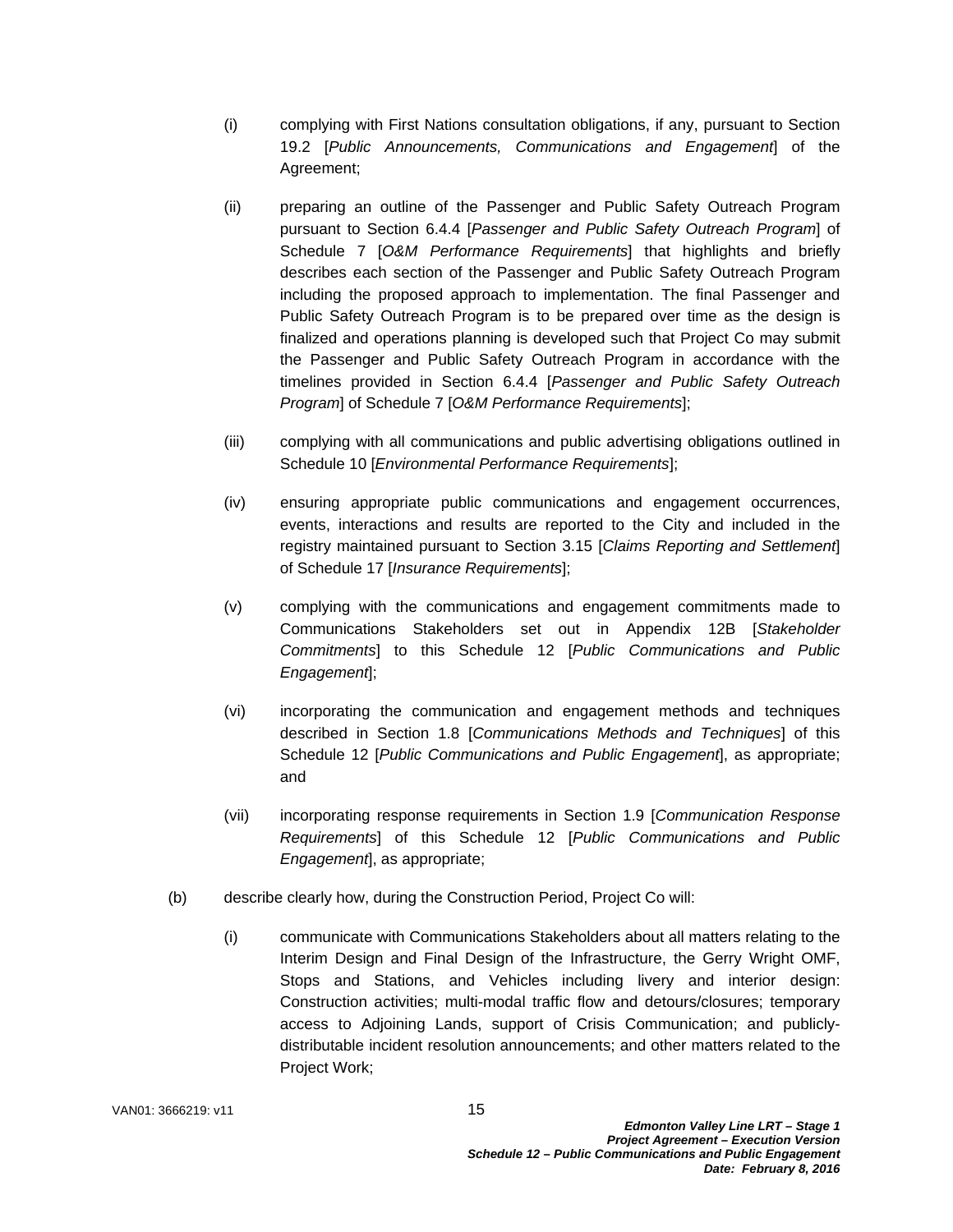- (ii) ensure Communications Stakeholders have opportunities to provide ongoing input about issues related to Design, Construction, Operation, and Maintenance of the Project, and that feedback is considered and acted upon, as appropriate, in a timely manner by Project Co;
- (c) describe clearly how Project Co will:
	- (i) develop a communications protocol, with input from the City, to ensure that all Project Co communication and engagement activities are co-ordinated and consistent with City activities and objectives in respect of the Project and the ETS Transit Network;
	- (ii) co-ordinate with the City in the implementation of the Design and Construction Communications and Public Involvement Plan;
- (d) ensure that with regards to all public communication and engagement activities undertaken by Project Co:
	- (i) the activities shall, if advertised, be described as City activities or, if determined by the City, as joint City / Project Co activities;
	- (ii) the City is provided an opportunity to attend and/or participate, or to not attend or participate, at its discretion;
	- (iii) it is made clear to Communications Stakeholders that the public communications and engagement activities are undertaken for and on behalf of the City;
- (e) with respect to the Communications Manager and other personnel undertaking communications and engagement activities:
	- (i) define the role and responsibilities of the Communications Manager;
	- (ii) establish integrated public communications and public engagement teams, including defining the roles and responsibilities for each team member and any third party that is anticipated to provide any aspect of the Project Co's responsibilities in this Schedule 12 [*Public Communications and Public Engagement*];
	- (iii) ensure sufficient personnel levels to fulfill Project Co's obligations in this Schedule 12 [*Public Communications and Public Engagement*];
	- (iv) provide sufficient personnel experienced in the following, as appropriate to their roles:
		- (A) sufficient communications experience and proficiency in dealing with personnel issues, public concerns/expectations, and political expectations accompanying a capital transportation project;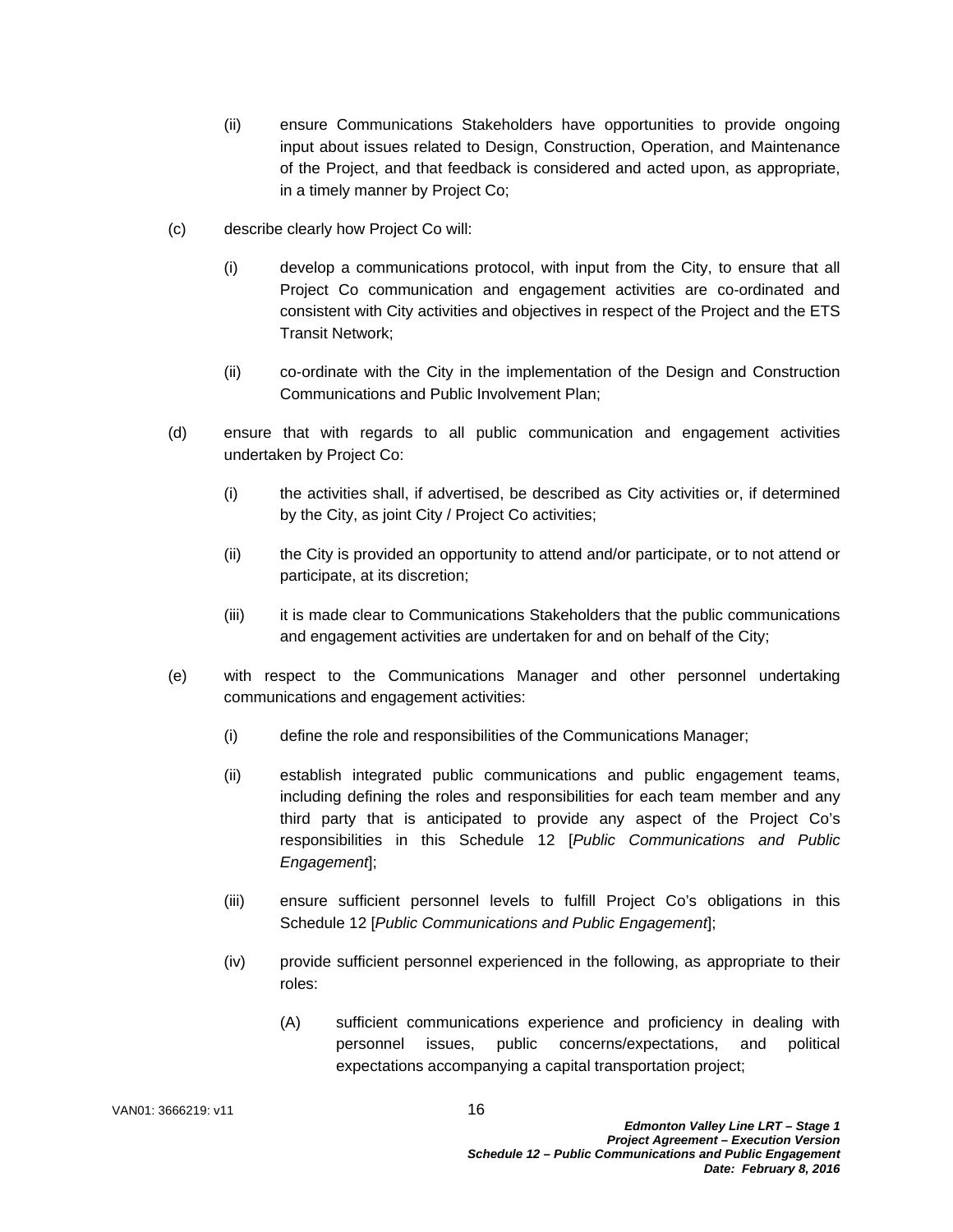- (B) completion of appropriate International Association for Public Participation (or equivalent) training and knowledge of public engagement and mediation/facilitation best practices;
- (C) experience making public information session presentations;
- (D) experience managing social media platforms;
- (E) experience supporting help desk/info-line services; and
- (F) minimize undue personnel changes and turn-over;
- (v) all personnel members, including the Communications Manager, will be present in Edmonton either on a full-time basis or at such times and for such durations as are necessary to fully carry out their respective roles and obligations.
- (f) include the following components/sections, which are further described below:
	- (i) Inquiry Management, as described in Section 2.3 [*Inquiry Management*] of this Schedule 12 [*Public Communications and Public Engagement*];
	- (ii) Crisis Communications, as described in Section 2.4 [*Crisis Communications*] of this Schedule 12 [*Public Communications and Public Engagement*];
	- (iii) Project Website, as described in Section 2.5 [*Project Website*] of this Schedule 12 [*Public Communications and Public Engagement*];
	- (iv) Social Media, as described in Section 2.6 [*Social Media*] of this Schedule 12 [*Public Communications and Public Engagement*];
	- (v) Engagement/Community Dialogue, as described in Section 2.7 [*Engagement/Community Dialogue*] of this Schedule 12 [*Public Communications and Public Engagement*];
	- (vi) Safety Programmes, as described in Section 2.8 [*Safety Programmes*] of this Schedule 12 [*Public Communications and Public Engagement*];
	- (vii) Site Access & Media Events, as described in Section 2.9 [*Site Access & Media Events*] of this Schedule 12 [*Public Communications and Public Engagement*];
	- (viii) North Saskatchewan River Valley and Ravine System and Other Environmental Obligations, as described in Section 2.10 [*North Saskatchewan River Valley and Ravine System and Other Environmental Obligations*] of this Schedule 12 [*Public Communications and Public Engagement*];
	- (ix) General Marketing & Outreach, as described in Section 2.11 [*General Marketing & Outreach*] of this Schedule 12 [*Public Communications and Public Engagement*];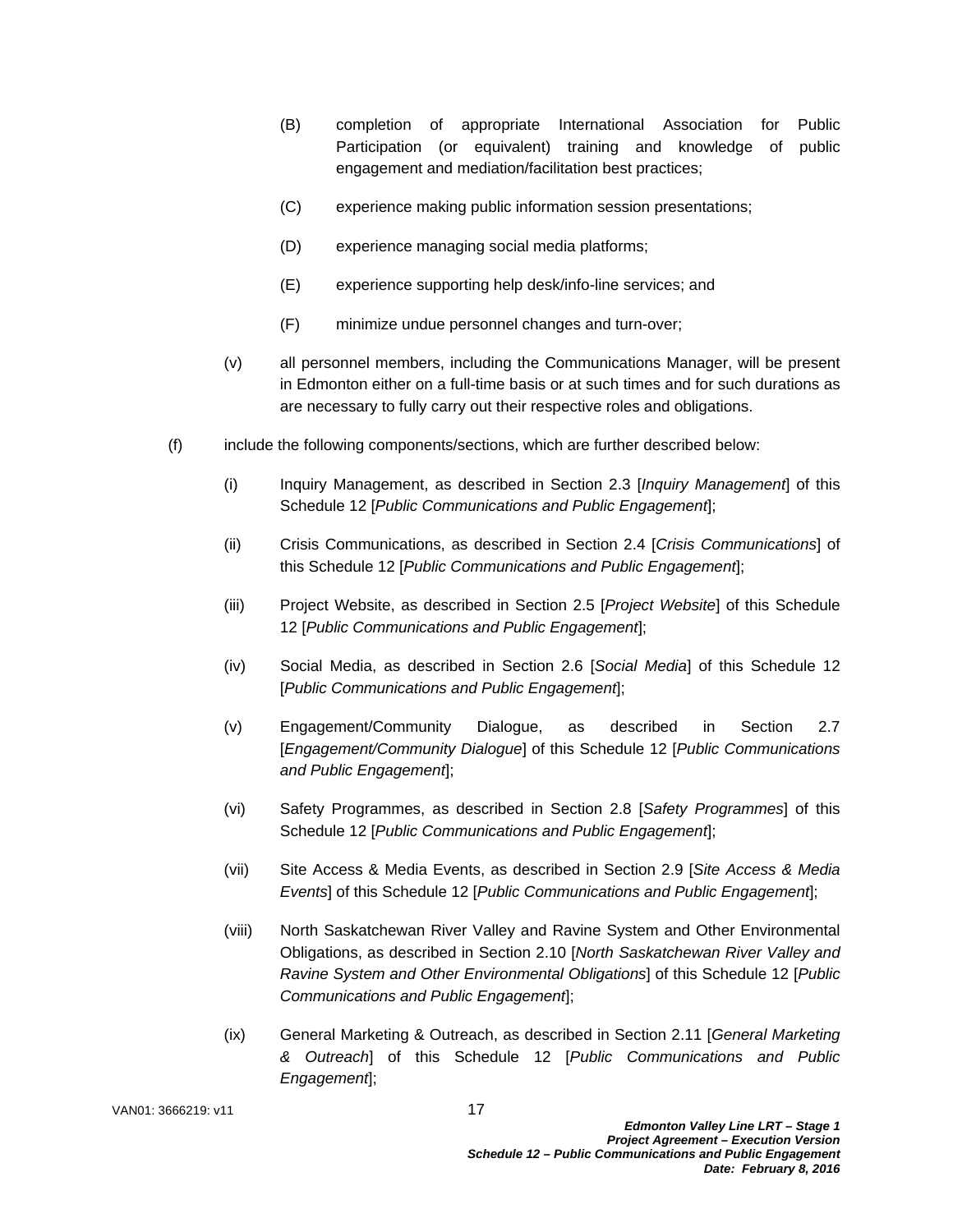- (x) Contribution Agreement Communications Obligations, as described in Section 2.12 [*Contribution Agreement Communications Obligations*] of this Schedule 12 [*Public Communications and Public Engagement*]; and
- (xi) Media relations obligations, as described in Section 4 [*Media Relations*] of this Schedule 12 [*Public Communications and Public Engagement*].
- (g) incorporate all approved changes to communication techniques that arise from the regular communication effectiveness evaluation activities as outlined in Section 1.12 [*Evaluate and Incorporate*] of this Schedule 12 [*Public Communications and Public Engagement*].

## **2.2 Detailed Requirements**

The Design & Construction Communications and Public Involvement Plan shall describe how Project Co will address the following detailed requirements in respect of the Project:

- (a) generate clear, consistent and accessible Design and Construction information for Communications Stakeholders;
- (b) communicate in a timely manner, by developing and delivering targeted communications as well as regular updates to inform Communications Stakeholders regarding the Design and Construction activities, anticipated disruptions, traffic interruptions, road closures, detours, sidewalk and pedestrian crossing impacts, trail and bike route disruptions, temporary detours and access to local businesses, temporary disruption of City services, noise and vibration impacts, 24-hour work, temporary access and remedial construction in respect of Adjoining Lands, restricted access to or onto property, air quality disturbance and other similar disruptions and restrictions. Particular attention should be paid to:
	- (i) subject to City approval, sharing Interim Design and Final Design plans and information with Communications Stakeholders;
	- (ii) communicating the scope, schedule and status of the Design and Construction activities;
	- (iii) communicating the scope, schedule and status of temporary access and Construction activities in respect of Adjoining Lands to owners and occupiers of such properties in a manner consistent with the "Community Improvement Program" or also known as the "Neighbourhood Renewal Program" as described in Section 4.15 [*Community Improvement Program*] of the Agreement;
	- (iv) communicating changes and temporary detours for pedestrian access to local businesses including signage to indicate that impacted business remain open and accessible;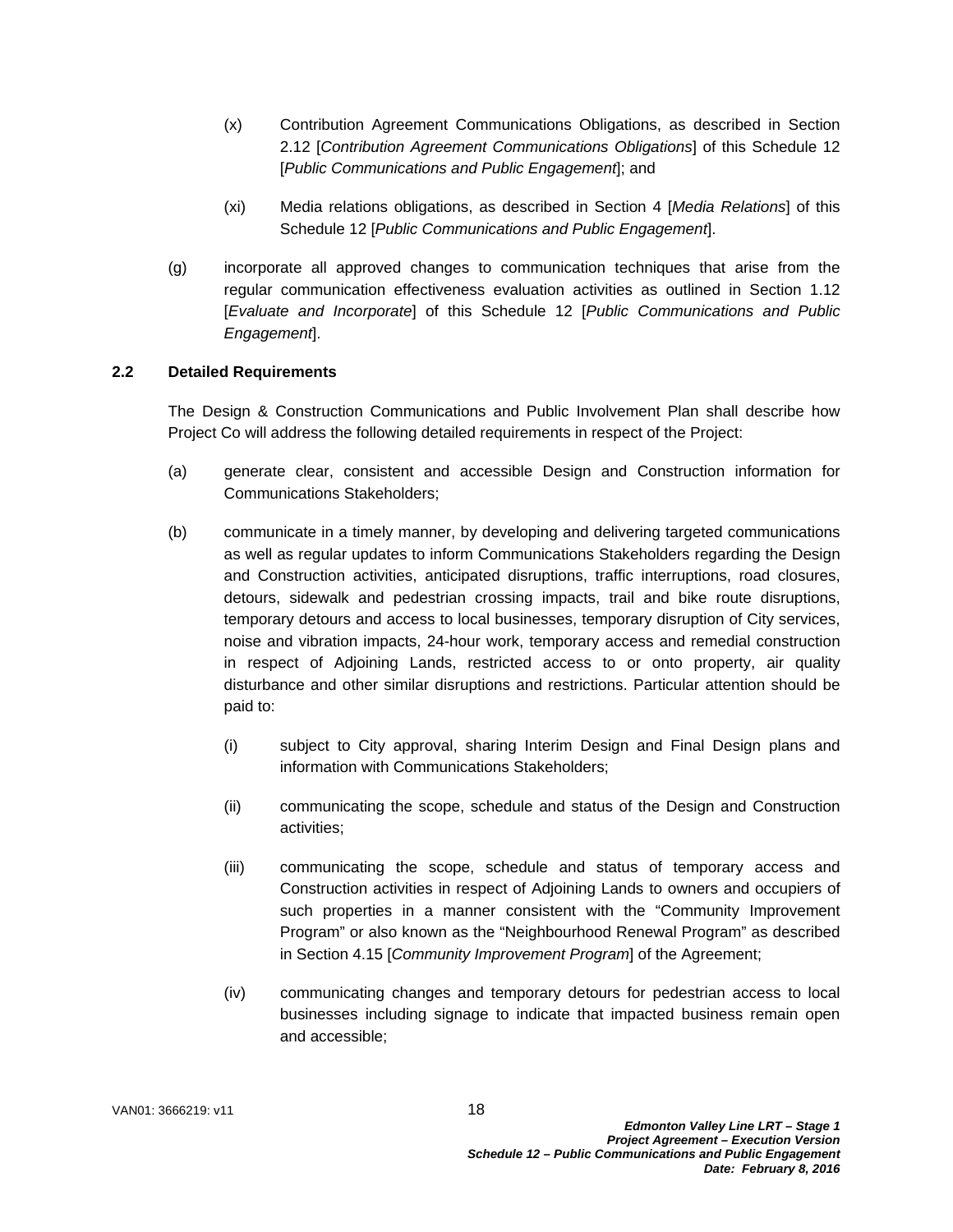- (v) proactively addressing any Design and Construction activity-related inquiries and issues via these communications (e.g. public inquiries and complaints about noise, hours of work, debris, etc.); and
- (vi) using a variety of tactics/media to disseminate this information, as appropriate.
- (c) provide updates to the City related to the management of local multi-modal traffic during Design and Construction, via the Communications Working Group at each meeting;
- (d) document Construction progress, at various Sites, using audio/visual techniques such as time lapse photography/videography, and publicly display, as well as regularly update, resultant photos/videos across all appropriate communications tools;
- (e) provide mobile-accessible notifications (e.g. SMS, Mobile Push Notifications or equivalent) to keep Communications Stakeholders informed of Construction developments; and
- (f) include a provision for a minimum of two (2) milestone events per year and a minimum of 15 open house sessions up to and including Service Commencement.

## **2.3 Inquiry Management**

Project Co shall:

- (a) maintain a public inquiry tracking software system that will quantitatively and qualitatively track all communications and all responses provided regarding the Project;
- (b) develop an inquiry management protocol that will deal with and respond to inquiries, suggestions and complaints received from all Communications Stakeholders regarding the Project, during the Construction Term that are received via means other than the 24 hour emergency hot-line referred to in Section 7.5 *[Emergency Measures]* of Schedule 4 *[Design and Construction Protocols]*;

This protocol should include, at minimum, site office(s), phone-based, web-based and email-based access points and provide appropriate guidance for the redirection of calls on the hot-line that are not of an emergency nature;

- (c) liaise and co-ordinate Project inquiries, as necessary, with the City's existing 311 services and its existing LRT Projects info line, provided that the primary point of response for all inquiries pertaining directly to the Project is Project Co;
- (d) provide the City with appropriate scripts or information for 311 operators' use, in order to appropriately answer basic Project-related inquiries or redirect calls to Project Co communications staff or tools; and
- (e) develop a public inquiry response co-ordination protocol with the City and ETS for inquiries made to Project Co but which do not relate to the Project.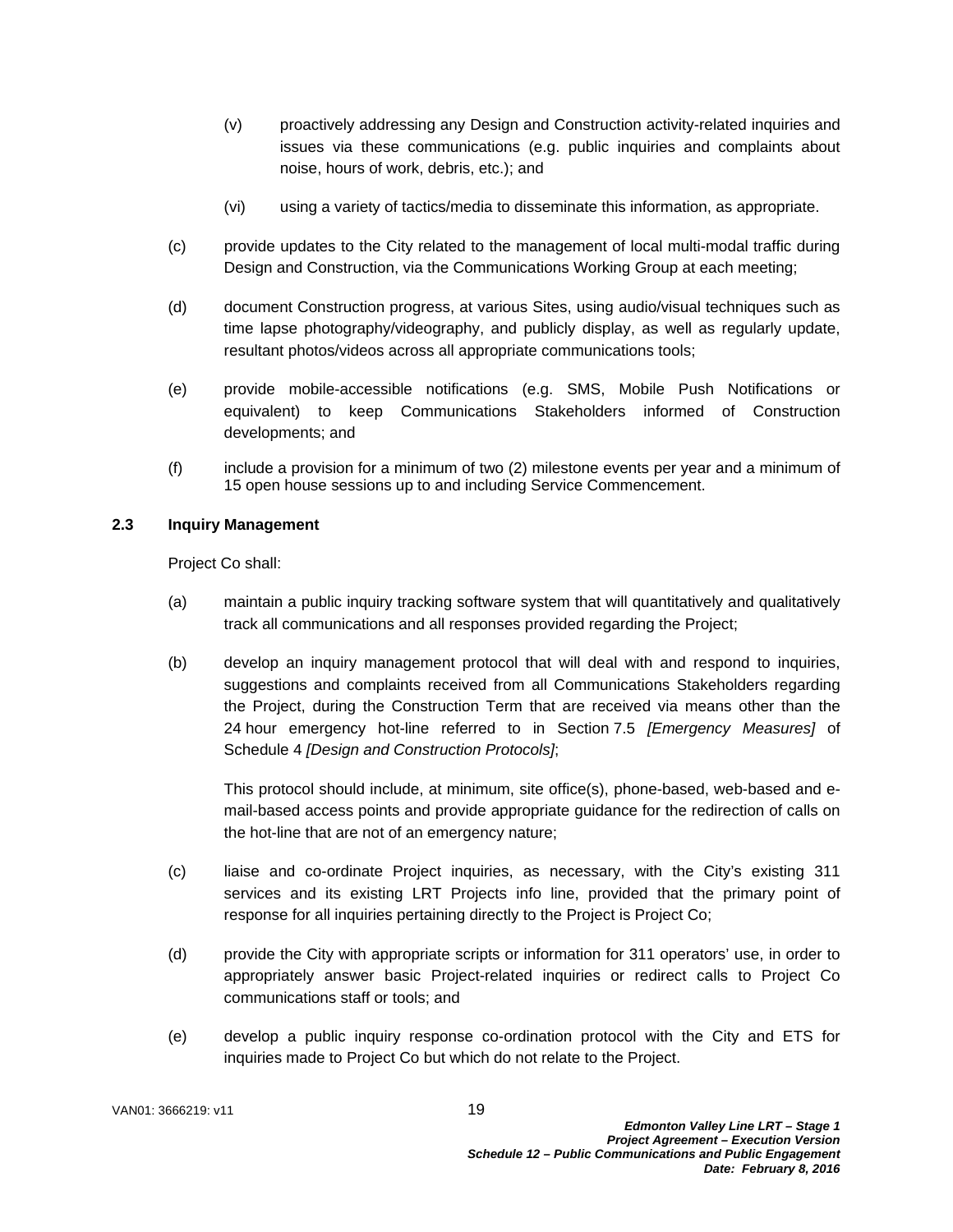# **2.4 Crisis Communications**

Project Co shall:

- (a) support the City's lead role in addressing all Crisis Communications;
- (b) develop a Crisis Communications and issues management protocol between the City, Project Co and Emergency Services, as contemplated in Section 4.1(b) [*Media Relations*] of this Schedule 12 [*Public Communications and Public Engagement*]. During such a crisis, Project Co must ensure sufficient personnel and resources are available to work effectively with City staff to proactively support these issues; and
- (c) provide speaking notes, briefing materials and other Project information and presentation materials as necessary.

# **2.5 Project Website**

Project Co shall:

- (a) develop and maintain a Project-specific website that is dynamic and takes advantage of integrated web tools/opportunities to better inform and engage citizens about the Project;
- (b) implement a website design that is responsive to prevailing popular browsing platforms (i.e. accessible via computer, smartphone, tablet, etc. at appropriate resolutions);
- (c) within 60 days of the Effective Date develop a website that, at a minimum, will:
	- (i) keep Communications Stakeholders abreast of on-going design activities, interim designs and final designs, including information and schedules for planned public meetings and other events.
	- (ii) keep Communications Stakeholders abreast of current Construction activities including plans, impact on roads and other infrastructure, public engagement opportunities, community event integration, resident/business news and impacts, and a look ahead schedule;
	- (iii) direct integration of social media platforms;
	- (iv) direct integration of smartphone/tablet application integration, such as maps;
	- (v) include space dedicated to positive Communications Stakeholder or media commentary about the Project, as deemed appropriate by the City; and
	- (vi) provide opportunities for Communications Stakeholders to provide positive, shared media to be used on the website (photos, videos, etc.);
- (d) maintain and update the website on an on-going basis throughout the Term;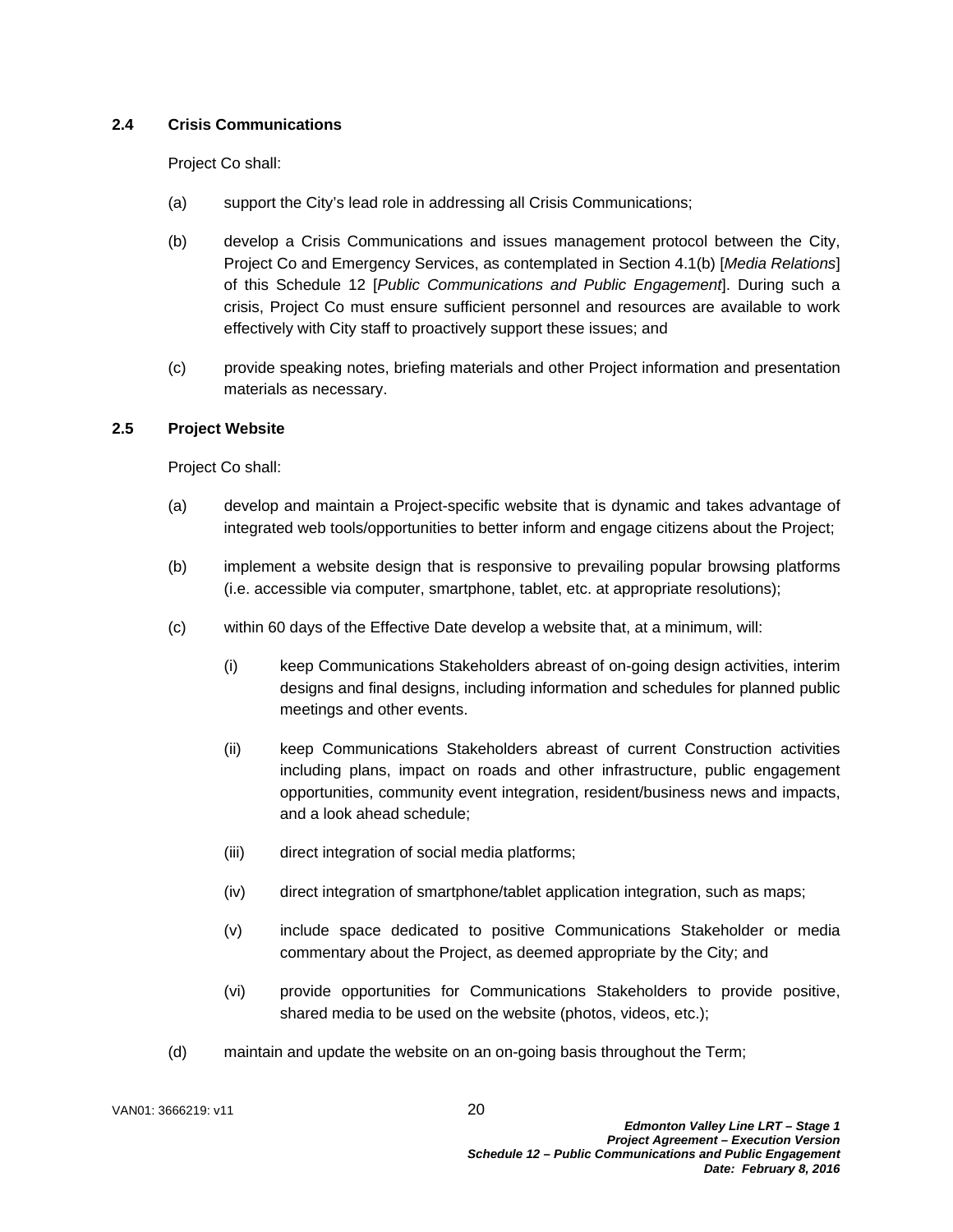- (e) provide, on a timely basis, content from its website to the City, as material for the City's own website (currently www.edmonton.ca/valleyline); and
- (f) support integrating elements from its website, as necessary, with other City departments and branches and Governmental Authorities, including ETS, the City's Housing and Community Services, Corporate Communications and LRT Design & Construction.

#### **2.6 Social Media**

Project Co shall:

- (a) establish and maintain Project specific social media platforms that are independent of the City's social media platforms to leverage social media to communicate with Communications Stakeholders regarding design and construction activities;
- (b) establish social media communication responsiveness timeframes;
- (c) prepare protocols for referral of social media inquiries to the City where the subject falls outside of the Project Work; and
- (d) prepare content as requested by the City to support the City social media initiatives in respect of the Project.

## **2.7 Engagement/Community Dialogue**

Project Co shall:

- (a) engage all Communications Stakeholders regarding Design and Construction to provide opportunities for information exchange to increase understanding of Project impacts for Communications Stakeholders as well as Project Co. Without limitation, Project Co shall comply with the communications and engagement commitments made to Communications Stakeholders set out in Appendix 12B [*Stakeholder Commitments*] to this Schedule 12 [*Public Communications and Public Engagement*];
- (b) organize and attend Communications Stakeholder meetings;
- (c) attend City Council meetings, when directed by the City;
- (d) attend other appropriate meetings, when directed by the City;
- (e) prepare and/or provide information and materials for displays, information session discussion guides and Project Co's website (as described in Section 2.5 [*Project Website*] of this Schedule) regarding Design and Construction of the Project, for use in support of Project Co's public communications and public engagement activities;
- (f) within 60 days of the Effective Date establish a site office in Edmonton's downtown core which is accessible to Communications Stakeholders to ensure that Communications Stakeholders have a public, physical point of access to Project Co public engagement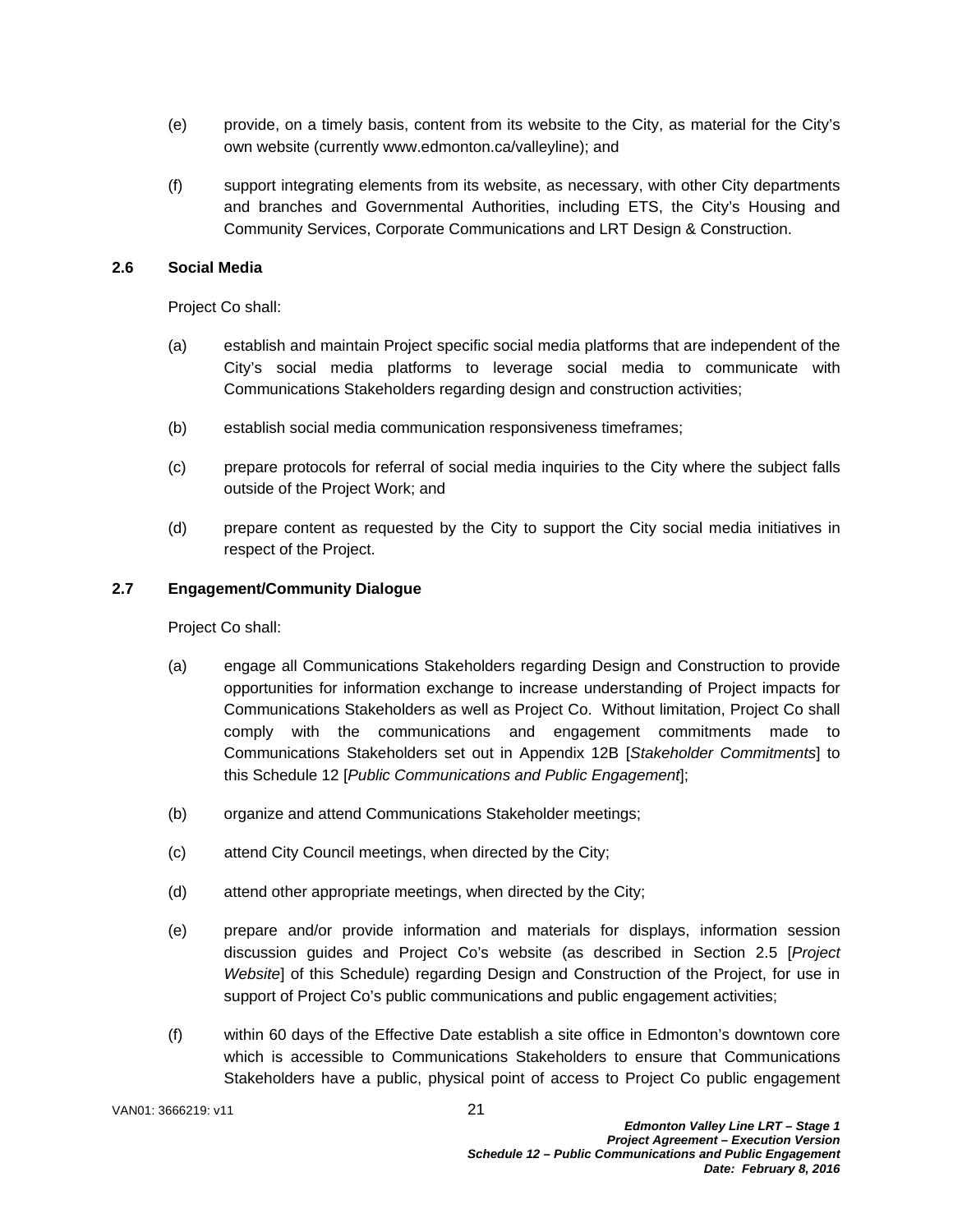staff during business hours, in order to respond to public and Communications Stakeholder enquiries received in person. Such office shall be open at least 36 hours per week, for a period of up to 180 days following Service Commencement, and be appropriately staffed by Project Co. The office staff must include trained public engagement personnel experienced in public interaction and have a broad knowledge of the Project. The office must be open to the public between the hours of 9 AM and 3 PM local time on weekdays, excluding statutory holidays, and 10 AM and 4 PM local time on Saturdays. The minimum weekly hours that the office shall be open may be reduced by 6 hours for each statutory holiday that falls within any given week;

- (g) as directed by the City, support the City's undertaking of the Existing Communication/Engagement Activities with the City's Citizens Working Groups as described in the Data Room by providing information and materials as requested by the City, and attending meetings as requested by the City or agreed to by the Communications Working Group;
- (h) prepare protocols for responding to queries/inquiries; and
- (i) demonstrate in detail how Project Co considered the concerns, issues and matters raised by Communications Stakeholders and how Project Co proposes to address and remedy each of the concerns, issues and matters raised by the Communications Stakeholders. As well, demonstrate how Project Co effectively communicated such concerns, issues and matters for consideration by appropriate Project Co Persons.

#### **2.8 Safety Programmes**

Project Co shall:

- (a) prepare the Passenger and Public Safety Outreach Program pursuant to Section 6.4.4 [*Passenger and Public Safety Outreach Program*] of Schedule 7 [*O&M Performance Requirements*];
- (b) assist the City with the implementation of such Passenger and Public Safety Outreach Program, prior to commencing and during Operations, including coordination with similar ETS efforts, such as those described in the ETS TraXSafe program, in respect of the balance of the ETS Transit Network; and
- (c) establish a strategy of how best to target applicable Communications Stakeholder groups with the Passenger and Public Safety Outreach Program.

# **2.9 Site Access & Media Events**

Project Co shall:

(a) facilitate and/or provide reasonable access to the Sites and the System for designated media events, tours, photographers and/or videographers for the purpose of enhancing public awareness and providing information;

VAN01: 3666219: v11 22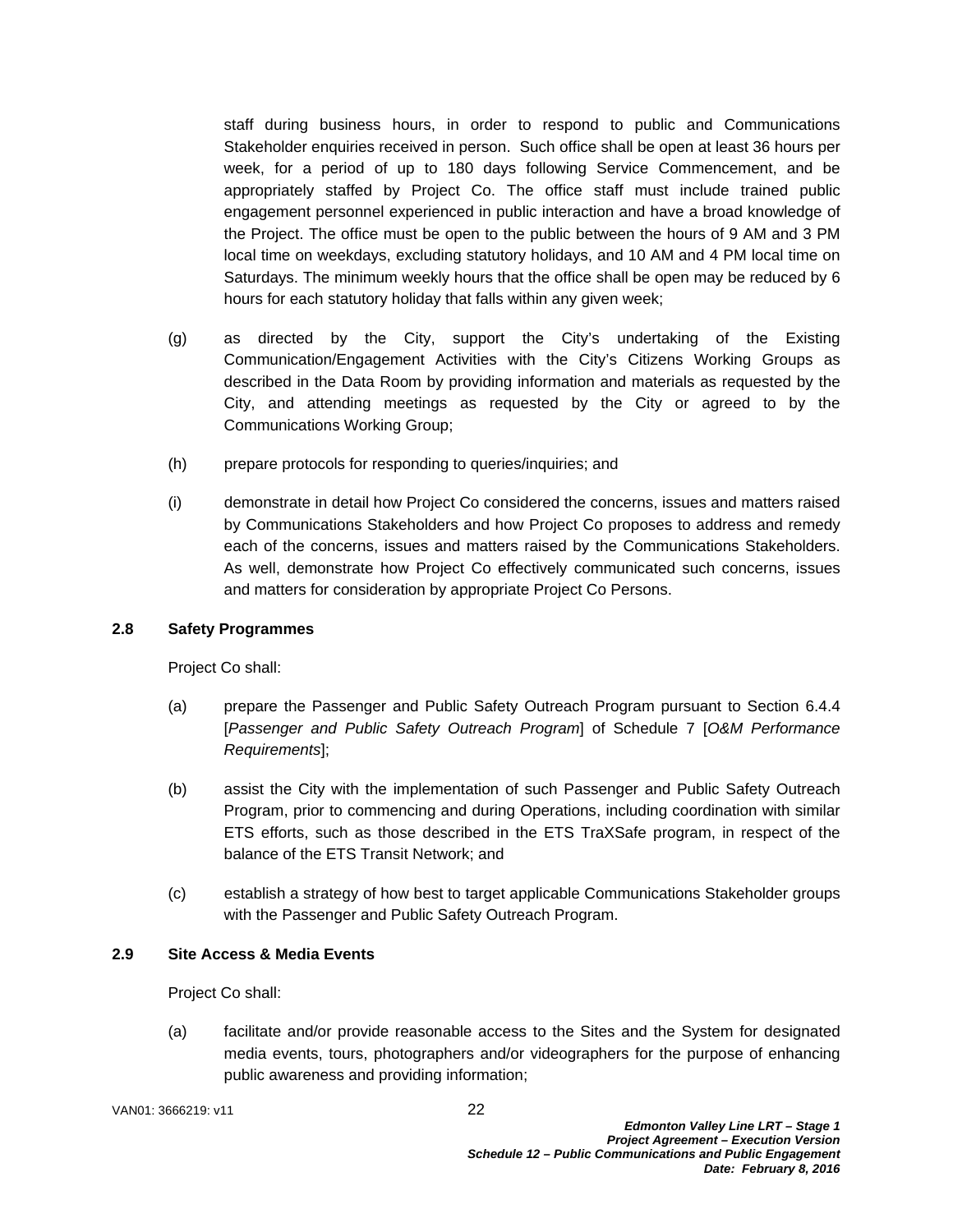- (b) host tours for City staff, Contribution Agreement Parties, and other groups as deemed appropriate by the Communications Working Group; and
- (c) in support of the day-to-day media relations requirements in Section 4.1(a) [*Media Relations*] of this Schedule 12 [*Public Communications and Public Engagement*]:
	- (i) identify key project milestones, including relevant opening ceremonies, 'artificial' milestones such as the start/end of construction seasons, bridge design finalization, bridge pedway closing/reopening, bridge completion, Service Commencement, and others as appropriate;
	- (ii) recognize and publicize key project milestones, with input from the City, plan and execute special events to celebrate milestones, create appropriate Site access and ceremony/event setups, including relevant media considerations, audiovisual setups, site cleaning, safety precautions, and other relevant considerations; and
	- (iii) host media, dignitaries and, if requested by the City, general public at key Project milestone events, as appropriate to the event scope and relevance.

## **2.10 NSRV and Other Environmental Obligations**

Project Co shall:

- (a) ensure that North Saskatchewan River Valley and Ravine System (NSRVS) Communications Stakeholders, identified in Appendix 12B [*Stakeholder Commitments*] to this Schedule 12 [*Public Communications and Public Engagement*], are given adequate advance notification of upcoming Project Co activities that impact the NSRVS area;
- (b) establish the format and timelines for providing advanced notification prior to the commencement of Construction in the NSRVS. Where feasible, advance notice shall be provided at least 12 months prior to the planned commencement of Construction, and in any event, not less than 3 months in advance of Construction during the first year following the Effective Date and again 30 days prior to Construction and/or river, pathway, facility or roadway closures;
- (c) establish the timing and duration of the impacts on the NSRVS including noise and other disturbances or river, pathway, facility or roadway closures;
- (d) provide maps showing impacted areas, trail and road closures and trail and road detours;
- (e) comply with all communication and engagement requirements and advance notification timelines for NSRVS Communications Stakeholders identified in Appendix 12B [*Stakeholder Commitments*] to this Schedule 12 [*Public Communications and Public Engagement*];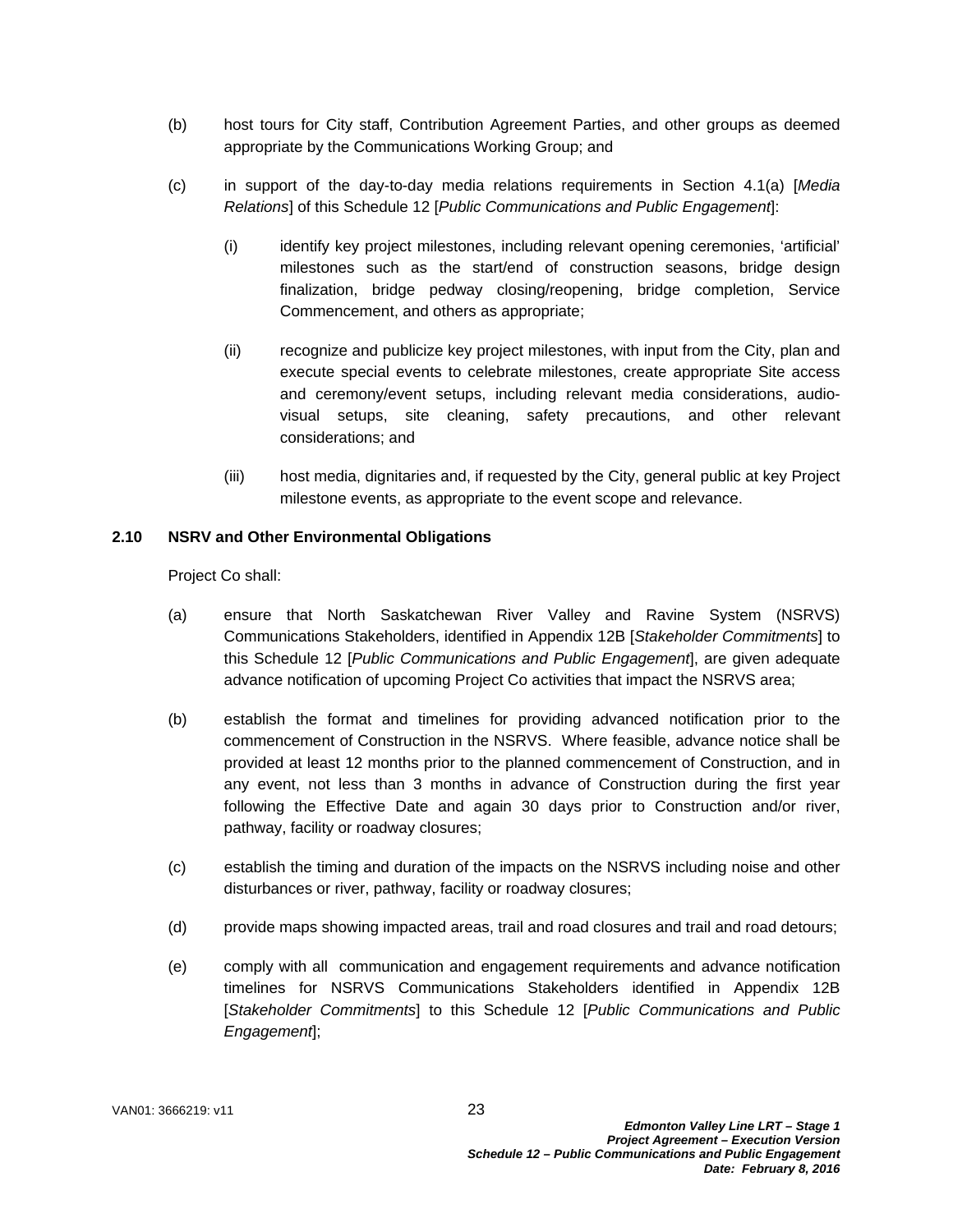- (f) establish a strategy to engage, inform and document the results of consultations and information gathering regarding river navigation as described in Section 1.6 [*Responsibility for Further Environmental Studies*] of Schedule 10 [*Environmental Performance Requirements*] with the following specific stakeholders:
	- (i) Edmonton Queen Riverboat operators;
	- (ii) recreational boating community; and
	- (iii) upstream and downstream communities of Devon and Fort Saskatchewan and Parkland County;
- (g) establish a schedule detailing Construction activities in the NSRVS that identifies the timing and duration of any activities that will impact the accessibility or function of any park infrastructure within the NSRVS;
- (h) establish a strategy for disseminating information to appropriate Communications Stakeholders, including identification of notification methods (e.g., signage, digital media, print media, etc.) to be used;
- (i) establish a means by which members of the public can contact Project Co with questions, complaints or concerns regarding the NSRVS activities;
- (j) set out procedures for notifying and communicating with the City and requesting that notifications be posted on the City's website for trail/park cautions and closures;
- (k) establish specific advance notice regarding any activities that may exceed the noise annoyance levels or require pathway closures to the residents in Riverdale, Cloverdale, Bonnie Doon, Avonmore and Argyll neighbourhoods;
- (l) address all impacted park uses, including: trails, river, roads, parking, and aesthetic park qualities;
- (m) provide the City with updates of the scheduling of Construction activities within the NSRVS every 14 days between 15 April and 15 October. If scheduling changes are to come into effect prior to the next 14 day update, an interim update shall be provided to the City;
- (n) comply with the communications requirements for pest management obligations in Section 1.18.4 [*Integrated Pest Management Plant*] of Schedule 10 [*Environmental Performance Requirements*]; and
- (o) create and implement a protocol for advising appropriate Communications Stakeholders regarding the proposed removal of trees on the Lands as part of the Project Work, in a format consistent with the City's protocol included in the Data Room.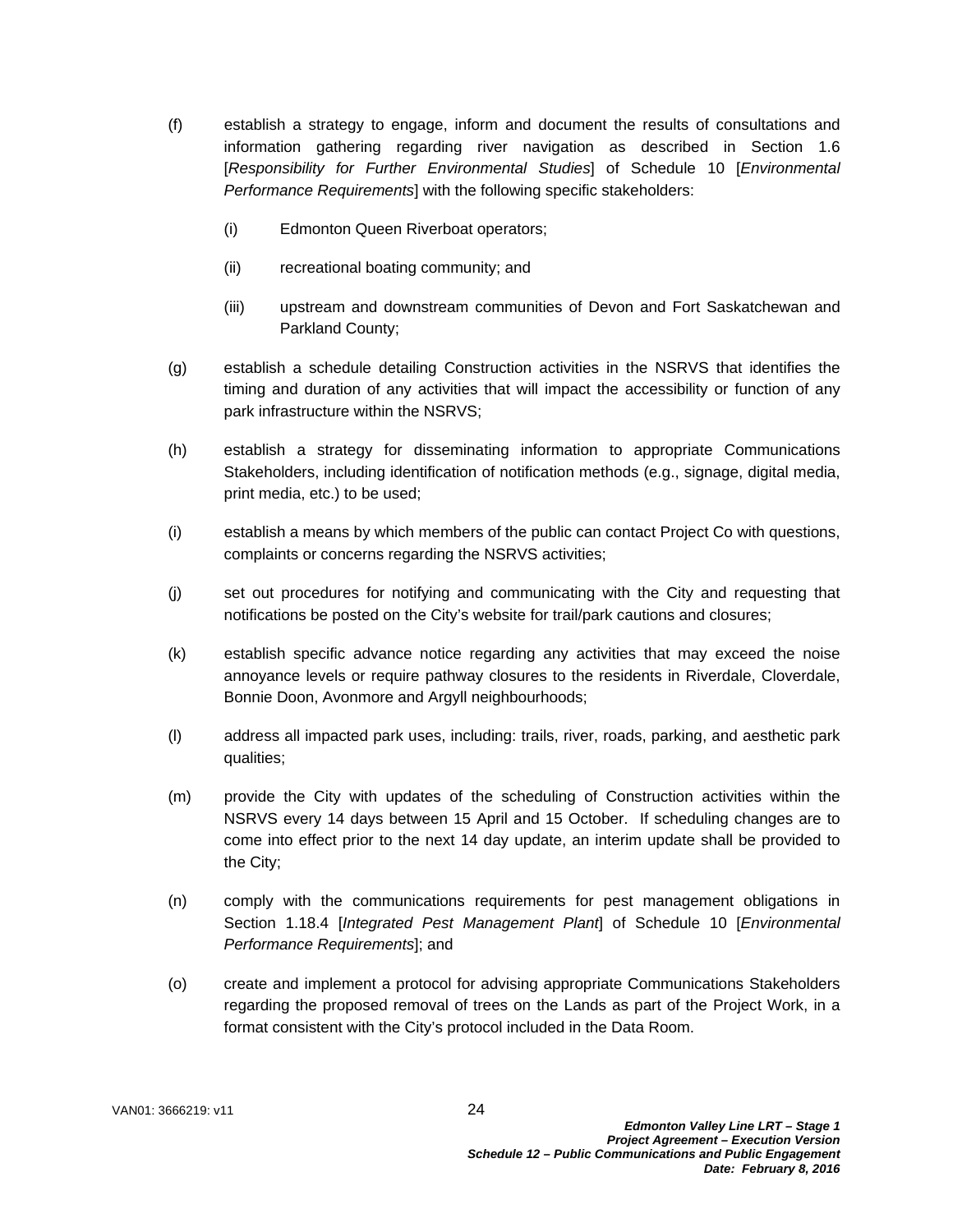## **2.11 General Marketing & Outreach**

Project Co shall:

- (a) proactively seek opportunities to enhance public engagement and leverage Project resources to enhance community awareness and involvement/investment in the Project; and
- (b) implement a variety of community outreach activities relating to the Project. Examples of such possible activities include:
	- (i) identifying resources (e.g. remaining/extra land) for community use (e.g. public gardens);
	- (ii) contributing to local community initiatives or programs, where possible;
	- (iii) engage with schools along the LRT Corridor by offering corridor tours, assembly presentations and curriculum opportunities;
	- (iv) work with post-secondary students on research projects;
	- (v) hold competitions, such as to design uniforms or to name LRVs;
	- (vi) deliver educational programmes that focus on science of light rail transit system construction and operation, environmental stewardship and safe use of the system;
	- (vii) develop and facilitate student work placement/internship/apprenticeship opportunities; and
	- (viii) liaise with local business advisory groups and other relevant business associations (Edmonton Economic Development Corporation, Downtown Business Association and other similar persons) to develop communications programming to support local businesses affected by Construction.

# **2.12 Contribution Agreement Communications Obligations**

Project Co shall:

- (a) cooperate with Contribution Agreement Parties to co-ordinate media announcements and events;
- (b) prepare, install and maintain project identification signs as required by Section 1-8.1 *[Project Identification Signs]* of Schedule 5 *[D & C Performance Standards]*; and
- (c) provide reports to the City as required by this Agreement during the Construction Period, and Project Co acknowledges that the City may provide such reports to the Contribution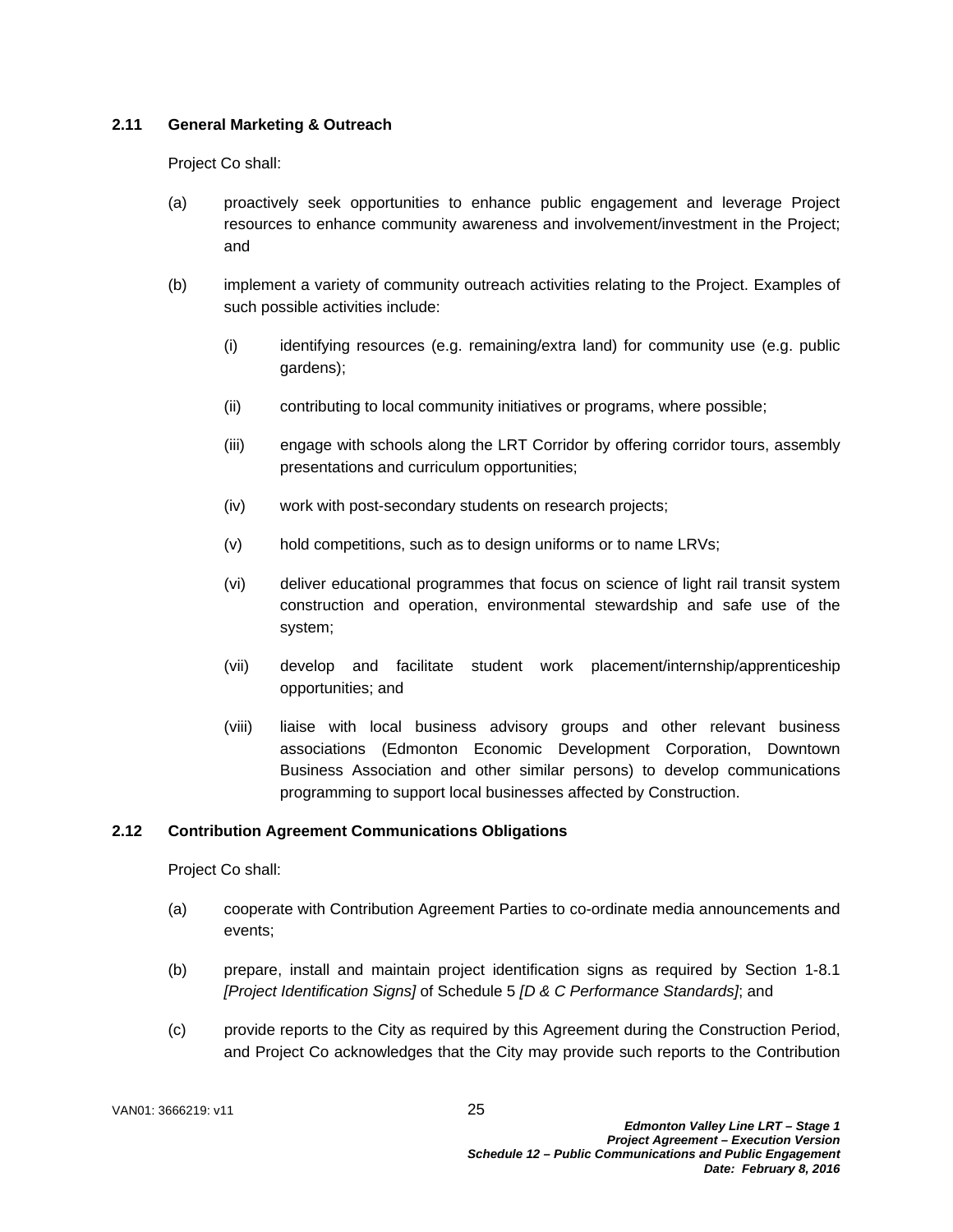Agreement Parties on a confidential basis, upon request by any Contribution Agreement Party.

#### **3. OPERATIONS & MAINTENANCE COMMUNICATIONS**

This section outlines the requirements for the Operations & Maintenance Communications Plan.

#### **3.1 General Requirements**

The Operations & Maintenance Communications Plan must:

- (a) adapt and address all of the requirements of Section 2.1 [*General Requirements*] of this Schedule 12 [*Public Communications and Public Engagement*] in respect of the Services during the Operating Period;
- (b) describe how Project Co will communicate with Communications Stakeholders about all matters relating to the Services, including customer service, service interruptions, customer complaints and support for the City's marketing initiatives;
- (c) describe how Project Co is responsible only for directly communicating Services information about and to the System, rather than the entire ETS Transit Network. As well, Project Co will develop a protocol for co-ordinating with the City and ETS regarding ETS Transit Network-wide communications;
- (d) include the following components/sections, which are further described below:
	- (i) ETS & Project Co Operations, as described in Section 3.3 [*ETS & Project Co Operations*] of this Schedule 12 [*Public Communications and Public Engagement*];
	- (ii) Inquiry Management, as described in Section 3.4 [*Inquiry Management*] of this Schedule 12 [*Public Communications and Public Engagement*];
	- (iii) Crisis Communications, as described in Section 3.5 [*Crisis Communications*] of this Schedule 12 [*Public Communications and Public Engagement*];
	- (iv) Project Website, as described in Section 3.6 [*Project Website*] of this Schedule 12 [*Public Communications and Public Engagement*];
	- (v) Social Media, as described in Section 3.7 [*Social Media*] of this Schedule 12 [*Public Communications and Public Engagement*];
	- (vi) Engagement/Community Dialogue, as described in Section 3.8 [*Engagement/ Community Dialogue*] of this Schedule 12 [*Public Communications and Public Engagement*];
	- (vii) Safety Programmes, as described in Section 3.9 [*Safety Programmes*] of this Schedule 12 [*Public Communications and Public Engagement*];

VAN01: 3666219: v11 26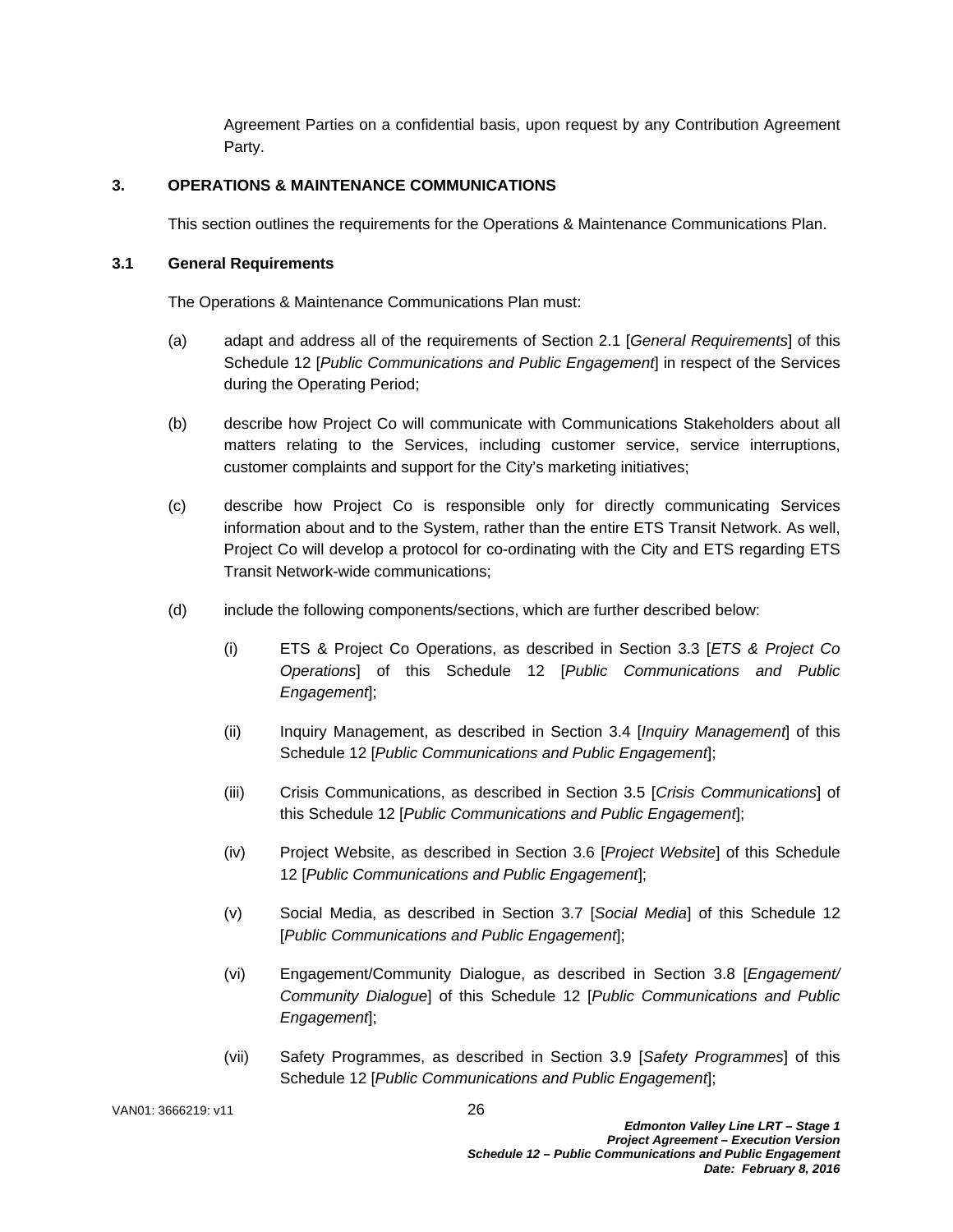- (viii) Site Access & Media Events, as described in Section 3.10 [*Site Access & Media Events*] of this Schedule 12 [*Public Communications and Public Engagement*];
- (ix) North Saskatchewan River Valley and Ravine System and Other Environmental Obligations, as described in Section 3.11 [*North Saskatchewan River Valley and Ravine System and Other Environmental Obligations*] of this Schedule 12 [*Public Communications and Public Engagement*];
- (x) General Marketing & Outreach, as described in Section 3.12 [*General Marketing & Outreach*] of this Schedule 12 [*Public Communications and Public Engagement*];
- (xi) Contribution Agreement Communications Obligations, as described in Section 3.13 [*Contribution Agreement Communications Obligations*] of this Schedule 12 [*Public Communications and Public Engagement*]; and
- (xii) Media relations obligations, as described in Section 4 [*Media Relations*] of this Schedule 12 [*Public Communications and Public Engagement*]; and
- (e) incorporate all approved changes to communication techniques that arise from the regular communication effectiveness evaluation activities as outlined in Section 1.12 [*Evaluate and Incorporate*] of this Schedule 12 [*Public Communications and Public Engagement*].

#### **3.2 Detailed Requirements**

The Operations & Maintenance Communications Plan shall describe how Project Co will address the following detailed requirements in respect of the Project:

- (a) generate clear, consistent and accessible Services information for Communications Stakeholders, in particular Passengers; and
- (b) provide regular and timely updates about Services regarding:
	- (i) the general condition of the System including constraints impacting transit customers and the travelling public;
	- (ii) schedule changes;
	- (iii) anticipated and unanticipated delays or interruptions due to weather or planned and unplanned Maintenance;
	- (iv) impacts of the Project Work on other modes of transportation; and
	- (v) how Service issues relate to the balance of the ETS Transit Network (including how and where the services are linked) as well as any incidents that may impact any Communications Stakeholders.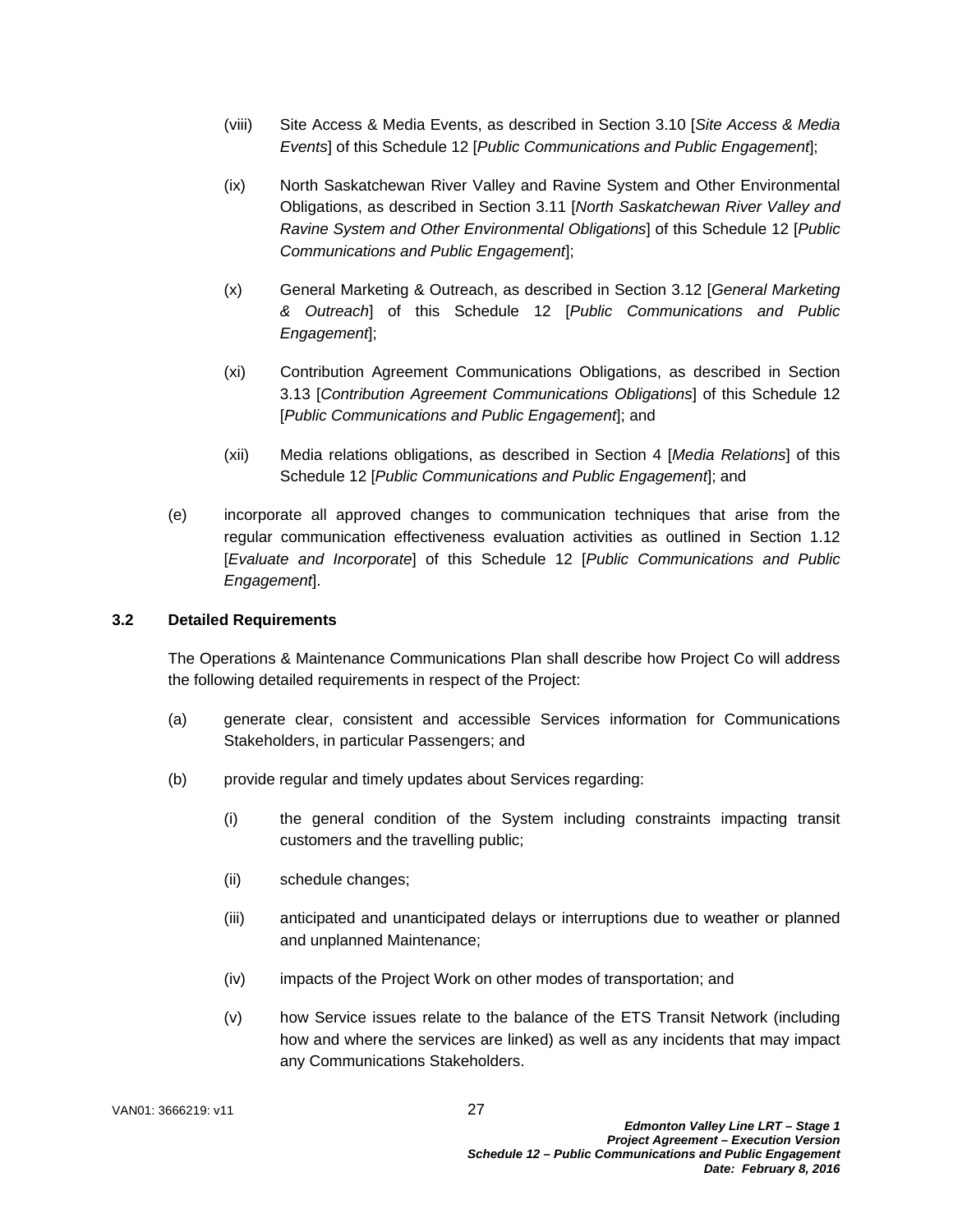# **3.3 ETS & Project Co Operations**

Project Co shall meet all operational communications requirements contained in Schedule 7 [*O&M Performance Requirements*], including the development and implementation of Incident Management and Service Recovery Plans.

#### **3.4 Inquiry Management**

Project Co shall adapt as appropriate for the Services during the Operating Period its planning and activities undertaken pursuant to Section 2.3 [*Inquiry Management*] of this Schedule 12 [*Public Communications and Public Engagement*].

## **3.5 Crisis Communications**

Project Co shall adapt as appropriate for the Services during the Operating Period its planning and activities undertaken pursuant to Section 2.4 [*Crisis Communications*] of this Schedule 12 [*Public Communications and Public Engagement*].

## **3.6 Project Website**

Project Co may:

- (a) continue operating its website described in Section 2.5 [*Project Website*] of this Schedule 12 [*Public Communications and Public Engagement*], subject to the requirements of this Section; and
- (b) revise website content with information relevant to the Services and ensure that, at a minimum, the website:
	- (i) provides Passengers with accurate information regarding schedules, Station and Stop guides/maps, current as well as expected Service interruptions, history of the System and System special events;
	- (ii) links to the City and ETS websites for ETS Transit Network information including fare and pass prices, maps, route planning, lost and found, park and ride and bike lockers; and
	- (iii) continues to be responsive to current popular browsing platforms (i.e. accessible via computer, smartphone, tablet, etc. at appropriate resolutions).

#### **3.7 Social Media**

Project Co shall:

(a) continue operating social media initiatives and implementing social media protocols described in Section 2.6 [*Social Media*] of this Schedule 12 [*Public Communications and Public Engagement*], subject to the requirements of this Section; and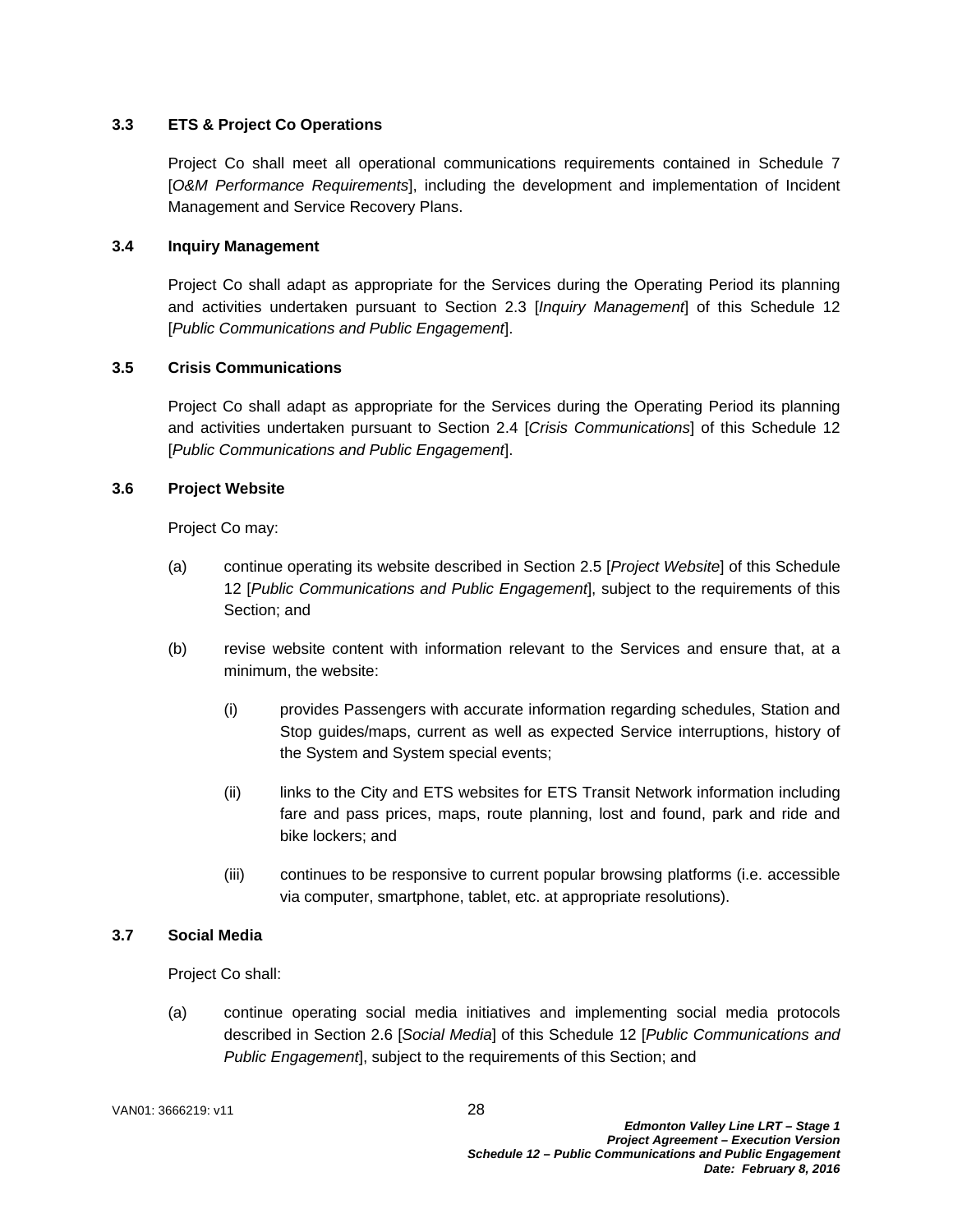- (b) revise social media communication plans and protocols with information relevant to the Services and ensure that social media initiatives are used to:
	- (i) provide Passengers with accurate information regarding expected and unexpected Service interruptions and System special events; and
	- (ii) co-ordinate with City and ETS social media initiatives to communicate ETS Transit Network information when it is relevant to the System.

## **3.8 Engagement/Community Dialogue**

Project Co shall adapt as appropriate for the Services during the Operating Period its planning and activities undertaken pursuant to Section 2.7 [*Engagement/Community Dialogue*] of this Schedule 12 [*Public Communications and Public Engagement*].

#### **3.9 Safety Programmes**

Project Co shall adapt as appropriate for the Services during the Operating Period its planning and activities undertaken pursuant to Section 2.8 [*Safety Programmes*] of this Schedule 12 [*Public Communications and Public Engagement*].

#### **3.10 Site Access & Media Events**

Project Co shall adapt as appropriate for the Services during the Operating Period its planning and activities undertaken pursuant to Section 2.9 [*Site Access & Media Events*] of this Schedule 12 [*Public Communications and Public Engagement*].

# **3.11 North Saskatchewan River Valley and Ravine System and Other Environmental Obligations**

Project Co shall adapt as appropriate for the Services during the Operating Period its planning and activities undertaken pursuant to Section 2.10 [*North Saskatchewan River Valley and Ravine System and Other Environmental Obligations*] of this Schedule 12 [*Public Communications and Public Engagement*].

# **3.12 General Marketing & Outreach**

Project Co shall:

- (a) adapt as appropriate for the Services during the Operating Period its planning and activities undertaken pursuant to Section 2.11 [*General Marketing & Outreach*] of this Schedule 12 [*Public Communications and Public Engagement*];
- (b) support the City's branding/marketing initiatives in respect of the ETS Transit Network as they relate to the System, subject to Section 2.8 [*Branding*] of Schedule 5 [*D&C Technical Performance Requirements*]; and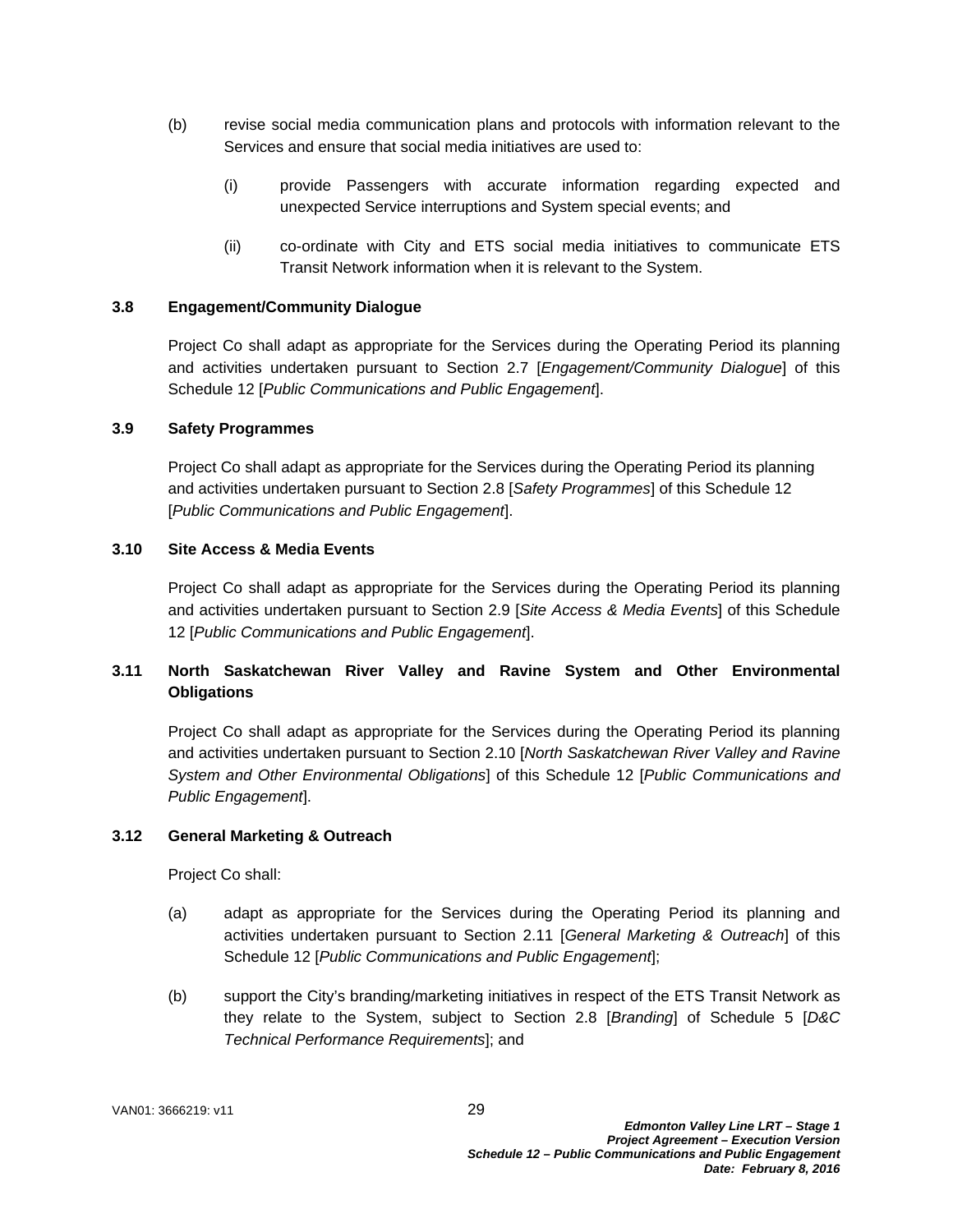(c) support integrated transit advertising opportunities between the System and the balance of the ETS Transit Network.

#### **3.13 Contribution Agreement Communications Obligations**

Project Co shall:

- (a) cooperate with Contribution Agreement Parties to co-ordinate media announcements and events; and
- (b) provide reports to the City as required by this Agreement during the Operating Period, and Project Co acknowledges that the City may provide such reports to the Contribution Agreement Parties on a confidential basis, upon request by any Contribution Agreement Party

# **4. MEDIA RELATIONS**

## **4.1 Media Relations**

- (a) In respect of routine/day-to-day media relations matters that are not Crisis Communications, Project Co shall:
	- (i) take the lead role for routine/day-to-day media relations activities, including fielding and responding to media inquiries, unless otherwise directed by the City;
	- (ii) seek out and implement proactive media relations opportunities that help to promote the Project and support the general outcomes described in Section 1.1 [*Context of Public Communications and Engagement*] of this Schedule 12 [*Public Communications and Public Engagement*];
	- (iii) appoint one (1) dedicated lead media relations contact and spokesperson (with back–up media–trained personnel, as required) to be available as and when required. This individual shall hold a senior position within Project Co relevant to the purposes of this Schedule 12 [*Public Communications and Public Engagement*] with sufficient decision-making power and authority to properly promote and administer the purposes of this Section. This individual, and any replacements, must be approved by the City, at its discretion;
	- (iv) where the City assumes the lead role in media relations activities, as directed by the City, Project Co will assist the City to respond to a media inquiry by supplying timely and accurate information to the City about the Project. This may include speaking/briefing notes, fact sheets and key messages for personnel, distributing news releases, or creating/distributing other situation-appropriate materials;
	- (v) ensure on-site Project Co Persons are trained (and regularly reminded) about appropriate media relations discipline and protocols, and are instructed on proper procedures to refer inquiries to appropriate media relations contacts; and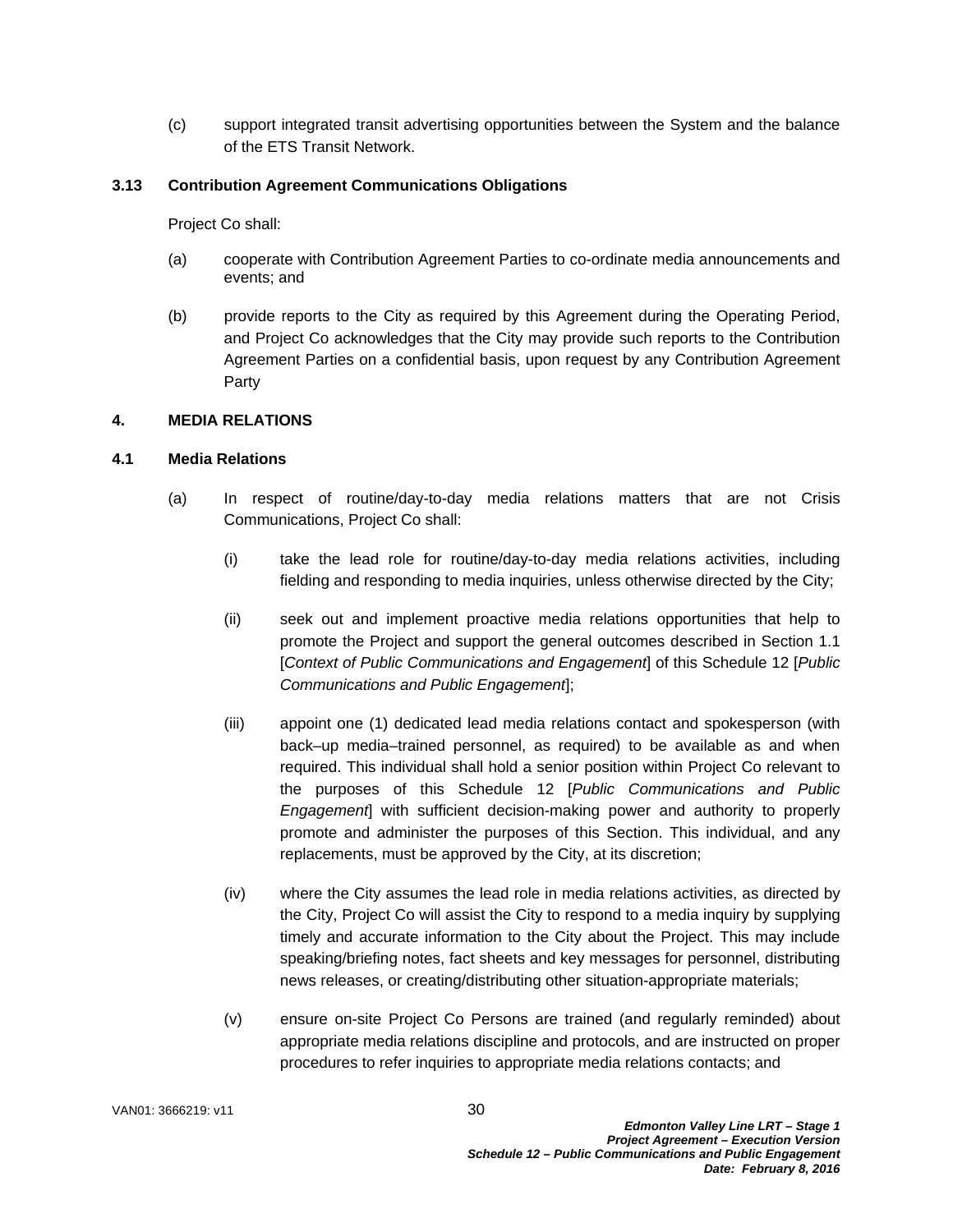- (vi) accommodate media activities including site tours; and
- (b) In respect of media relations matters that are Crisis Communications, Project Co shall:
	- (i) co-ordinate closely with and support the City spokesperson who will take the lead role for all media relations related to Crisis Communications, unless otherwise directed by the City; and
	- (ii) work closely with the City and Emergency Services to implement the Crisis Communications media relations protocol that will:
		- (A) support the City's spokesperson with speaking notes, briefing materials, fact sheets and other Project information and presentation materials as necessary;
		- (B) describe methods of internal communication between Project Co and City media relations teams;
		- (C) ensure that all Crisis Communications media relations activities and messages are co-ordinated and consistent;
		- (D) ensure that all Crisis Communications media inquiries are responded to promptly and consistent with the Communication Response Requirements; and
		- (E) ensure that Crisis Communications media messages are simultaneously disseminated to social media platforms so as to effectively communicate directly with the public.

#### **5. GENERAL RECORD-KEEPING AND REPORTING**

#### **5.1 General Record-Keeping and Reporting**

- (a) Project Co shall:
	- (i) maintain complete records of all activities contemplated by this Schedule 12 [*Public Communications and Public Engagement*] which are identified in Project Co's plans provided in accordance with Table 1.6 of this Schedule 12 [*Public Communications and Public Engagement*]*.* Records are to be provided on a biweekly basis to the Communications Working Group, or as otherwise agreed by the Communications Working Group. Without limiting the foregoing, all records provided by Project Co shall clearly identify:
		- (A) any matters which may serve to enhance the undertaking and implementation of any Project-related activities (whether by Project Co or by the City) in a meaningful manner, including in respect of the General Outcomes enumerated in Section 1.1(d) [*Context of Public*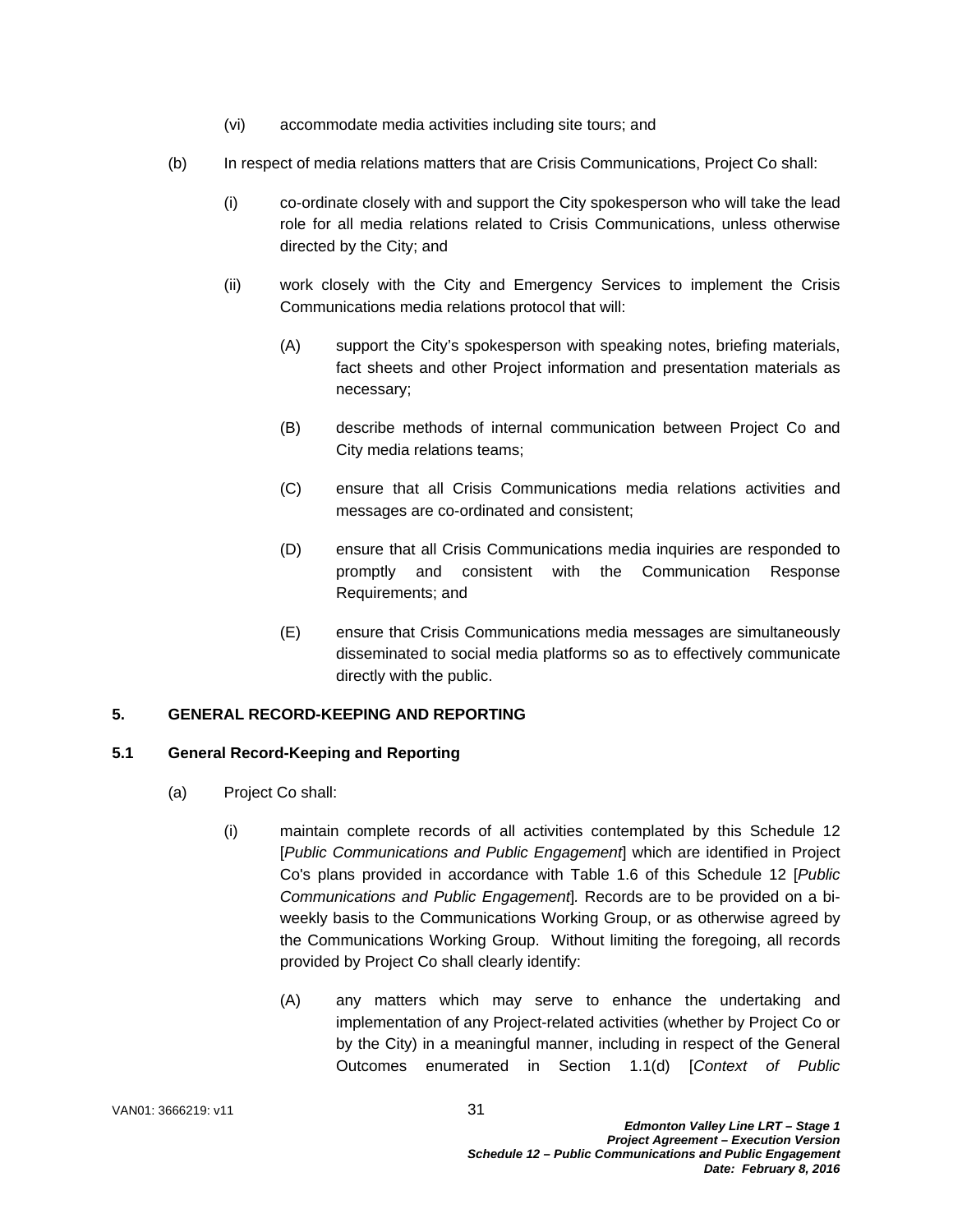*Communications and Engagement*] of this Schedule 12 [*Public Communications and Public Engagement*];

- (B) Project Co's compliance with the requirements of this Schedule 12 [*Public Communications and Public Engagement*];
- (C) the effectiveness of its communications initiatives in this Schedule 12 [*Public Communications and Public Engagement*];
- (D) the effectiveness of its public engagement initiatives in this Schedule 12 [*Public Communications and Public Engagement*]; and
- (E) the effectiveness of its media relations initiatives in this Schedule 12 [*Public Communications and Public Engagement*];
- (ii) maintain complete records of all elements of the public communication activities including design, construction and implementation activities in this Schedule 12 [*Public Communications and Public Engagement*]*;* and
- (iii) maintain complete records of all elements of the public engagement activities including public and Communications Stakeholder comments, enquiries and complaints, and summary notes of each public information session and other related activities participated in as part of this Schedule 12 [*Public Communications and Public Engagement*]; and
- (b) The City may use any record keeping and reporting requirements in this Schedule 12 [*Public Communications and Public Engagement*] in support of proposing or requiring Project Co to carry out and implement a Change in the manner contemplated in Schedule 13 [*Changes*].

Any record keeping and reporting requirements in this Schedule 12 [*Public Communications and Public Engagement*] are separate and distinct from, in addition to and do not limit Project Co's obligation to keep records and/or report to the City under this Agreement.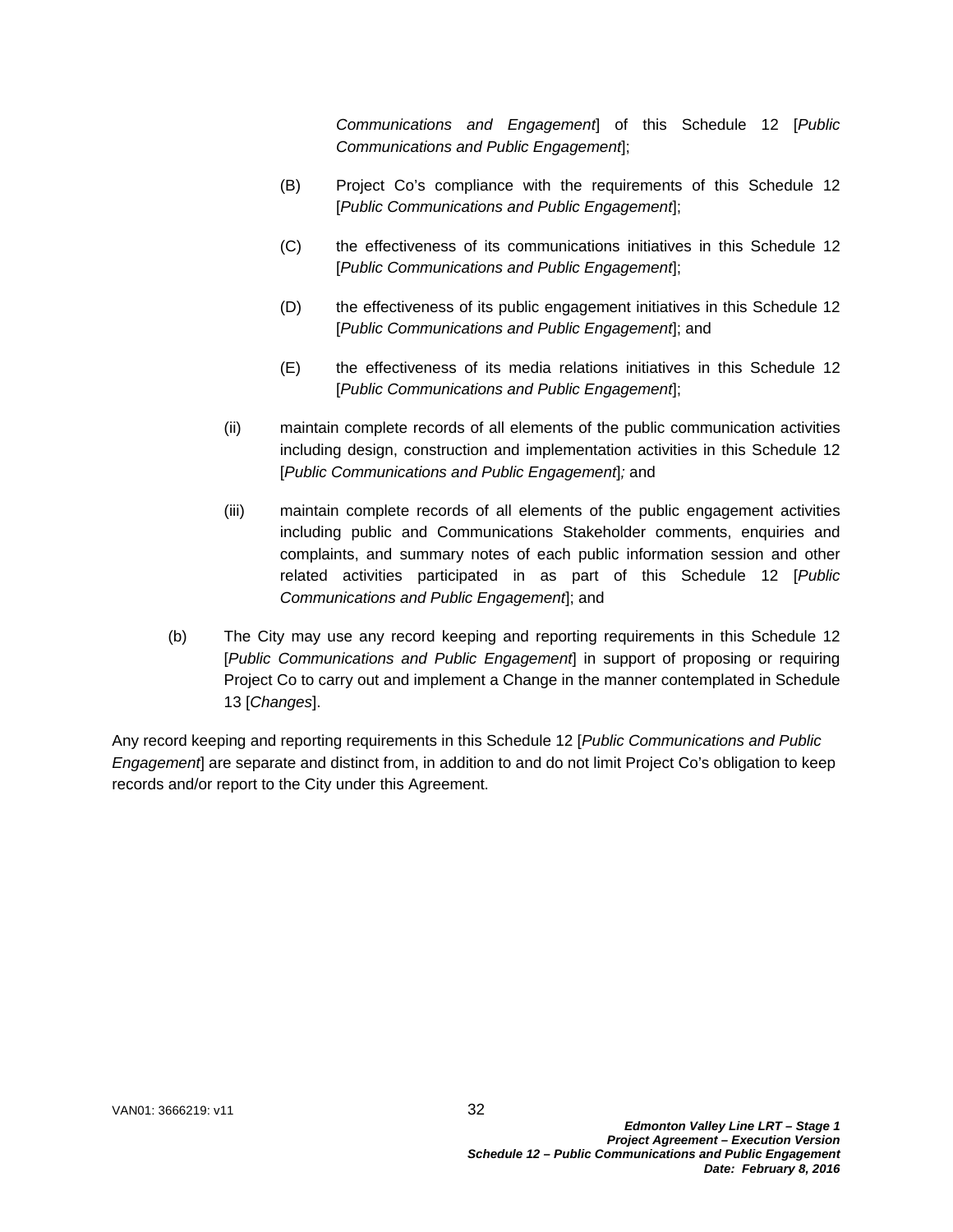# **Appendix 12A**

# **Response Times, Methods and Techniques**

| Design and Construction Phase - Inquiry Response Times |                                 |                                           |                                                                                   |                                                          |  |  |  |
|--------------------------------------------------------|---------------------------------|-------------------------------------------|-----------------------------------------------------------------------------------|----------------------------------------------------------|--|--|--|
| <b>Inquiry Type</b>                                    | <b>Inquiry</b><br><b>Method</b> | <b>Source or Inquiry</b>                  | <b>Minimum</b><br><b>Response Time</b><br>- Initial<br><b>Response</b>            | Minimum Response Time - Full<br><b>Response</b>          |  |  |  |
| Crisis<br>Communicatio<br>n                            | All Applicable                  | All Communications<br>Stakeholders        | 15 minutes                                                                        | On-going as required with 30 minute<br>updates initially |  |  |  |
| Urgent<br>Communicatio<br>ns                           | All Applicable                  | All Communications<br>Stakeholders        | 30 minutes                                                                        | On-going as required with 30 minute<br>updates initially |  |  |  |
| Non-Urgent -<br>standard<br>inquiry                    | All Applicable                  | <b>City Staff</b>                         | 2 Business Days                                                                   | 1 Week                                                   |  |  |  |
| Non-Urgent-<br>detailed<br>inquiry                     | All Applicable                  | <b>City Staff</b>                         | 2 Business Days                                                                   | 1 Week                                                   |  |  |  |
| Non-Urgent -<br>standard<br>inquiry                    | All Applicable                  | Media                                     | 2 hours if<br>received during<br>business hours<br>otherwise next<br>business day | End of Business Day                                      |  |  |  |
| Non-Urgent-<br>detailed<br>inquiry                     | All Applicable                  | Media                                     | 2 hours if<br>received during<br>business hours<br>otherwise next<br>business day | 2 Business Days                                          |  |  |  |
| Non-Urgent -<br>standard<br>inquiry                    | All Applicable                  | <b>Other Communication</b><br>Stakeholder | 2 Business Days                                                                   | 1 Week                                                   |  |  |  |
| Non-Urgent-<br>detailed<br>inquiry                     | All Applicable                  | <b>Other Communication</b><br>Stakeholder | 2 Business Days                                                                   | 1 Week                                                   |  |  |  |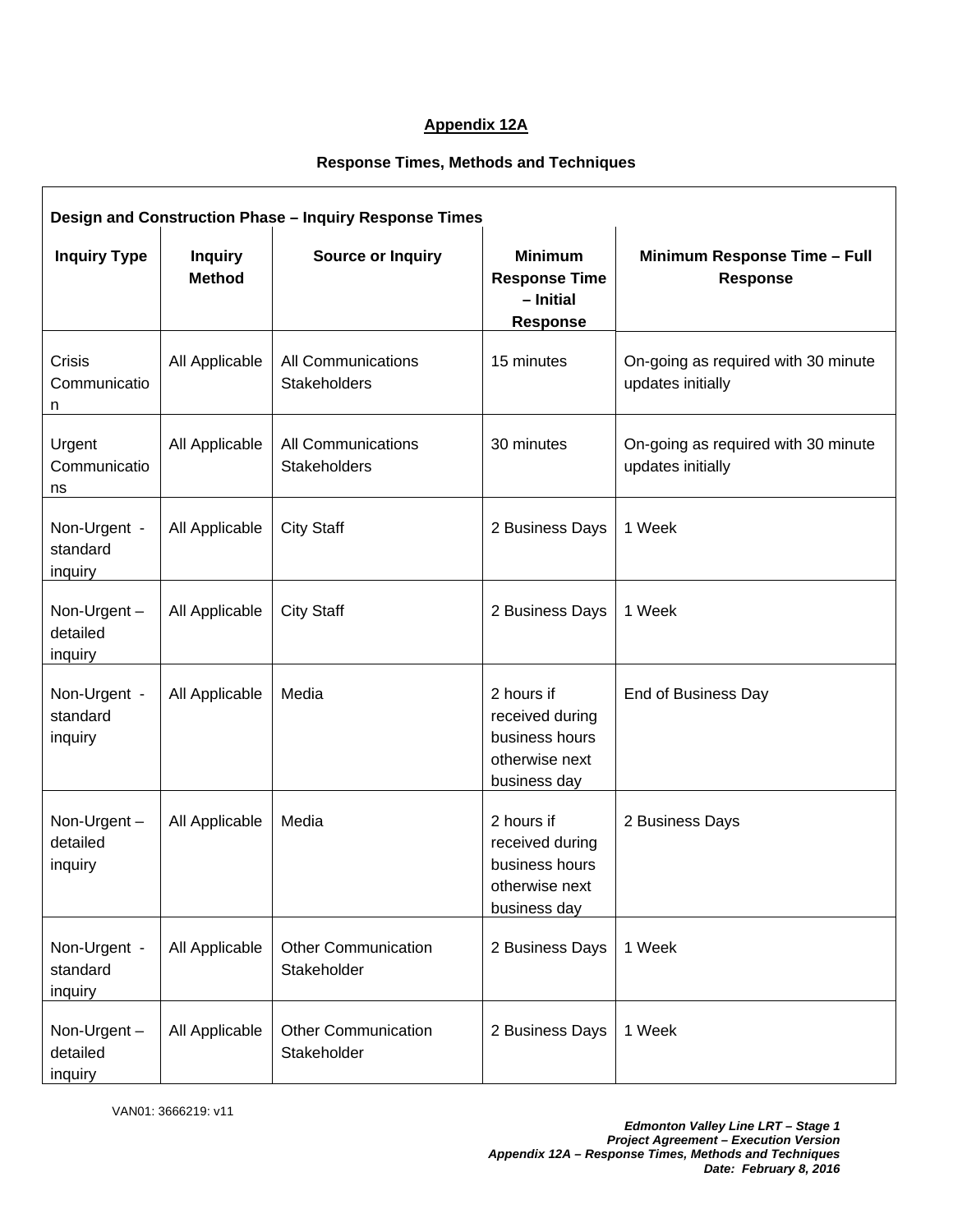| Non-Urgent -<br>standard<br>inquiry   | All Applicable | Communications<br>Stakeholder (Appendix<br>12B) | 2 Business Days | 1 Week |
|---------------------------------------|----------------|-------------------------------------------------|-----------------|--------|
| Non-Urgent $-$<br>detailed<br>inquiry | All Applicable | Communications<br>Stakeholder (Appendix<br>12B) | 2 Business Days | 1 Week |

# **Design and Construction Phase – Advance Notification**

| <b>Activity</b>                  | <b>Notification</b><br><b>Method</b> | <b>Party to be Notified</b>                                           | <b>Minimum Notification /</b><br><b>Frequency</b>                                                                                                                                                                                                                |
|----------------------------------|--------------------------------------|-----------------------------------------------------------------------|------------------------------------------------------------------------------------------------------------------------------------------------------------------------------------------------------------------------------------------------------------------|
| <b>Project Updates</b>           | All Applicable                       | City (Staff, Council, 311,<br>Website)                                | Weekly                                                                                                                                                                                                                                                           |
| <b>Project Updates</b>           | All Applicable                       | <b>Communication Stakeholders</b>                                     | Monthly                                                                                                                                                                                                                                                          |
| Open Houses and Public<br>Events | All Applicable                       | City (Staff, Council, 311,<br>Website, Communication<br>Stakeholders) | 14 days advance notification                                                                                                                                                                                                                                     |
| <b>Grand Openings</b>            | All Applicable                       | City (Staff, Council, 311,<br>Website, Communication<br>Stakeholders) | 1 month advance notification                                                                                                                                                                                                                                     |
| <b>Stakeholder Meetings</b>      | All Applicable                       | <b>City Staff</b>                                                     | 7 Business Days advance<br>notification                                                                                                                                                                                                                          |
| <b>Stakeholder Meetings</b>      | All Applicable                       | Applicable Communication<br><b>Stakeholders</b>                       | 7 Business Days advance<br>notification                                                                                                                                                                                                                          |
| Disruption / Closures            | All Applicable                       | Stakeholder (Appendix 12B)                                            | As per Appendix 12B                                                                                                                                                                                                                                              |
| Disruption / Closures            | All Applicable                       | <b>Communication Stakeholders</b>                                     | In accordance with Section 1-<br>4.2.10 [City Review and Public<br>Notification Period of<br>Schedule 5 [Design and<br><b>Construction Performance</b><br>Requirements] or Section 4.15<br>[Community Improvement<br>Program] of the Agreement as<br>appropriate |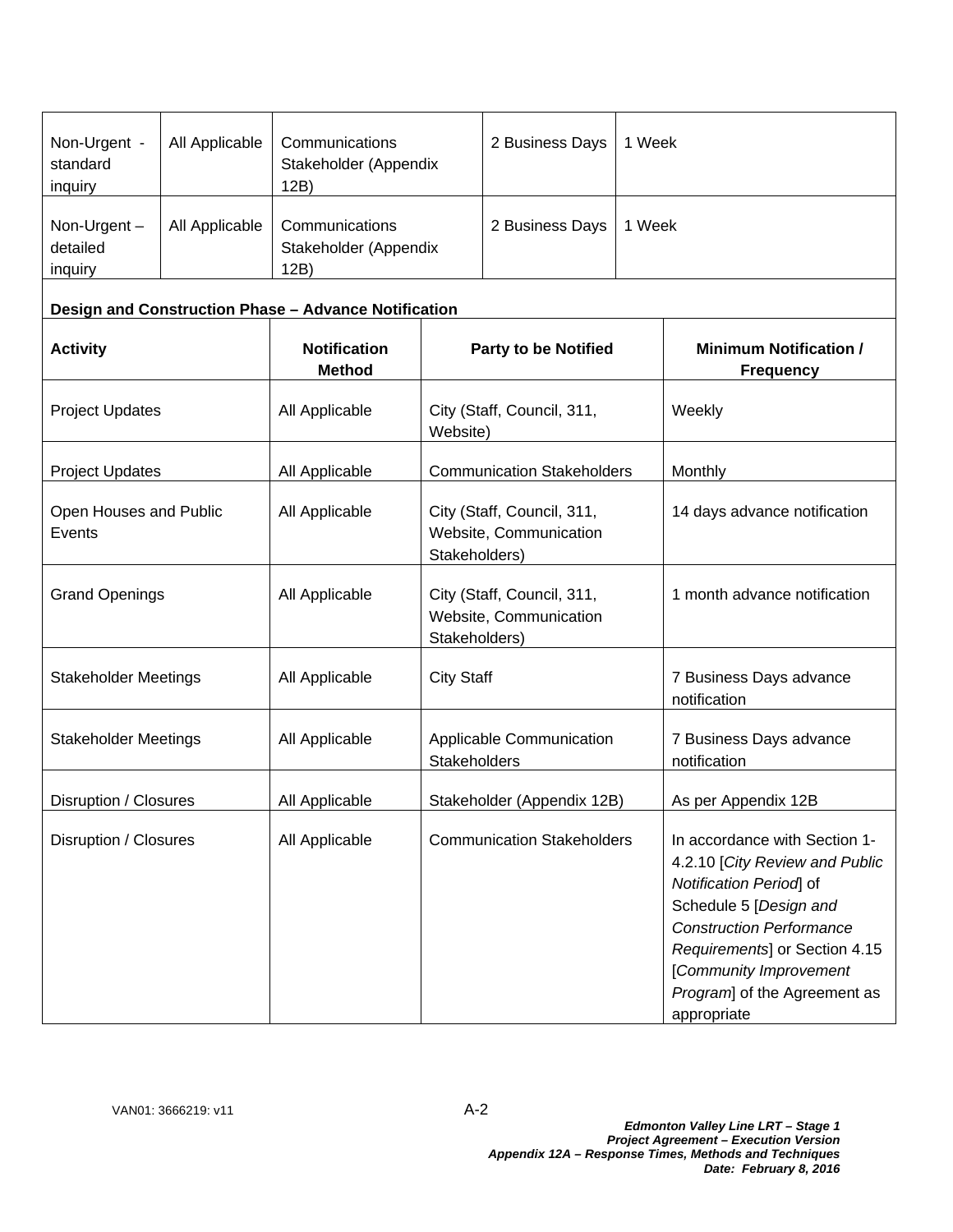| <b>Operations and Maintenance Phase - Inquiry Response Times</b> |                                 |                                                 |                                                                             |                                                          |  |  |
|------------------------------------------------------------------|---------------------------------|-------------------------------------------------|-----------------------------------------------------------------------------|----------------------------------------------------------|--|--|
| <b>Inquiry Type</b>                                              | <b>Inquiry</b><br><b>Method</b> | <b>Source or Inquiry</b>                        | <b>Minimum Response</b><br><b>Time - Initial Response</b>                   | Minimum Response Time - Full<br><b>Response</b>          |  |  |
| Crisis<br>Communicatio<br>n                                      | All Applicable                  | All<br>Communications<br>Stakeholders           | 15 minutes                                                                  | On-going as required with 30 minute<br>updates initially |  |  |
| Urgent<br>Communicatio<br>ns                                     | All Applicable                  | All<br>Communications<br>Stakeholders           | 30 minutes                                                                  | On-going as required with 30 minute<br>updates initially |  |  |
| Non-Urgent -<br>standard<br>inquiry                              | All Applicable                  | <b>City Staff</b>                               | 2 Business Days                                                             | 1 Week                                                   |  |  |
| Non-Urgent-<br>detailed<br>inquiry                               | All Applicable                  | <b>City Staff</b>                               | 2 Business Days                                                             | 1 Week                                                   |  |  |
| Non-Urgent -<br>standard<br>inquiry                              | All Applicable                  | Media                                           | 2 hours if received during<br>business hours otherwise<br>next business day | End of Business Day                                      |  |  |
| Non-Urgent-<br>detailed<br>inquiry                               | All Applicable                  | Media                                           | 2 hours if received during<br>business hours otherwise<br>next business day | 2 Business Days                                          |  |  |
| Non-Urgent -<br>standard<br>inquiry                              | All Applicable                  | Other<br>Communication<br>Stakeholder           | 2 Business Days                                                             | 1 Week                                                   |  |  |
| Non-Urgent-<br>detailed<br>inquiry                               | All Applicable                  | Other<br>Communication<br>Stakeholder           | 2 Business Days                                                             | 1 Week                                                   |  |  |
| Non-Urgent -<br>standard<br>inquiry                              | All Applicable                  | Communications<br>Stakeholder<br>(Appendix 12B) | 2 Business Days                                                             | 1 Week                                                   |  |  |
| Non-Urgent-<br>detailed<br>inquiry                               | All Applicable                  | Communications<br>Stakeholder<br>(Appendix 12B) | 2 Business Days                                                             | 1 Week                                                   |  |  |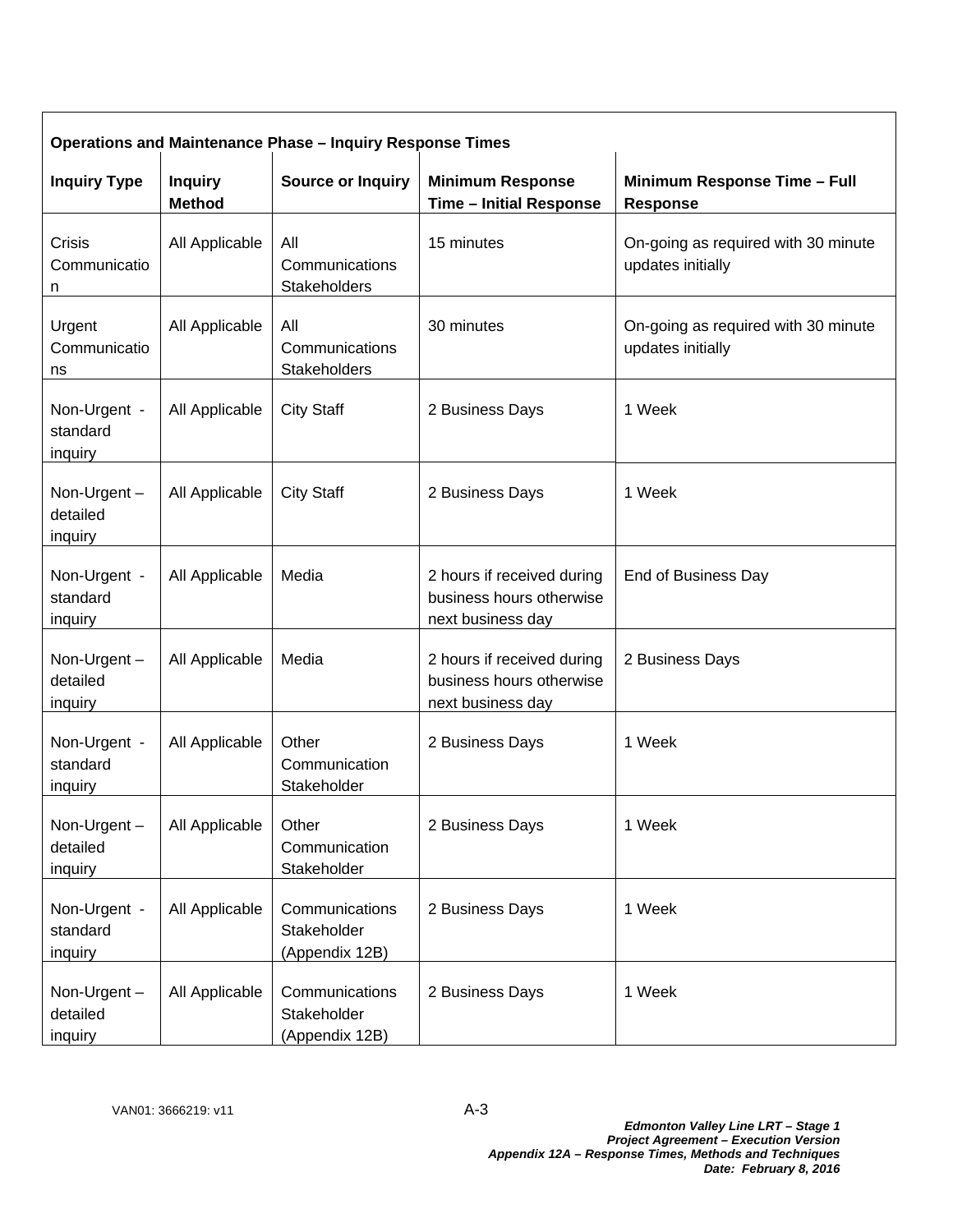| <b>Operations and Maintenance Phase - Advance Notification</b> |                                      |                                   |                                                                                                                                   |  |  |  |
|----------------------------------------------------------------|--------------------------------------|-----------------------------------|-----------------------------------------------------------------------------------------------------------------------------------|--|--|--|
| <b>Activity</b>                                                | <b>Notification</b><br><b>Method</b> | <b>Party to be Notified</b>       | <b>Minimum Notification /</b><br><b>Frequency</b>                                                                                 |  |  |  |
| Disruption / Closures                                          | All Applicable                       | Stakeholder (Appendix 12B)        | As per Appendix 12B<br>[Stakeholder Commitments] of<br>this Schedule 12 [Public<br><b>Communications and Public</b><br>Engagement |  |  |  |
| Disruption / Closures                                          | All Applicable                       | <b>Communication Stakeholders</b> | 14 days advance notification                                                                                                      |  |  |  |

For the purpose of clarity, minimum response time referred to in Appendix 12A [*Response Times, Methods and Techniques*] to this Schedule 12 [*Public Communications and Public Engagement*], represents the upper limit of time allowed for Project Co. to respond to an inquiry. Response times that are less than the minimum times set out in Appendix 12A [*Response Times, Methods and Techniques*] to this Schedule 12 [*Public Communications and Public Engagement*] are encouraged.

For the purpose of measuring response time performance, incidents as referred to in Appendix 12A [*Response Times, Methods and Techniques*] to this Schedule 12 [*Public Communications and Public Engagement*] are considered to start at the time Project Co., including any Project Co employee, receives an electronic or voice notification of the incident, or is otherwise made aware of the incident. The initial response to an inquiry is defined as the first time that Project Co. provides an electronic or voice notification to the source of the inquiry that the message has been received and is being considered or acted upon. The full response to an inquiry is defined as the time that Project Co. provides an electronic or voice notification to the source of the inquiry with information that concludes the response to the inquiry.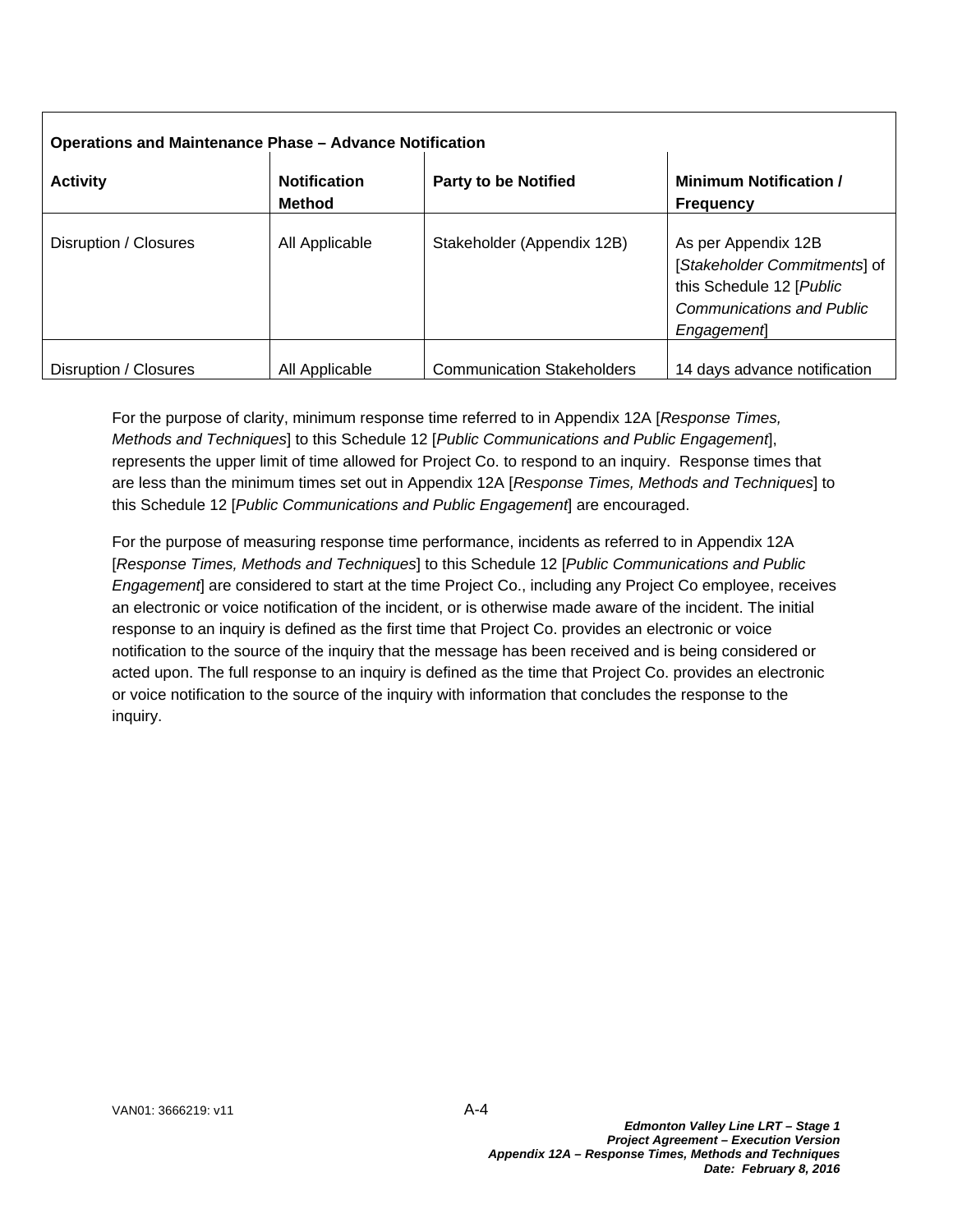# **Appendix 12B**

# **Stakeholder Commitments**

| <b>River Valley Stakeholders</b> |                    |                                                                                                                                                                                                                                                                                                                       |  |  |
|----------------------------------|--------------------|-----------------------------------------------------------------------------------------------------------------------------------------------------------------------------------------------------------------------------------------------------------------------------------------------------------------------|--|--|
| <b>Stakeholder Event</b>         | <b>Event Month</b> | <b>Advance Notice and Communication</b><br><b>Requirement</b>                                                                                                                                                                                                                                                         |  |  |
| Dragon Boat Festival             | August             | Meet with and provide 6 to 12 months<br>advance notice prior to construction where<br>possible. In any event, not less than 3<br>months in advance of construction during<br>the first year following the Effective Date.<br>Provide on-going construction updates via<br>e-mail to primary contact and Events Office |  |  |
|                                  |                    | during Construction Period                                                                                                                                                                                                                                                                                            |  |  |
| <b>Chinese Garden Society</b>    | April-<br>October  | Provide 6 to 12 months advance notice<br>prior to construction where possible. In any<br>event, not less than 3 months in advance<br>of construction during the first year<br>following the Effective Date.                                                                                                           |  |  |
|                                  |                    | Provide on-going construction updates via<br>e-mail Chinese Garden Society and City<br>contact during Construction Period                                                                                                                                                                                             |  |  |
| <b>Folk Music Festival</b>       | August             | Meet and provide 6 to 12 months advance<br>notice prior to construction where possible.<br>In any event, not less than 3 months in<br>advance of construction during the first<br>year following the Effective Date.<br>Provide on-going construction updates via                                                     |  |  |
|                                  |                    | e-mail to primary contact and Events Office                                                                                                                                                                                                                                                                           |  |  |
| <b>Edmonton Riverboat Queen</b>  | $May -$<br>October | Provide 6 to 12 months advance notice<br>prior to construction where possible. In any<br>event, not less than 3 months in advance<br>of construction during the first year<br>following the Effective Date.                                                                                                           |  |  |
|                                  |                    | Provide on-going construction updates via<br>e-mail                                                                                                                                                                                                                                                                   |  |  |

 $\Gamma$ 

٦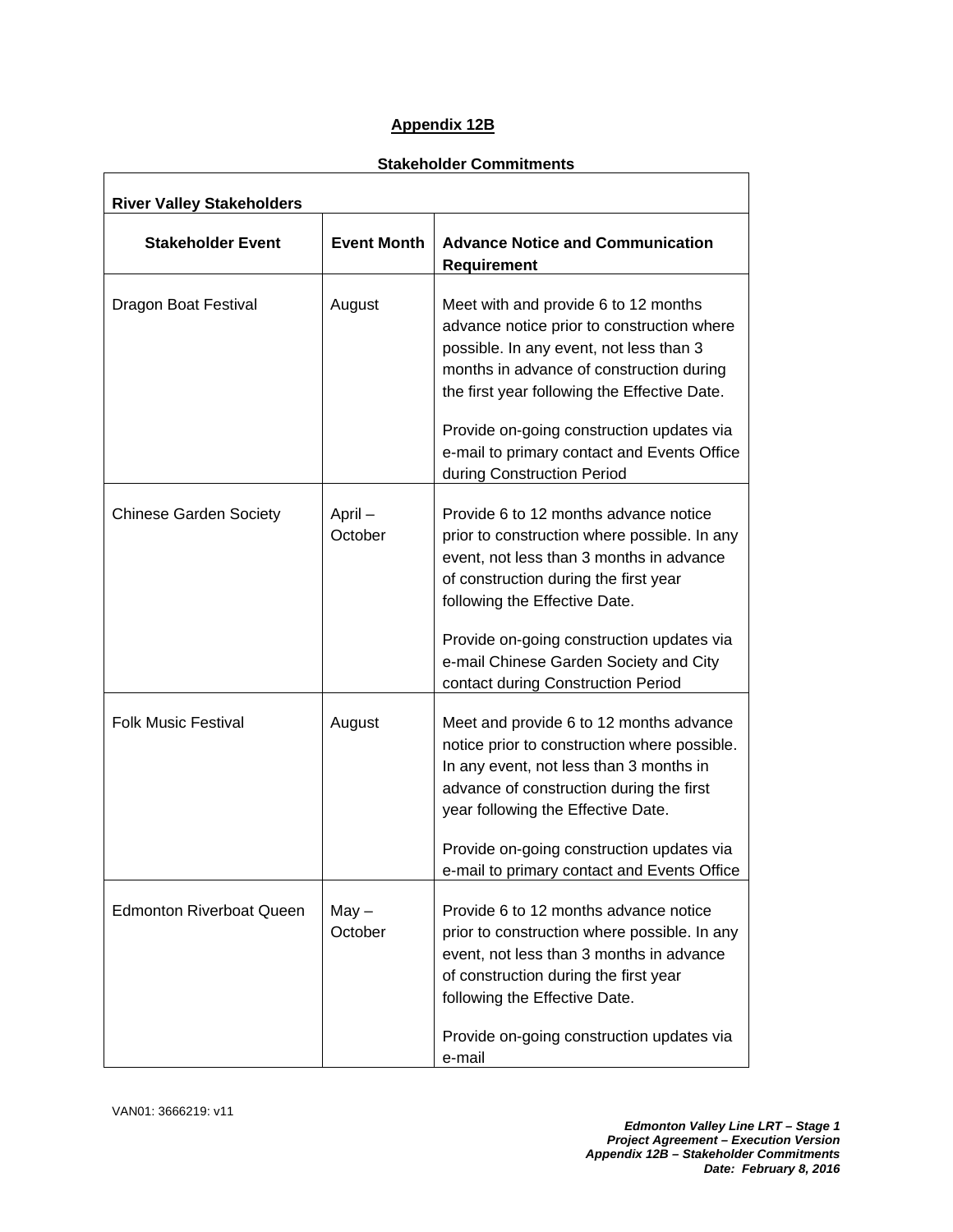| Edmonton Ski Club                                             | $October -$<br>March | Meet and provide 6 to 12 months advance<br>notice prior to construction where possible.<br>In any event, not less than 3 months in<br>advance of construction during the first<br>year following the Effective Date.<br>Provide on-going construction updates via<br>e-mail<br>Provide 14 day advance notice prior to use |
|---------------------------------------------------------------|----------------------|---------------------------------------------------------------------------------------------------------------------------------------------------------------------------------------------------------------------------------------------------------------------------------------------------------------------------|
|                                                               |                      | of lands leased by Edmonton Ski Club                                                                                                                                                                                                                                                                                      |
| <b>River Valley Programs</b>                                  | Year round           | Provide 6 to 12 months advance notice<br>prior to interruption of existing water traffic<br>via City representative where possible. In<br>any event, not less than 3 months in<br>advance of construction during the first<br>year following the Effective Date.<br>Provide on-going construction updates via             |
|                                                               |                      | e-mail                                                                                                                                                                                                                                                                                                                    |
| <b>Watercraft Partners</b>                                    | $May -$<br>October   | Provide 6 to 12 months advance notice<br>prior to interruption of existing water traffic<br>via City representative where possible. In<br>any event, not less than 3 months in<br>advance of construction during the first<br>year following the Effective Date.<br>Provide on-going construction updates via             |
|                                                               |                      | e-mail                                                                                                                                                                                                                                                                                                                    |
| <b>Cloverdale Community</b><br>League                         | Year round           | Maintain regular communication prior to<br>and through construction in area                                                                                                                                                                                                                                               |
| <b>Cloverdale and Connors Hill</b><br>and Strathern Residents | Year round           | Maintain regular communication prior to<br>and through construction in area                                                                                                                                                                                                                                               |
| <b>Riverdale Community</b><br>League                          | Year round           | Maintain regular communication prior to<br>and through construction in area                                                                                                                                                                                                                                               |
| Alberta TrailNet for<br>TransCanada Trail                     | Year round           | Maintain regular communication prior to<br>and through construction in area                                                                                                                                                                                                                                               |
| River Valley Adventure Co.                                    | Year round           | Provide at least 30 days advance notice<br>prior to trail closures                                                                                                                                                                                                                                                        |

VAN01: 3666219: v11 B-2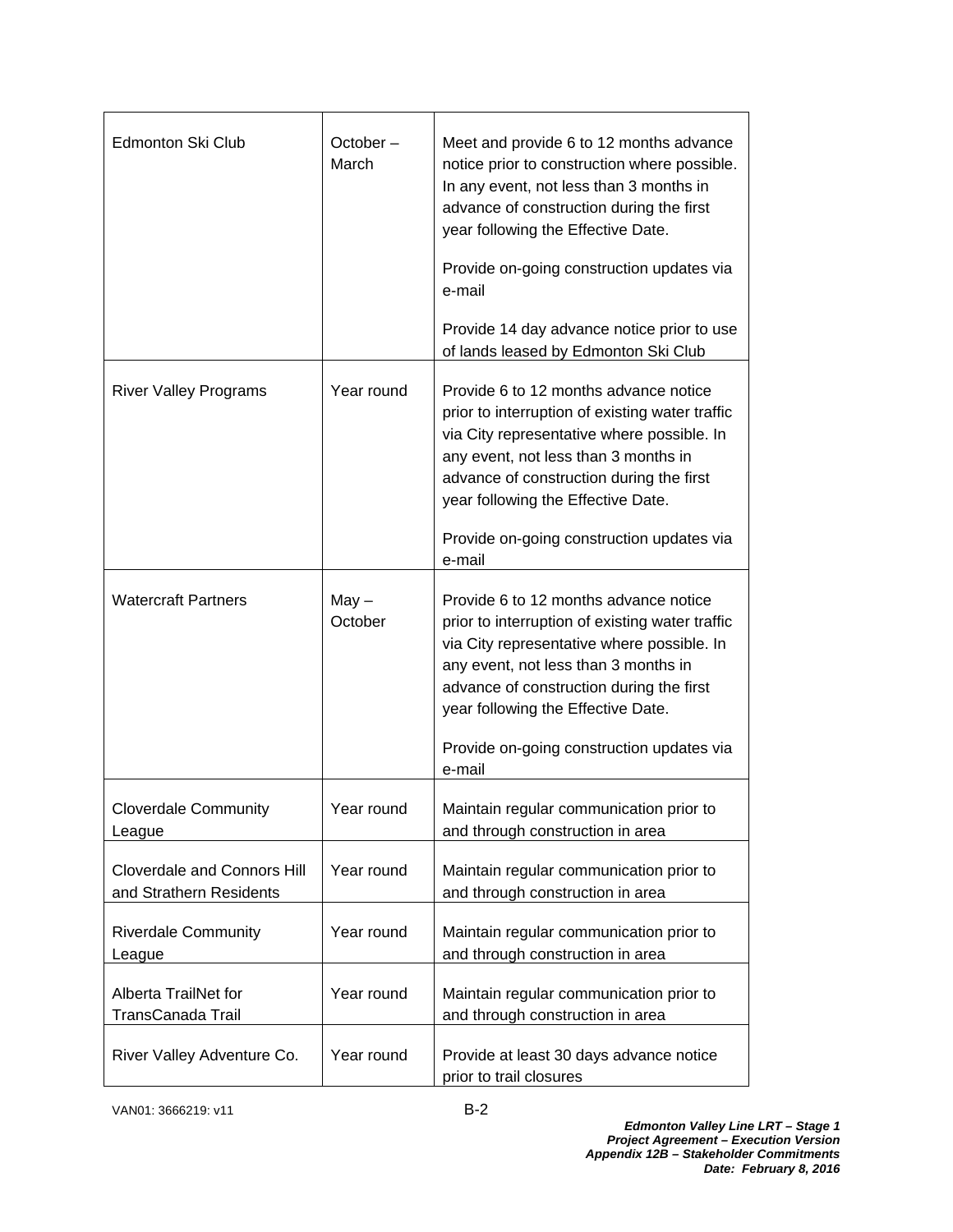|                                                 |                                                                   | Maintain regular communication prior to<br>and through construction in area                                                                                                                                                                                                                    |  |
|-------------------------------------------------|-------------------------------------------------------------------|------------------------------------------------------------------------------------------------------------------------------------------------------------------------------------------------------------------------------------------------------------------------------------------------|--|
| <b>Muttart Conservatory</b>                     | Year round                                                        | Maintain regular communication prior to<br>and through construction in area                                                                                                                                                                                                                    |  |
| Royal Glenora Club                              | Year round                                                        | Provide notification at least 30 days in<br>advance of pathway closures                                                                                                                                                                                                                        |  |
| <b>Red Bull Crashed Ice</b><br>Festival         | January -<br>August<br>(every other<br>year<br>beginning<br>2015) | Meet and provide 6 to 12 months advance<br>notice prior to construction where possible.<br>In any event, not less than 3 months in<br>advance of construction during the first<br>year following the Effective Date.<br>Provide on-going construction updates via<br>e-mail to primary contact |  |
| The Running Room                                | Year round                                                        | Provide notification at least 30 days in<br>advance of pathway closures                                                                                                                                                                                                                        |  |
| The Kinsmen Sports Centre                       | Year round                                                        | Provide notification at least 30 days in<br>advance of pathway closures                                                                                                                                                                                                                        |  |
| Urban Green Cafe                                | Year round                                                        | Provide printed project update information<br>generated through the public<br>communications program so as to allow<br>patrons using the plaza and the rooftop to<br>interpret visible construction activities.                                                                                |  |
| Devon, Fort Saskatchewan<br>and Parkland County | Year round                                                        | Consult and notify in accordance with the<br>requirements of Schedule 10 and<br>Schedule 12                                                                                                                                                                                                    |  |
| <b>Churchill Square Stakeholders</b>            |                                                                   |                                                                                                                                                                                                                                                                                                |  |
| <b>Stakeholder / Event</b>                      | <b>Event Month</b>                                                | <b>Advance Notice and Specific</b><br><b>Communication Requirement</b>                                                                                                                                                                                                                         |  |
| <b>Three Bananas Cafe</b>                       | Year round                                                        | Maintain regular communication prior to<br>and through construction in area                                                                                                                                                                                                                    |  |
| Tix on the Square                               | Year round                                                        | Maintain regular communication prior to<br>and through construction in area                                                                                                                                                                                                                    |  |
| <b>Pride Festival</b>                           | June                                                              | Meet and provide 6 to 12 months advance<br>notice prior to construction where possible.<br>In any event, not less than 3 months in<br>advance of construction during the first                                                                                                                 |  |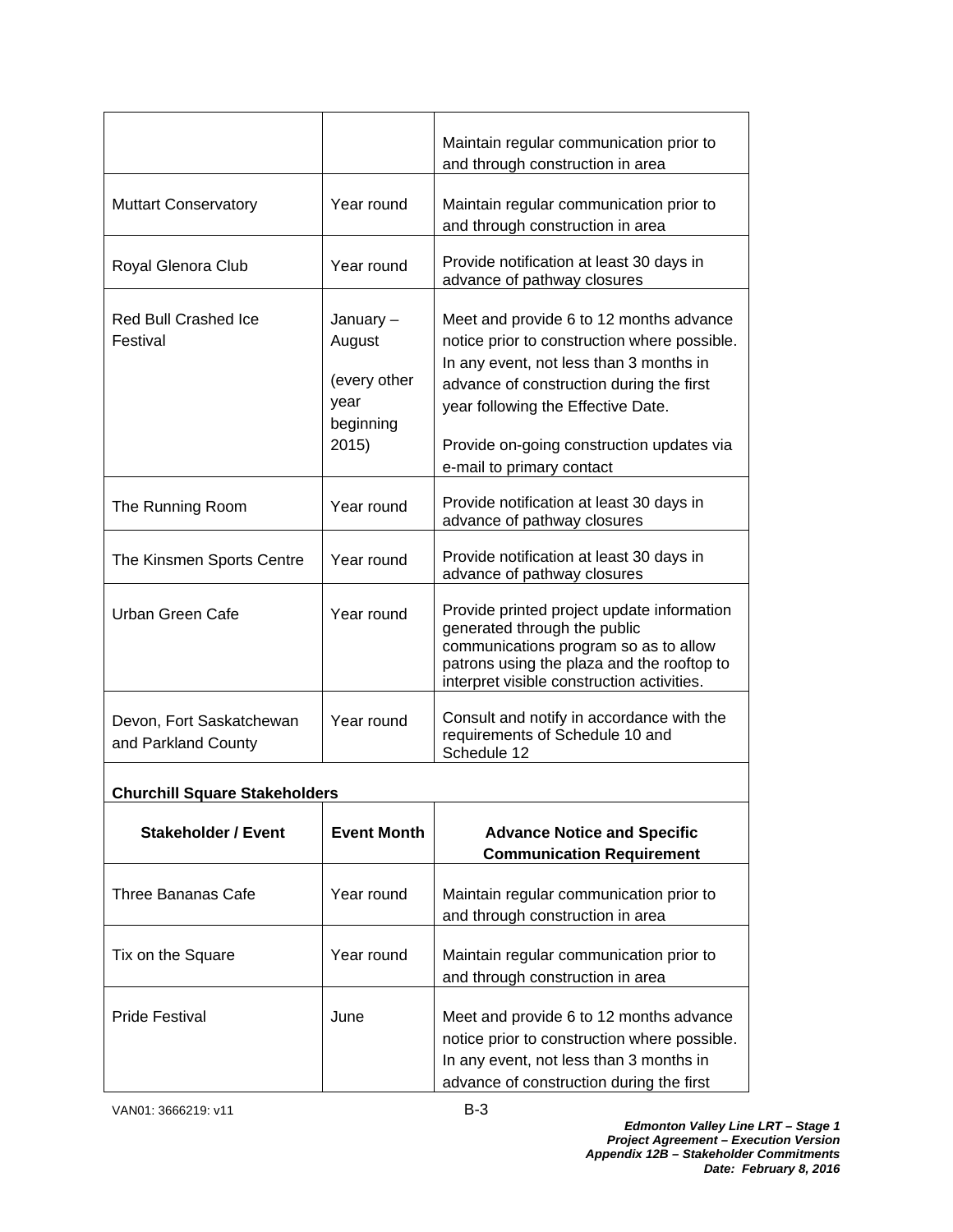|                                                               |             | year following the Effective Date.                                                                                                                                                                                                                                                             |
|---------------------------------------------------------------|-------------|------------------------------------------------------------------------------------------------------------------------------------------------------------------------------------------------------------------------------------------------------------------------------------------------|
|                                                               |             | Provide on-going construction updates via<br>e-mail to primary contact                                                                                                                                                                                                                         |
| The Works Art and Design                                      | June - July | Meet and provide 6 to 12 months advance<br>notice prior to construction where possible.<br>In any event, not less than 3 months in<br>advance of construction during the first<br>year following the Effective Date.<br>Provide on-going construction updates via<br>e-mail to primary contact |
| <b>Edmonton Internal Street</b><br><b>Performers Festival</b> | July        | Meet and provide 6 to 12 months advance<br>notice prior to construction where possible.<br>In any event, not less than 3 months in<br>advance of construction during the first<br>year following the Effective Date.<br>Provide on-going construction updates via<br>e-mail to primary contact |
| A Taste of Edmonton                                           | July        | Meet and provide 6 to 12 months advance<br>notice prior to construction where possible.<br>In any event, not less than 3 months in<br>advance of construction during the first<br>year following the Effective Date.<br>Provide on-going construction updates via<br>e-mail to primary contact |
| <b>Carifest Festival</b>                                      | August      | Meet and provide 6 to 12 months advance<br>notice prior to construction where possible.<br>In any event, not less than 3 months in<br>advance of construction during the first<br>year following the Effective Date.<br>Provide on-going construction updates via                              |
| K Days Parade                                                 | July        | e-mail to primary contact<br>Meet and provide 6 to 12 months advance<br>notice prior to construction where possible.<br>In any event, not less than 3 months in<br>advance of construction during the first<br>year following the Effective Date.                                              |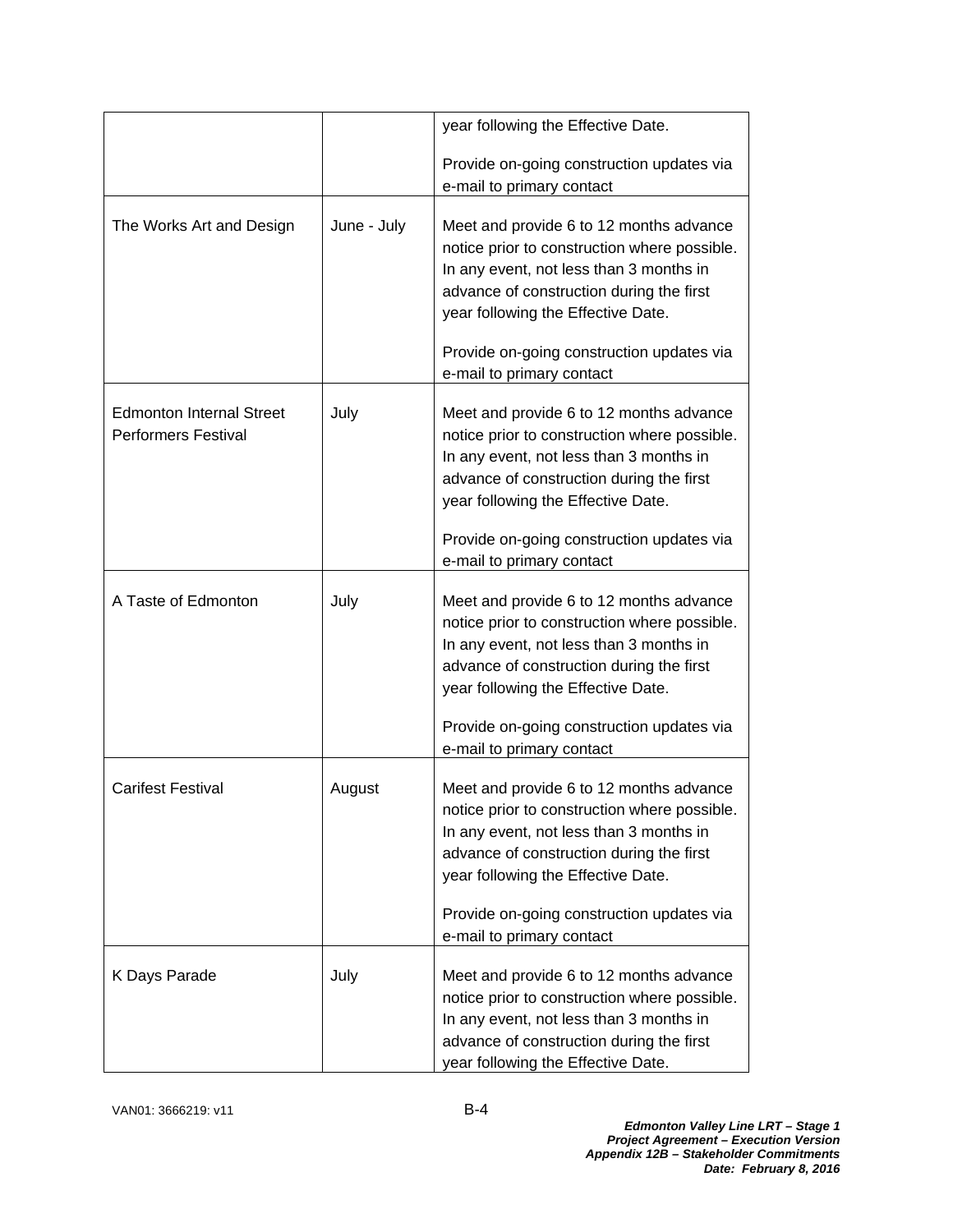|                                                                   |            | Provide on-going construction updates via<br>e-mail to primary contact                                                                                                                                                                                                                                                                                     |
|-------------------------------------------------------------------|------------|------------------------------------------------------------------------------------------------------------------------------------------------------------------------------------------------------------------------------------------------------------------------------------------------------------------------------------------------------------|
| <b>Churchill Square Donors</b><br><b>CoE Corporate Properties</b> | Year round | Provide early, on-going and regular<br>communications prior to and throughout<br>construction in the vicinity of Churchill<br>Square                                                                                                                                                                                                                       |
| Other Square Events and<br><b>Festivals</b>                       | Year round | Provide City contact 6 to 12 months<br>advance notice prior to construction where<br>possible. In any event, not less than 3<br>months in advance of construction during<br>the first year following the Effective Date.<br>City may provide specific list of additional<br>stakeholder to be included in Project Co<br>communication and engagement plans |

| <b>Top of Bank</b>                             |                    |                                                                                                                                                                                                                                                                                                                                                                           |
|------------------------------------------------|--------------------|---------------------------------------------------------------------------------------------------------------------------------------------------------------------------------------------------------------------------------------------------------------------------------------------------------------------------------------------------------------------------|
| <b>Stakeholder / Event</b>                     | <b>Event Month</b> | <b>Advance Notice and Specific</b><br><b>Communication Requirement</b>                                                                                                                                                                                                                                                                                                    |
| <b>Chinatown and Quarters</b><br>Organizations | Year round         | Provide 6 to 12 months advance notice for<br>construction activity in area where<br>possible. In any event, not less than 3<br>months in advance of construction during<br>the first year following the Effective Date.                                                                                                                                                   |
| Bonnie Doon Leisure Centre                     | Year round         | Provide 6 to 12 months advance notice for<br>construction in the vicinity of the sports<br>field area where possible. In any event, not<br>less than 3 months in advance of<br>construction during the first year following<br>the Effective Date.<br>Provide 6 weeks advance notice prior to<br>closure of walkway between building<br>entrance and Bonnie Doon Shopping |
| <b>Metro Continuing Education</b>              | Year round         | Centre<br>Provide 6 to 12 months advance notice for<br>construction in the vicinity of the sports<br>field area where possible. In any event, not<br>less than 3 months in advance of<br>construction during the first year following                                                                                                                                     |

VAN01: 3666219: v11 B-5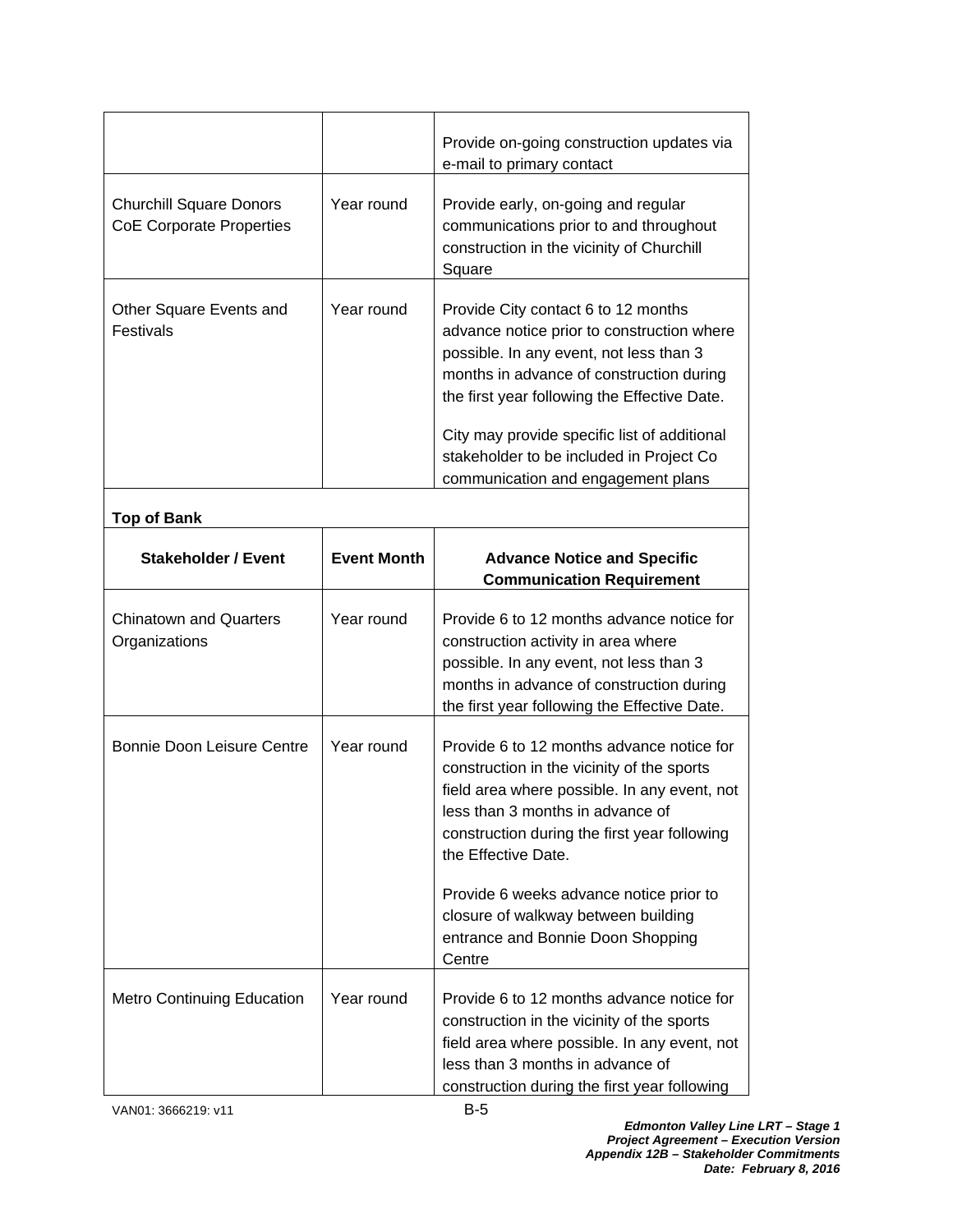|                                          |                    | the Effective Date.                                                                                                                                                                                                                                                  |
|------------------------------------------|--------------------|----------------------------------------------------------------------------------------------------------------------------------------------------------------------------------------------------------------------------------------------------------------------|
|                                          |                    | Provide 6 weeks advance notice prior to<br>closure of walkway between building<br>entrance and Bonnie Doon Shopping<br>Centre                                                                                                                                        |
| Vimy Ridge Academy                       | Year round         | Provide 6 to 12 months advance notice for<br>construction in the vicinity of the sports<br>field area where possible. In any event, not<br>less than 3 months in advance of<br>construction during the first year following<br>the Effective Date.                   |
|                                          |                    | Provide 6 weeks advance notice prior to<br>closure of walkway between building<br>entrance and Bonnie Doon Shopping<br>Centre                                                                                                                                        |
| Ecole Gabrielle Roy                      | Year round         | Provide 6 to 12 months advance notice for<br>construction in the vicinity of the sports<br>field area where possible. In any event, not<br>less than 3 months in advance of<br>construction during the first year following<br>the Effective Date.                   |
|                                          |                    | Provide 6 weeks advance notice prior to<br>impacting school access, including drop-off<br>areas and service deliveries                                                                                                                                               |
| <b>Sportsfield Bookings</b>              |                    | Provide City contact 6 to 12 months<br>advance notice prior to construction in the<br>vicinity of the sports field area where<br>possible. In any event, not less than 3<br>months in advance of construction during<br>the first year following the Effective Date. |
| <b>Other Areas</b>                       |                    |                                                                                                                                                                                                                                                                      |
| <b>Stakeholder / Event</b>               | <b>Event Month</b> | <b>Advance Notice and Specific</b><br><b>Communication Requirement</b>                                                                                                                                                                                               |
| <b>Southeast Business</b><br>Association | Year round         | Provide 6 to 12 months advance notice for<br>construction where possible. In any event,<br>not less than 3 months in advance of<br>construction during the first year following<br>the Effective Date.                                                               |
| VAN01: 3666219: v11                      |                    | $B-6$                                                                                                                                                                                                                                                                |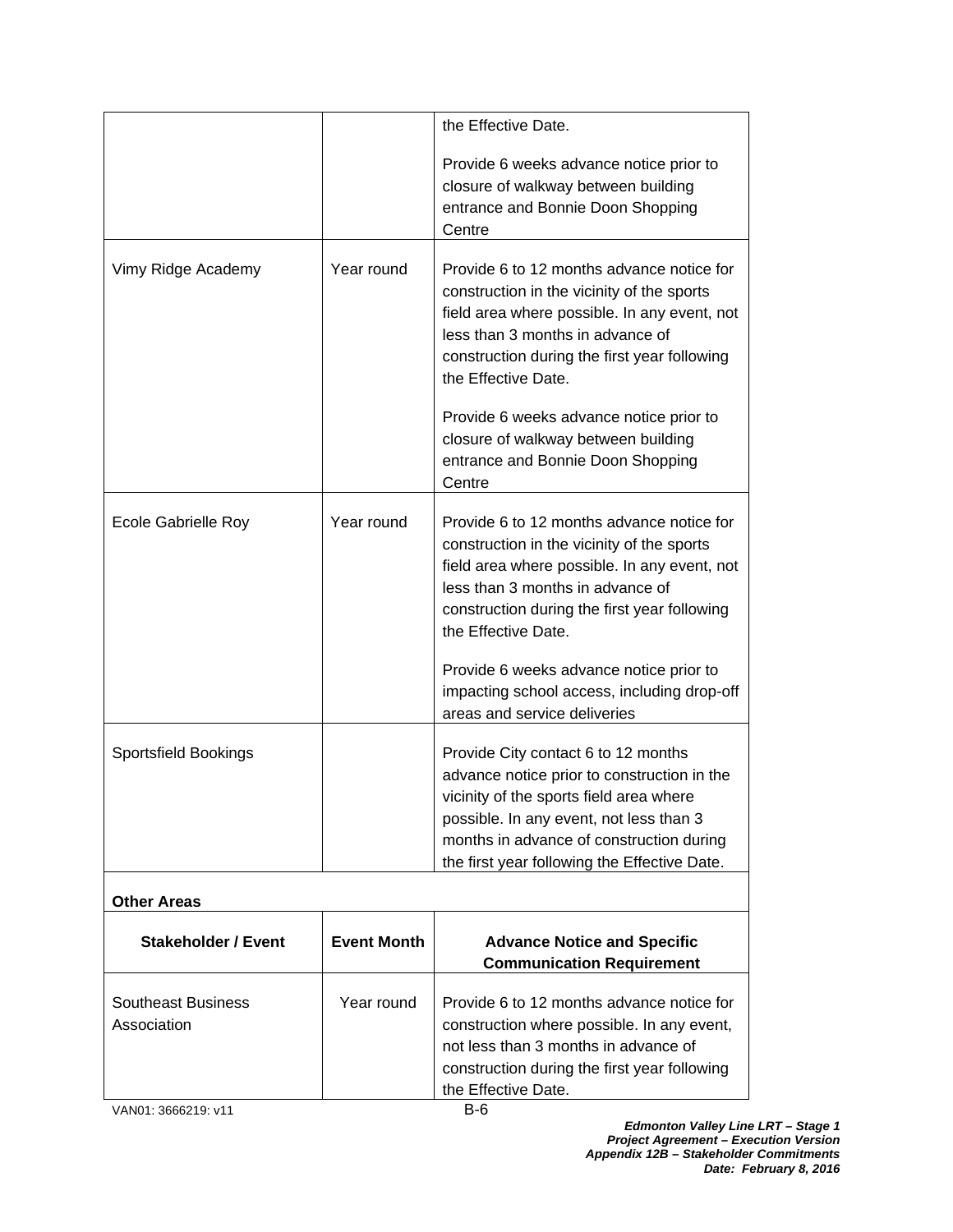|                                            |            | Maintain regular communication prior to<br>and throughout construction                                                                                                                                 |
|--------------------------------------------|------------|--------------------------------------------------------------------------------------------------------------------------------------------------------------------------------------------------------|
| Southeast Community<br>Leagues Association | Year round | Provide 6 to 12 months advance notice for<br>construction where possible. In any event,<br>not less than 3 months in advance of<br>construction during the first year following<br>the Effective Date. |
|                                            |            | Maintain regular communication prior to<br>and throughout construction                                                                                                                                 |
| <b>Alberta Health Services</b>             | Year round | Provide 6 to 12 months advance notice for<br>construction where possible. In any event,<br>not less than 3 months in advance of<br>construction during the first year following<br>the Effective Date. |
|                                            |            | Maintain regular communication prior to<br>and throughout construction                                                                                                                                 |
| 66 Street Property Owners                  | Year round | Provide 6 to 12 months advance notice for<br>construction where possible. In any event,<br>not less than 3 months in advance of<br>construction during the first year following<br>the Effective Date. |
|                                            |            | Maintain regular communication prior to<br>and throughout construction                                                                                                                                 |
| 75 Street Property Owners                  | Year round | Provide 6 to 12 months advance notice for<br>construction where possible. In any event,<br>not less than 3 months in advance of<br>construction during the first year following<br>the Effective Date. |
|                                            |            | Maintain regular communication prior to<br>and throughout construction                                                                                                                                 |
| Community of Christ Church                 | Year round | Provide 6 to 12 months advance notice for<br>construction where possible. In any event,<br>not less than 3 months in advance of<br>construction during the first year following<br>the Effective Date. |
|                                            |            | Maintain regular communication prior to                                                                                                                                                                |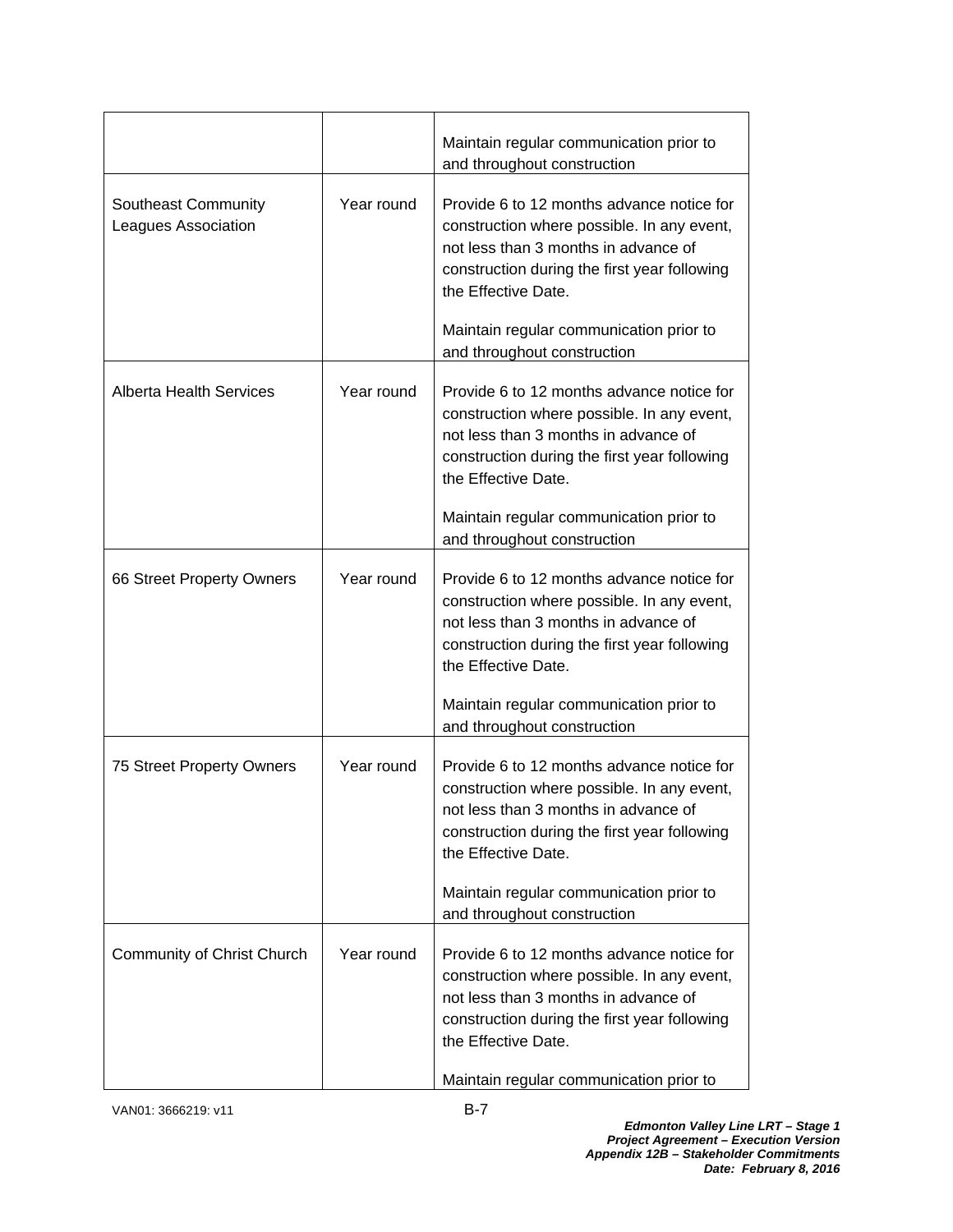|                                          |            | and throughout construction                                                                                                                                                                                                                                                                                       |
|------------------------------------------|------------|-------------------------------------------------------------------------------------------------------------------------------------------------------------------------------------------------------------------------------------------------------------------------------------------------------------------|
| <b>Bonnie Doon Mall</b>                  | Year round | Provide 6 to 12 months advance notice for<br>construction where possible. In any event,<br>not less than 3 months in advance of<br>construction during the first year following<br>the Effective Date.                                                                                                            |
|                                          |            | Provide 12 months advance notice prior to<br>the Future Bonnie Doon Intersection being<br>open for public access to the Bonnie Doon<br>Mall parking lot.                                                                                                                                                          |
|                                          |            | Maintain regular communication prior to<br>and throughout construction                                                                                                                                                                                                                                            |
| <b>Edmonton Public Libraries</b>         | Year round | Provide 6 to 12 months advance notice for<br>construction where possible. In any event,<br>not less than 3 months in advance of<br>construction during the first year following<br>the Effective Date.                                                                                                            |
|                                          |            | Maintain regular communication prior to<br>and throughout construction                                                                                                                                                                                                                                            |
| <b>Connors Road Property</b><br>Owners   | Year round | Provide 6 to 12 months advance notice for<br>construction where possible. In any event,<br>not less than 3 months in advance of<br>construction during the first year following<br>the Effective Date.                                                                                                            |
|                                          |            | Provide 2 month advance notice to<br>property owners eligible for noise<br>attenuation prior to the start of construction                                                                                                                                                                                         |
| <b>Connors Road Hill residents</b>       | Year round | Maintain regular communication with<br>residents prior to and throughout<br>construction including presentation of<br>preferred design prior to construction                                                                                                                                                      |
| <b>Chinese Benevolent</b><br>Association | Year round | Provide 6 to 12 months advance notice to<br>primary contact and properties along 102<br>Avenue prior to the start of construction<br>where possible including information<br>regarding the design of the portal and 102<br>Avenue information regarding the design of<br>the portal and 102 Avenue. In any event, |

VAN01: 3666219: v11 B-8